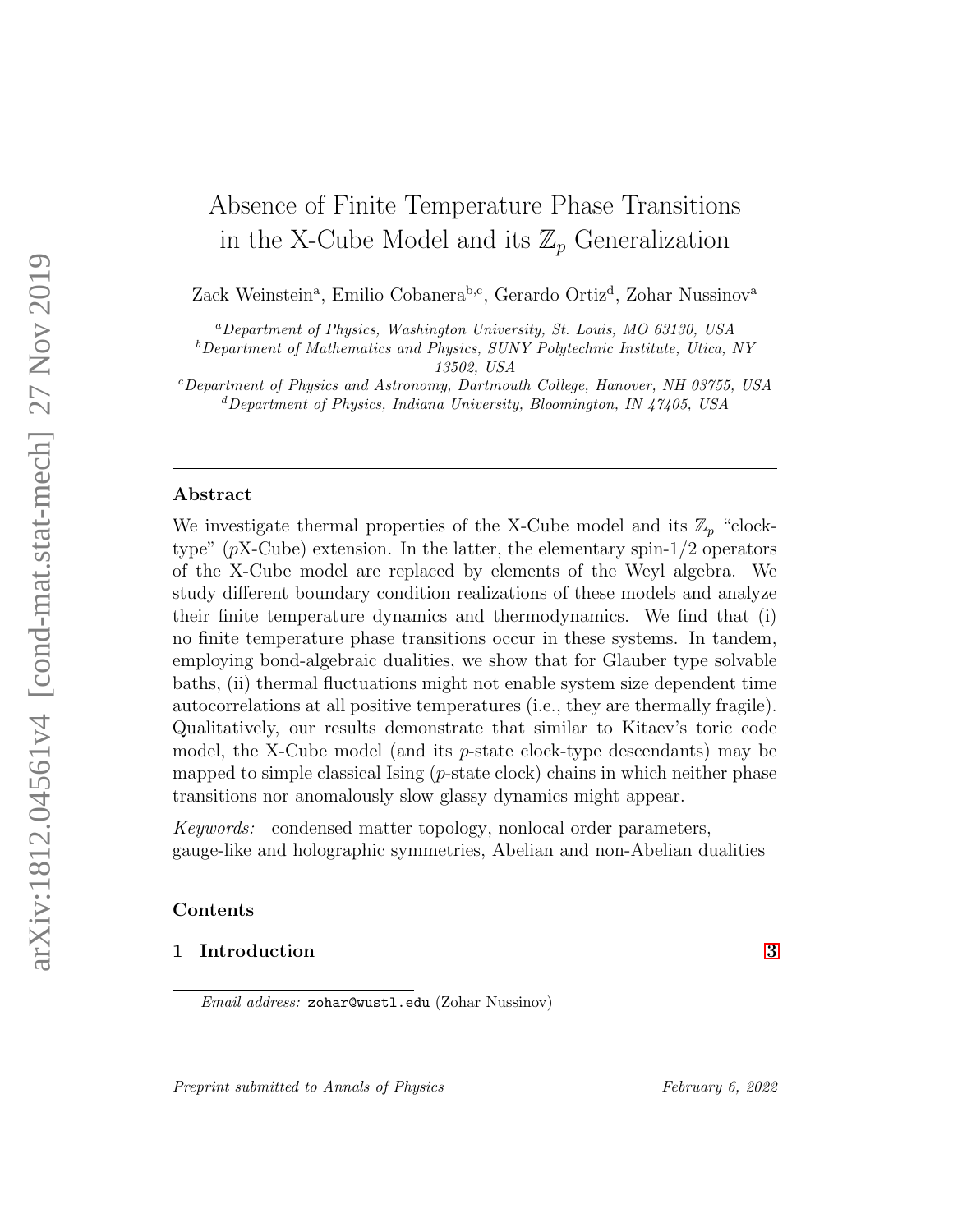| $\bf{2}$       | Main Results of This Work                                                                                                                                                                    | 6                          |  |  |  |  |
|----------------|----------------------------------------------------------------------------------------------------------------------------------------------------------------------------------------------|----------------------------|--|--|--|--|
| 3              | Outline                                                                                                                                                                                      | 6                          |  |  |  |  |
| 4              | General Elements of the X-Cube Model and its Partition<br><b>Function</b>                                                                                                                    |                            |  |  |  |  |
| $\bf{5}$       | <b>Open Boundary Conditions</b><br>Partition Function<br>5.1<br>High Temperature Series Expansion<br>5.1.1<br>Bond Algebraic Duality<br>5.1.2<br>Cube-Star Correlation Functions<br>5.2      | 12<br>13<br>13<br>16<br>18 |  |  |  |  |
| 6              | <b>Cylindrical Boundary Conditions</b><br>6.1<br>High Temperature Series Expansion<br>6.1.1<br>Bond Algebraic Duality<br>6.1.2<br>Cube-Star Correlation Functions<br>6.2                     | 20<br>21<br>21<br>24<br>27 |  |  |  |  |
| $\overline{7}$ | <b>Periodic Boundary Conditions</b><br>7.1<br>7.2                                                                                                                                            | 29<br>30<br>32             |  |  |  |  |
| 8              | Dynamics of the X-Cube Model at Finite Temperature                                                                                                                                           | 35                         |  |  |  |  |
| 9              | Equilibrium Thermodynamics of the $pX$ -Cube Model<br>9.1<br>Cylindrical Boundary Conditions<br>9.2<br>Large-p Limit $\ldots \ldots \ldots \ldots \ldots \ldots \ldots \ldots \ldots$<br>9.3 | 42<br>46<br>47<br>49       |  |  |  |  |
|                | 10 Implications of Dualities on the Nature of Fracton Excita-<br>tions                                                                                                                       | 50                         |  |  |  |  |
|                | 11 Conclusion and Outlook                                                                                                                                                                    | 52                         |  |  |  |  |
|                | 12 Acknowledgments                                                                                                                                                                           | 53                         |  |  |  |  |
|                | Appendix A<br>Ground States and Low Energy Excitations:<br>A Review and General Remarks                                                                                                      | 53                         |  |  |  |  |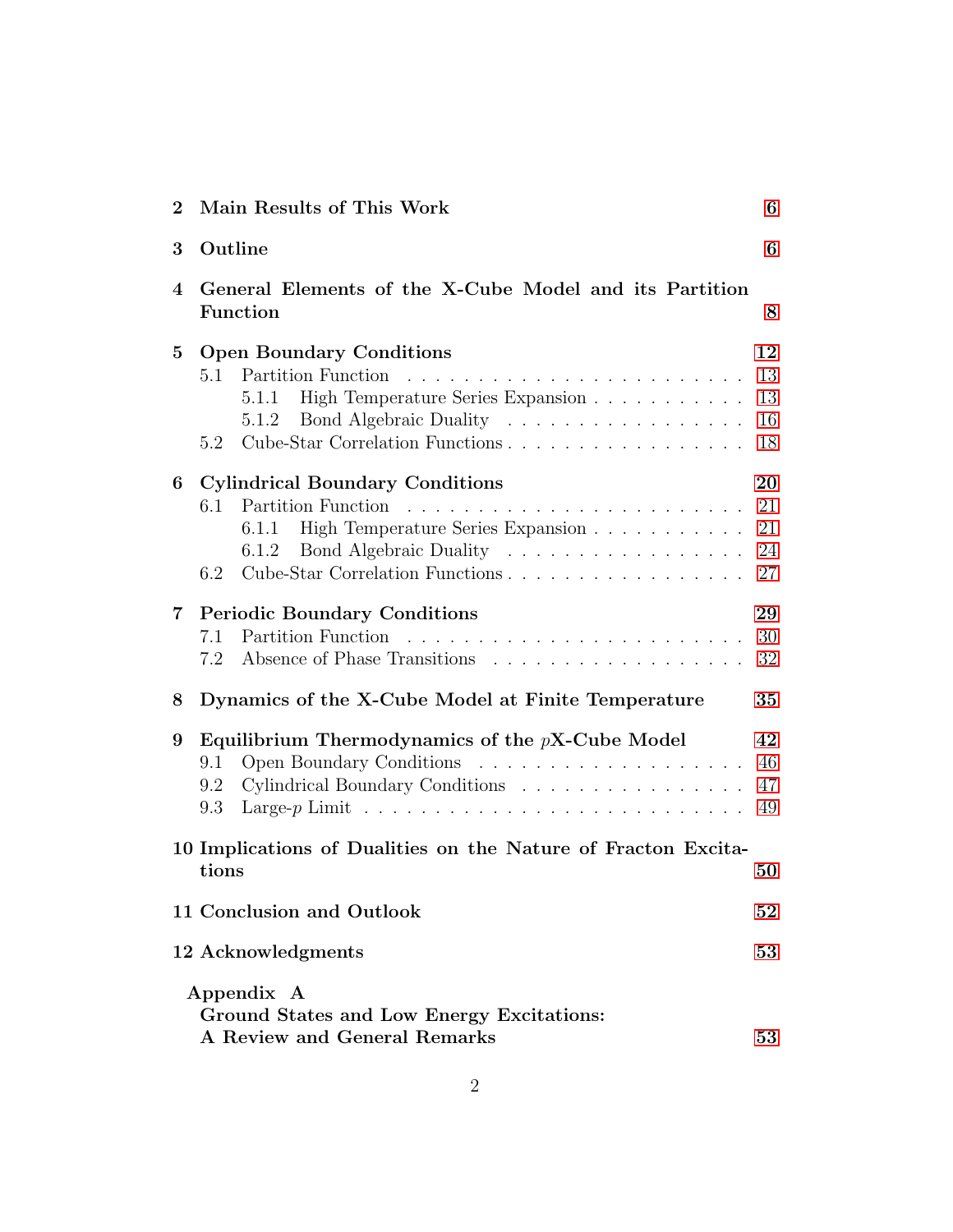# <span id="page-2-0"></span>1. Introduction

Notwithstanding the triumphs of the Landau symmetry breaking paradigm [\[1,](#page-59-0) [2\]](#page-59-1), it is not powerful enough to describe numerous physical systems. A detailed pedagogical discussion of these non-Landau symmetry breaking aspects appears in [\[2\]](#page-59-1). Let us briefly mention several of these. In gauge theories, including those describing the fundamental interactions, symmetry breaking is prohibited by Elitzur's theorem [\[3,](#page-59-2) [4\]](#page-59-3). Consequently, in the absence of matter fields, only expectation values associated with closed loops (so-called "Wilson loops") may acquire finite expectation values and differentiate between the various phases [\[5,](#page-59-4) [6,](#page-59-5) [7\]](#page-59-6). Another important theory in which symmetry breaking cannot occur is the classical two-dimensional XY model [\[8,](#page-59-7) [9\]](#page-59-8). Herein, the binding and unbinding of topological excitations (vortices) characterizes the different phases of the system.

Along very different lines, the remarkably accurate quantization of the conductance plateau in quantum Hall systems can stem from topological invariance [\[10\]](#page-59-9). Motivated by these and related considerations and the prospect of spin-liquids [\[11,](#page-59-10) [12\]](#page-60-0), the notion of "topological order" has been introduced, e.g., [\[13,](#page-60-1) [14\]](#page-60-2). This endeavor has been bolstered by the prospect of employing topological matter for quantum computation and by the construction of elegant soluble spin models in which basic notions of topological quantum information come to life [\[15,](#page-60-3) [16\]](#page-60-4). Indeed, these and other early investigations, e.g., [\[17,](#page-60-5) [18,](#page-60-6) [19\]](#page-60-7) discussed or were partially motivated by the quest of achieving "fault-tolerant" topological quantum hardware. The last decade has also witnessed a flurry of experimental findings of materials that exhibit topological effects [\[20\]](#page-60-8).

More recently, various quantum spin models believed to exhibit "fracton topological order" [\[21,](#page-60-9) [22,](#page-60-10) [23,](#page-60-11) [24,](#page-61-0) [25,](#page-61-1) [26,](#page-61-2) [27,](#page-61-3) [28,](#page-61-4) [29,](#page-61-5) [30,](#page-61-6) [31,](#page-61-7) [32,](#page-61-8) [33,](#page-61-9) [34,](#page-61-10) [35\]](#page-61-11) were studied. Fracton topological order is a proposed state of matter in which fundamental excitations, termed "fractons", exhibit rich behaviors. In particular, fractons may exhibit confinement along certain spatial directions and further display hindered dynamics at low energies [\[23\]](#page-60-11). Individual fractons may be somewhat immobile. However, collectively, several fractons may more readily move together in a constrained correlated fashion at low energies. As a consequence of these constraints on their motion, fractons have been believed to exhibit slow, glassy dynamics, ideal for finite temperature quantum memories [\[21,](#page-60-9) [23,](#page-60-11) [36,](#page-62-0) [37\]](#page-62-1). For a more general current perspective of related issues in localization, symmetry, and topology, see [\[38\]](#page-62-2).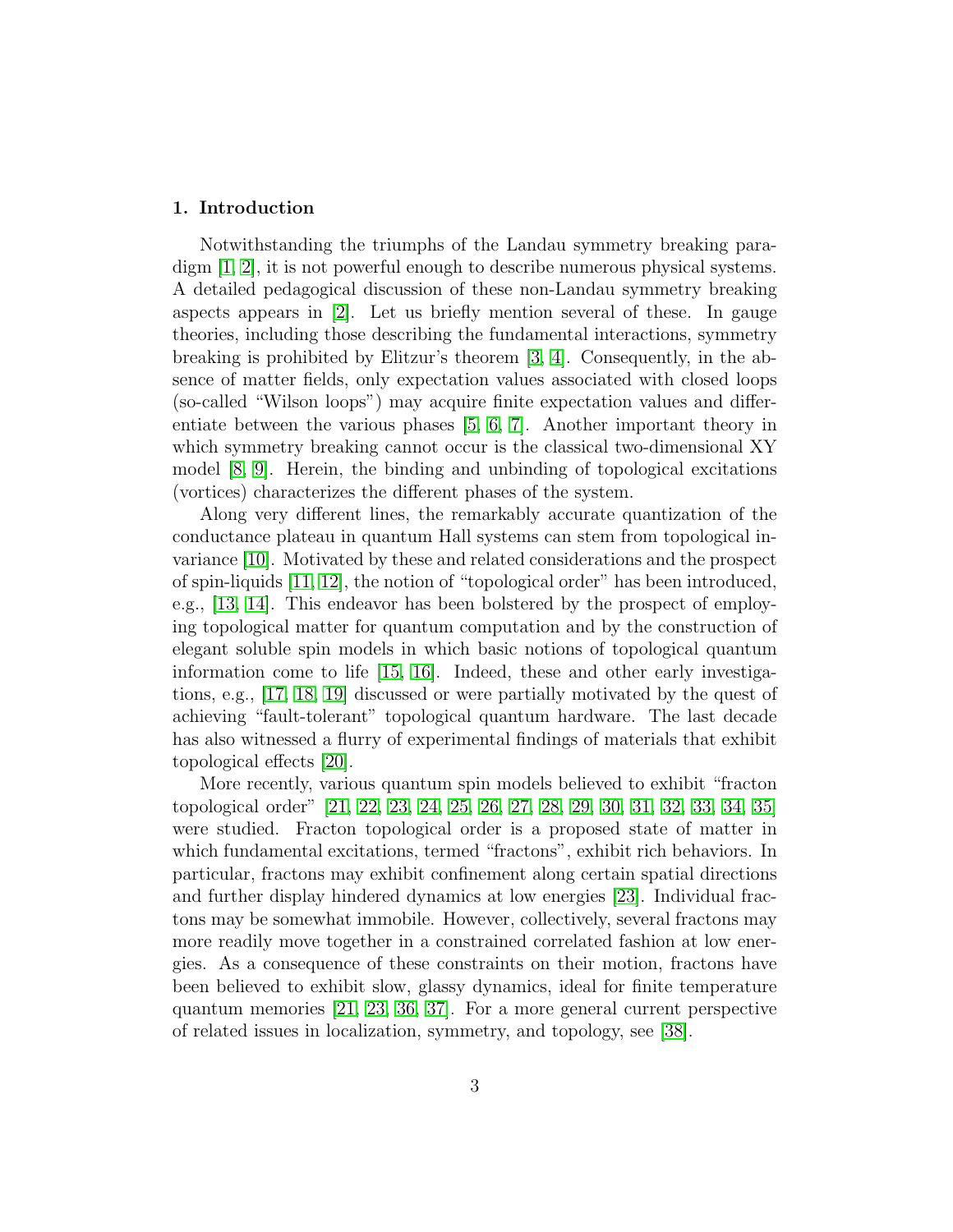Prototypical fracton models display symmetries originally known as "ddimensional Gauge Like symmetries". These symmetries include, what have been later termed, "Generalized Global Symmetries", "subsystem symmetries", "p-form symmetries", or "higher symmmetries" [\[4,](#page-59-3) [39,](#page-62-3) [40,](#page-62-4) [41,](#page-62-5) [42,](#page-62-6) [43,](#page-62-7) [44,](#page-62-8) [45,](#page-62-9) [46,](#page-62-10) [47,](#page-62-11) [48\]](#page-63-0). The relation between d-dimensional Gauge Like symmetries and topological quantum order has been established in Refs. [\[39,](#page-62-3) [40,](#page-62-4) [41\]](#page-62-5). A key ingredient is the generalization of Elitzur's theorem from conventional gauge (i.e., local  $(d = 0)$ ) symmetries to  $d > 0$  Gauge Like symmetries. These are symmetries that are neither local nor global. For a system residing in D spatial dimensions, the latter symmetries act on a region of intermediate spatial dimensionality d such that  $0 < d < D$ . These symmetries often allow for low-energy excitations that are typically common to  $d$  spatial dimensions to appear in the full D-dimensional system. Just as excitations in low-dimensional systems eradicate long lived structures, as a consequence of these symmetries, certain topological memories (such as Kitaev's toric code model [\[15\]](#page-60-3)) may similarly become susceptible to thermal fluctuations - a phenomenon known as "thermal fragility" [\[39,](#page-62-3) [40,](#page-62-4) [41,](#page-62-5) [49,](#page-63-1) [50,](#page-63-2) [51,](#page-63-3) [52,](#page-63-4) [53\]](#page-63-5). This susceptibility is not to be confused with the existence of topological order at finite temperatures [\[39,](#page-62-3) [40\]](#page-62-4). Imprints of thermal fragility also appear in measures such as the entanglement entropy [\[54\]](#page-63-6). Different three-dimensional variants of Kitaev's original (two-dimensional) toric code model [\[49\]](#page-63-1) can further exhibit finite temperature robust correlations coexisting with thermally fragile properties [\[49,](#page-63-1) [54\]](#page-63-6). Compass models [\[55,](#page-63-7) [56\]](#page-63-8) similarly exhibit topological order and finite temperature transitions and were also suggested as candidate systems for topological memories [\[57\]](#page-63-9). A broad perspective on quantum memories is given in [\[58\]](#page-63-10). The current paper extends these earlier studies of topological order at finite temperatures to fracton topological order.

Various conservation laws for effective charges and constrained mobility are often associated with pure gauge symmetries and/or  $d > 0$  Gauge like symmetries [\[39,](#page-62-3) [40,](#page-62-4) [41,](#page-62-5) [59,](#page-64-0) [60,](#page-64-1) [61,](#page-64-2) [62,](#page-64-3) [63,](#page-64-4) [64\]](#page-64-5). Restricted dynamics are also known to arise in tensorial gauge field theoretic formulations of elasticity. In these theories [\[62,](#page-64-3) [63,](#page-64-4) [64\]](#page-64-5), conservation laws that are captured by the tensorial gauge fields allow for motion of elastic defects only along certain directions (in particular, the well known "glide" of dislocations). Herein, dynamics were included by examining elasticity of a medium in space-time (with the kinetic energy corresponding to the energy of elastic deformations along the temporal direction). In this approach, Noether currents may be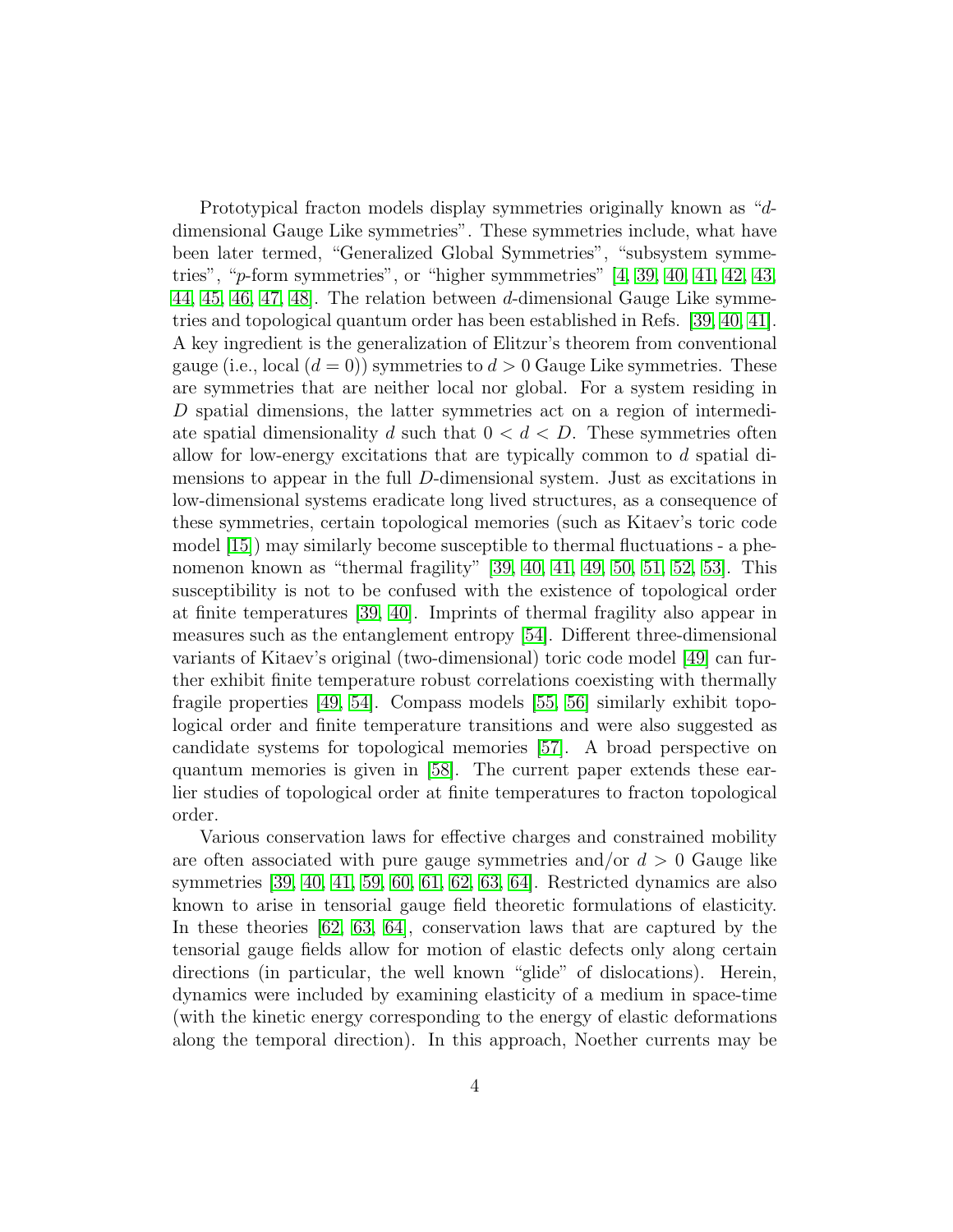computed and conservation laws can be reformulated in terms of a gauge invariance [\[63\]](#page-64-4). Such a gauge invariance leads to constraints on the motion of dislocations in solids and allows the derivation of the lower dimensional restricted "glide" motion. Illuminating works [\[31,](#page-61-7) [65\]](#page-64-6) related these constraints to those pertaining to fractons.

One particularly popular fracton lattice system is the X-Cube model [\[22\]](#page-60-10), often regarded as a quintessential example of "type-I fracton topological order" [\[23\]](#page-60-11). The model is given by an exactly solvable commuting Pauli Hamiltonian, traditionally defined on a cubic lattice, but the model can alternatively be defined on many different lattices [\[30\]](#page-61-6). Compared to other fracton models, such as Haah's code and the Chamon model [\[36,](#page-62-0) [37,](#page-62-1) [41,](#page-62-5) [66\]](#page-64-7), the X-Cube model is arguably more intuitive in its structure and excitations, likely leading to its widespread popularity.

The primary focus of this paper is to investigate the properties of the X-Cube model at finite temperatures by exactly solving its partition function for both open and cylindrical boundary conditions. Additionally, we will use these results to investigate corresponding correlation functions and the finite temperature dynamics of the model. We will employ two different approaches towards this end: first, we will solve each partition function utilizing a brute-force trace calculation, making liberal use of the binomial theorem; second, we will apply a bond-algebraic mapping, in which each Pauli operator contained in the Hamiltonian is mapped to a classical Isinglike spin variable in such a way as to preserve the algebra of the model. We will find that these two approaches yield exactly identical solutions. We will also exactly compute the partition function of the pX-Cube model, the natural  $\mathbb{Z}_p$  generalization of the  $(\mathbb{Z}_2)$  X-Cube model, under the same boundary conditions.

Bond-algebraic mappings akin to those contained in this paper have frequently been used to investigate the finite temperature properties of quantum spin models [\[39,](#page-62-3) [40,](#page-62-4) [41,](#page-62-5) [49,](#page-63-1) [67,](#page-64-8) [68,](#page-64-9) [69,](#page-65-0) [70,](#page-65-1) [71,](#page-65-2) [72,](#page-65-3) [73,](#page-65-4) [74\]](#page-65-5). Using this strategy, the properties of many complex quantum spin models may be determined from the familiar properties of classical Ising and Ising-like models. In particular, the application of bond algebras first demonstrated that the finite temperature partition function of a prototypical example of topological order - Kitaev's toric code model  $|15|$  - a model that exhibits  $d = 1$  dimensional Gauge Like Symmetries, is identical to that of classical one-dimensional Ising chains [\[39\]](#page-62-3). Similarly, it was shown in Ref. [\[41\]](#page-62-5) that the  $XXYYZZ$ , or Chamon, model maps onto four decoupled Ising chains and also displays the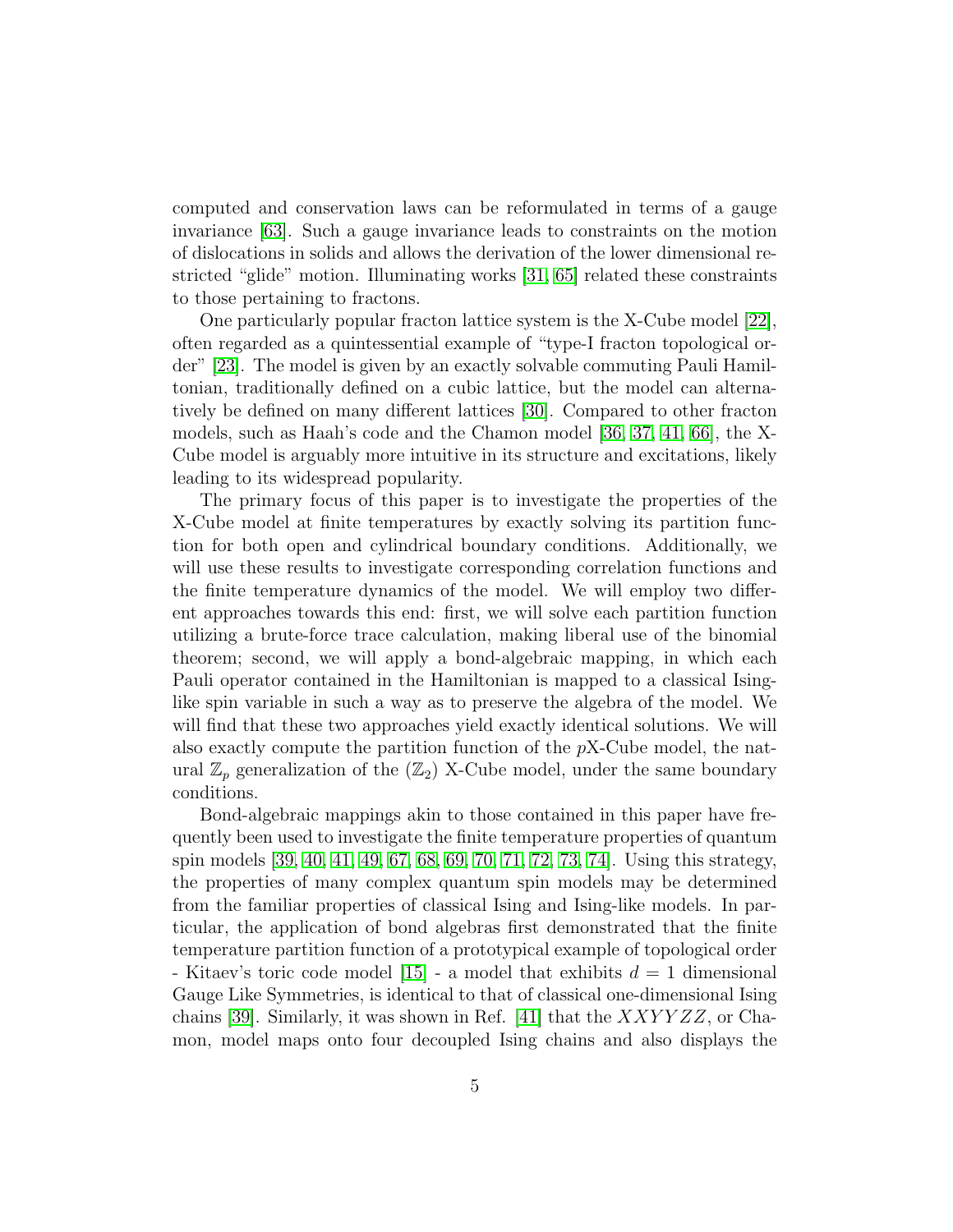phenomenon of "dimensional reduction".

More explicitly, a bond-algebraic mapping utilizes a (generally non-local) unitary transformation  $X \to U^{\dagger} X U$  to map each operator in the Hamiltonian to a simple "classical" product of z-Pauli spins, from which properties such as the partition function, correlation functions, and more, can be evaluated. In particular, this approach will readily enable us to study the finite temperature properties of the X-Cube model.

We note that the X-Cube model is most commonly assumed to possess periodic boundary conditions, and that although we will be able to exactly solve the partition function for the case of open and cylindrical boundaries, we will be unable to completely solve (in closed form) for the partition function of the model under fully periodic boundary conditions. However, because the corrections to each partition function due to its boundary conditions will appear at high orders of system size, the corresponding corrections to the free energy will be negligible in the thermodynamic limit. Indeed, in section [7,](#page-28-0) we will prove that in the thermodynamic limit, the free energy of the X-Cube model with periodic boundary conditions is identically the same as that with open or cylindrical boundaries.

# <span id="page-5-0"></span>2. Main Results of This Work

A central result of the current work is that:

(1) Much as for Kitaev's toric code model which may be mapped onto classical Ising spin chains [\[39,](#page-62-3) [40,](#page-62-4) [49\]](#page-63-1), the X-Cube model does not exhibit a finite temperature phase transition, because of the phenomenon of dimensional reduction.

Along similar lines, we find that:

(2) There are, at least, some thermal bath realizations which do not lead to super-Arrhenius glassy dynamics of fractons but rather to those of the conventional activated form found in classical Ising spin chains [\[49\]](#page-63-1).

Both of these behaviors also appear in the  $\mathbb{Z}_p$  generalizations of the X-Cube model, i.e., the pX-Cube model.

# <span id="page-5-1"></span>3. Outline

The remainder of this paper is organized as follows.

In section [4,](#page-7-0) we review the X-Cube model, write its formal partition function, and set up the framework for the high temperature series expansion that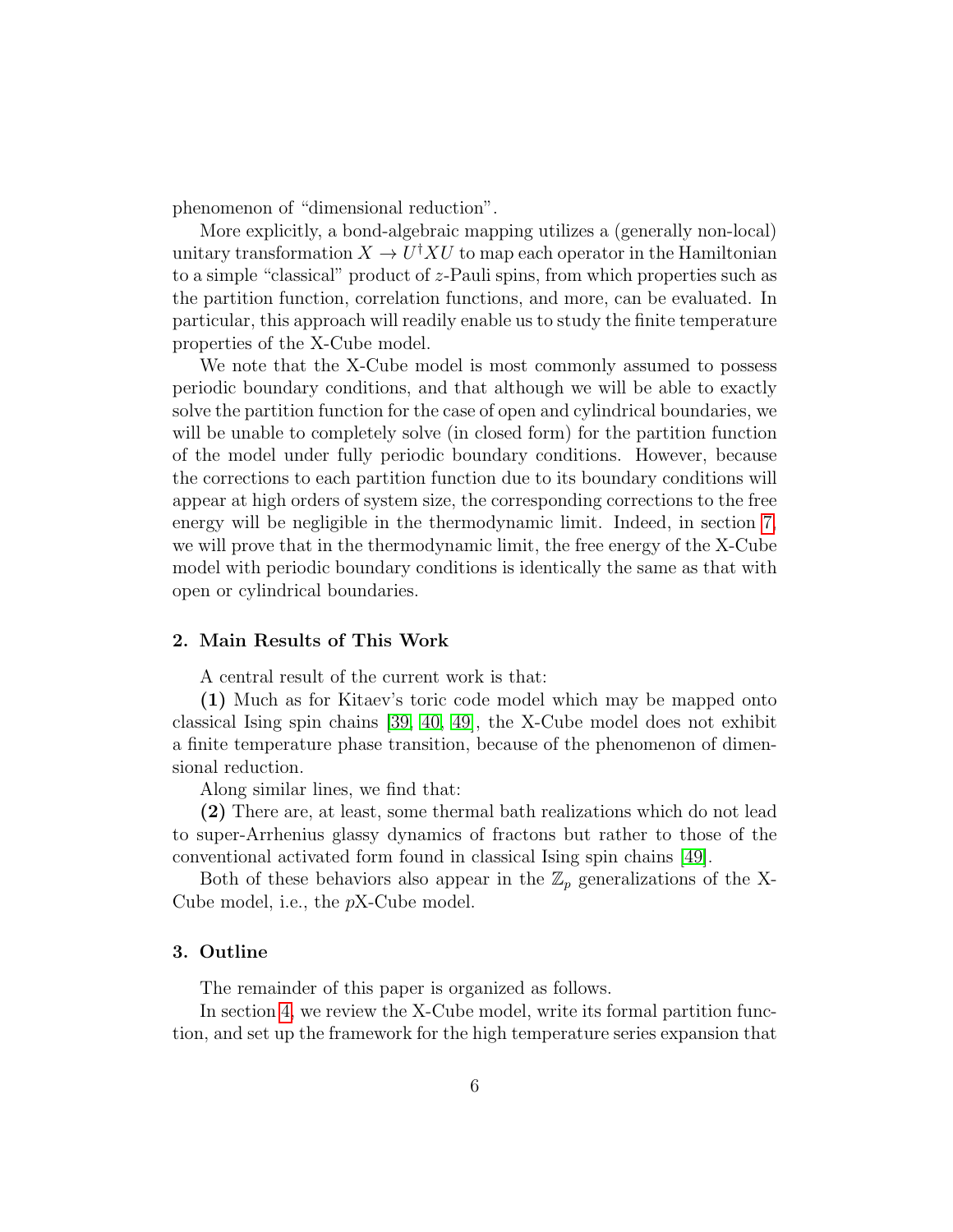we will employ. In section [5,](#page-11-0) we compute its partition function (section [5.1,](#page-12-0) Eq.  $(17)$  in the presence of open boundary conditions. This is achieved using both the high temperature series expansion and a bond-algebraic technique that yield identical results. We further compute (section [5.2\)](#page-17-0) general finite temperature correlation functions. In section [6,](#page-19-0) we perform similar calculations for the X-Cube model endowed with cylindrical boundary conditions (Eq. [\(39\)](#page-22-0)). These partition functions lead to free energy densities that exhibit no non-analyticities at any finite temperature. In section [7,](#page-28-0) we turn to the X-Cube model with periodic boundary conditions. Here, the partition function does not admit a simple closed form expression. However, as we demonstrate (and as is generally anticipated for bulk thermodynamic properties), the free energy density of the periodic system is identical to that when open or cylindrical boundary conditions are present. Thus, also in the presence of periodic boundary conditions, the system exhibits no finite temperature transitions. In section [8,](#page-34-0) using simple duality transformations, we arrive at closed form expressions for the autocorrelations. These calculations demonstrate that for a heat bath generated by dualizing a general Glauber heat bath, the X-Cube model does not exhibit long time correlations. That is, here, notwithstanding the topological character of the theory and the constraints for low energy motion, memory of the initial state may be lost after a finite (system size independent) autocorrelation time. We caution that our results do not exclude the possibility of long lived glassy memory when other heat baths are assumed for the system. In section [9,](#page-41-0) we discuss the  $p$ -state clock type generalization of the X-Cube model (the original X-Cube is the  $p = 2$  realization of this more general model). We compute the partition functions of this pX-Cube model under open and cylindrical boundary conditions. In the  $p \to \infty$  limit (section [9.3\)](#page-48-0), the  $\mathbb{Z}_p$  symmetry of the discrete  $pX$ -Cube models becomes a continuous  $U(1)$  symmetry. Given our exact results concerning the lack of finite temperature phase transitions and possible glassy dynamics, we step back, and discuss in section [10](#page-49-0) qualitative aspects of low energy motion. We conclude in section [11](#page-51-0) with general remarks. We discuss various qualitative features of low energy excitations in the Appendix.

Apart from deriving results for the X-Cube models, our analysis highlights the utility of the bond-algebraic duality techniques. Indeed, although we derived the partitions functions for these models using both traditional high temperature series expansions and bond-algebraic duality mappings, the careful reader may readily appreciate the ease with which bond-algebras may enable us to derive results that may be far more cumbersome to arrive at by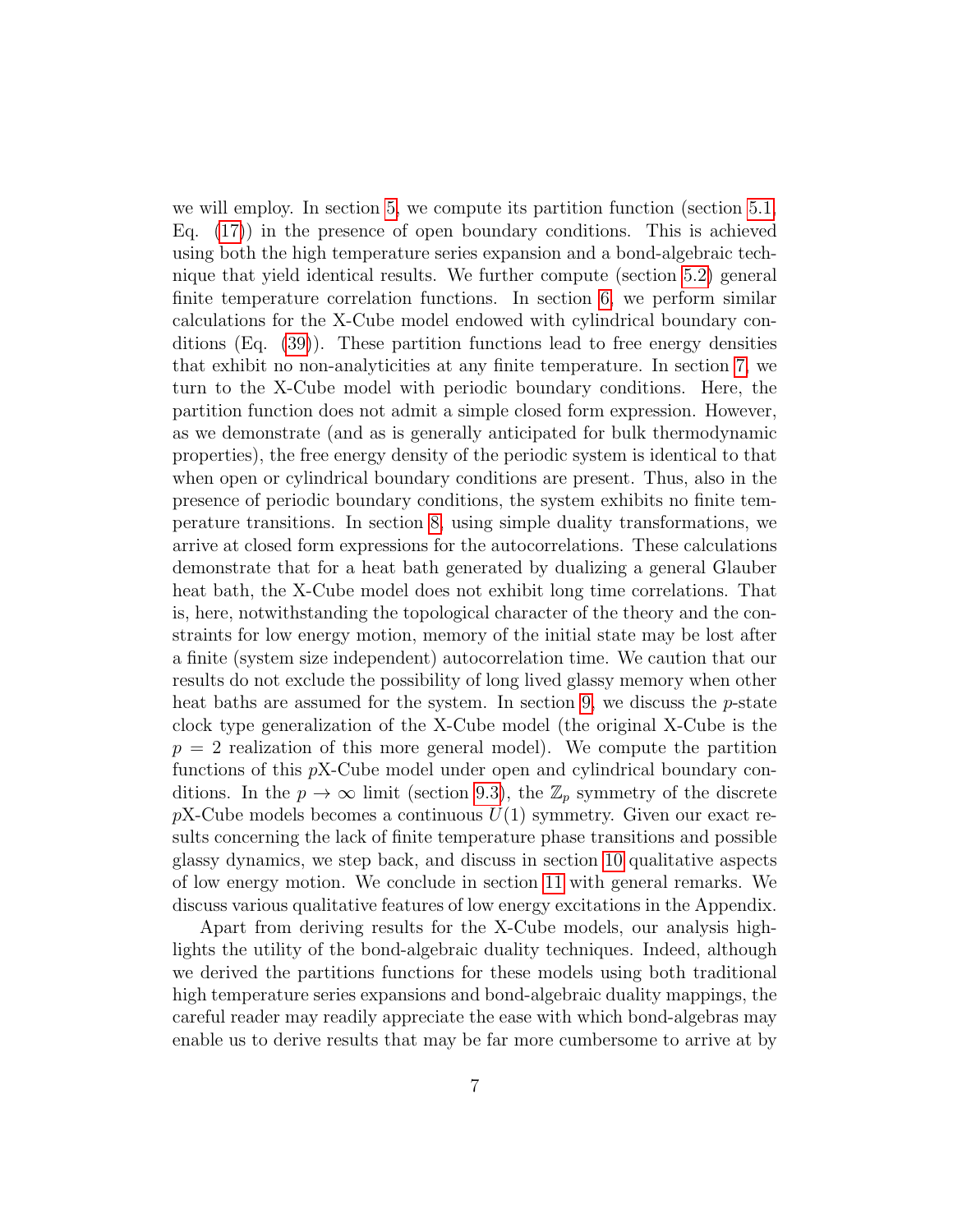the more conventional high temperature series expansions.

# <span id="page-7-0"></span>4. General Elements of the X-Cube Model and its Partition Function

In this Section, we first briefly review the Hamiltonian of the X-Cube model as introduced by Vijay, Haah, and Fu [\[22,](#page-60-10) [23\]](#page-60-11). We will then turn to our main objective of analyzing the system at finite temperatures. Towards that end, we will then formally write down its partition function invoking the well known high temperature series expansion.



<span id="page-7-1"></span>Figure 1: Left: A simple  $1 \times 1 \times 1$  cube c. The qubits associated with its  $A_c$  operator are marked as red bullets. Right: A vertex  $v$  and its surrounding qubits, labeled to designate the qubits associated with each  $B_v^{\mu}$  operator in equation [\(2\)](#page-8-0).

X-Cube Model — Consider an  $L \times L \times L$  cubic lattice, with qubits (or spin- $\frac{1}{2}$ 's) located at each edge *n* of the lattice (see figure [1\)](#page-7-1). The total number of qubits  $N$  in this lattice depends on the choice of boundary conditions, as will be discussed in their respective sections. Each qubit is associated with a two-dimensional Hilbert space  $\mathcal{H}_n = \mathbb{C}^2$ . The total state space of the system is then given by  $\bigotimes_{n=1}^{N} \mathcal{H}_n$  with dimension  $2^N$ .

For each elementary cube c of the lattice, we define the operator  $A_c$  by:

$$
A_c \equiv \prod_{n \in \partial c} \sigma_n^x,\tag{1}
$$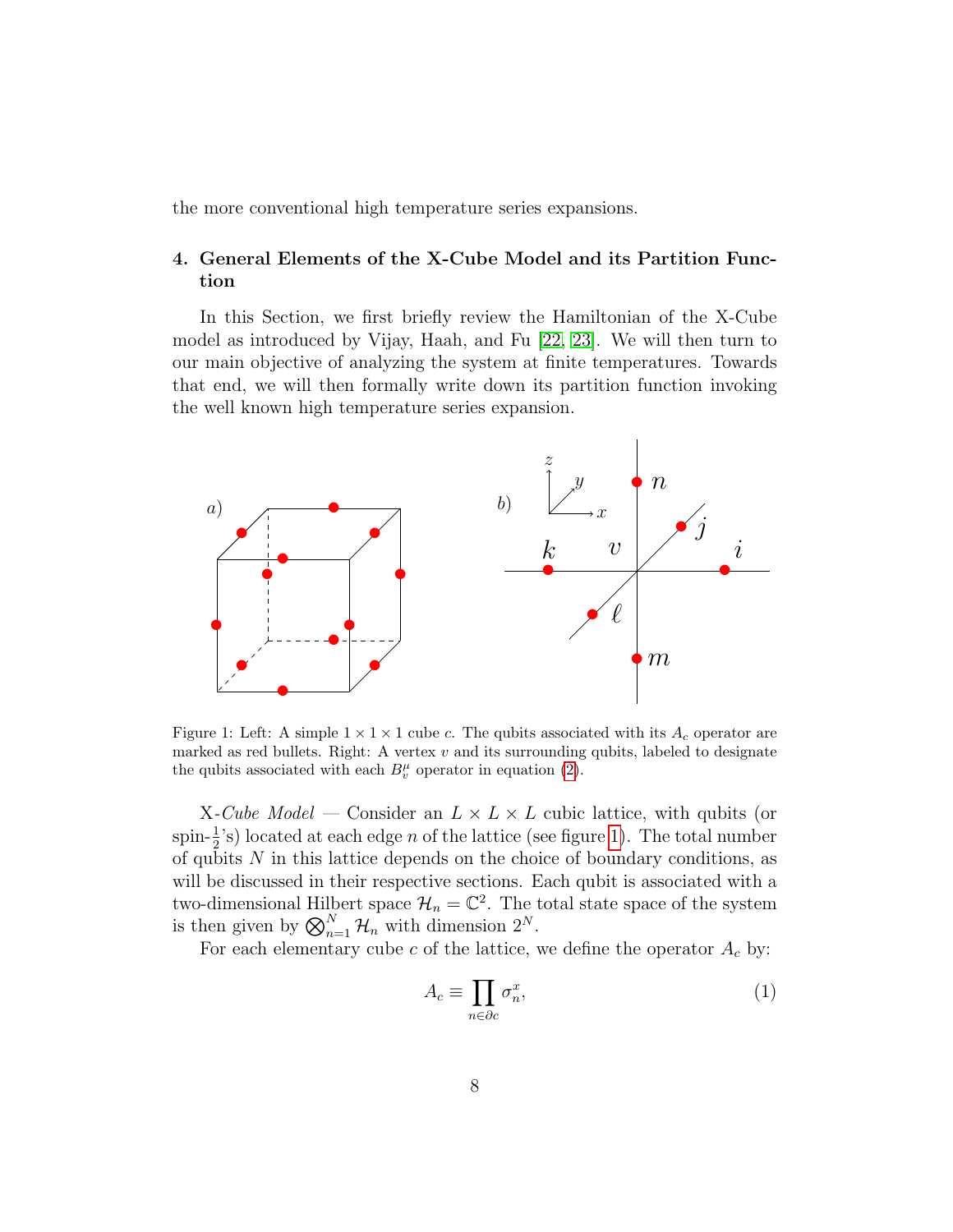where  $\sigma_n^x$  is the x-Pauli operator acting on  $\mathcal{H}_n$ .  $A_c$  is therefore a product of twelve x-Pauli operators, each associated with a qubit on one of the twelve edges of the simple cube shown in figure [1a](#page-7-1).

In addition, for each vertex  $v$  of the lattice, label the six surrounding qubits as  $i, j, k, \ell, m$ , and n, as in figure [1b](#page-7-1). The operators  $B_v^{\mu}, \mu \in \{x, y, z\}$ , are then the four link "stars" defined by:

<span id="page-8-0"></span>
$$
B_v^x \equiv \sigma_j^z \sigma_n^z \sigma_\ell^z \sigma_m^z, \quad B_v^y \equiv \sigma_i^z \sigma_n^z \sigma_k^z \sigma_m^z, \quad B_v^z \equiv \sigma_i^z \sigma_j^z \sigma_k^z \sigma_\ell^z. \tag{2}
$$

Each  $B_v^{\mu}$  is the product of the four z-Pauli operators surrounding v forming a plane perpendicular to the direction  $\mu$ . From [\(2\)](#page-8-0), it is quickly seen that:

<span id="page-8-2"></span>
$$
B_v^x B_v^y B_v^z = 1.
$$
\n<sup>(3)</sup>

Alternatively, using  $(\sigma_n^z)^2 = 1$ , this can be written as:

<span id="page-8-3"></span>
$$
B_v^x B_v^y = B_v^z, \quad B_v^x B_v^z = B_v^y, \quad B_v^y B_v^z = B_v^x. \tag{4}
$$

First note that each of the operators  $A_c$  and  $B_v^{\mu}$  commute. If the vertex v is not a vertex of the simple cube c, then  $A_c$  and  $B_v^{\mu}$  act on no common qubits and therefore must commute. If v is a vertex of c, then  $A_c$  and  $B_v^{\mu}$ act on two common qubits. Since  $\sigma_n^x$  and  $\sigma_n^z$  anticommute,  $\sigma_n^x \sigma_m^x$  and  $\sigma_n^z \sigma_m^z$ will commute, and therefore:

$$
[A_c, B_v^{\mu}] = 0, \quad \forall \ c, v, \mu.
$$
 (5)

It is also trivially verified that  $A_c$  and  $B_v^{\mu}$  are Hermitian operators with eigenvalues  $\pm 1$ , and that  $(A_c)^2 = (B_v^{\mu})^2 = 1$ .

The X-Cube model is defined by the stabilizer Hamiltonian [\[22,](#page-60-10) [23\]](#page-60-11):

<span id="page-8-1"></span>
$$
H = -a \sum_{c} A_c - b \sum_{\mu, v} B_v^{\mu}, \qquad (6)
$$

where  $a > 0$  and  $b > 0$  are constant parameters. The first sum is performed over all  $L^3$  simple cubes of the lattice, while the second sum is performed over each vertex  $v$  and each of the three cardinal directions  $\mu$ . The particular vertices to be included in the sum will depend on the choice of boundary conditions.

 $Symmetries$  — Hamiltonian [\(6\)](#page-8-1) is host to several symmetries. H is considered invariant under the symmetry transformation  $|\psi\rangle \rightarrow U|\psi\rangle$  if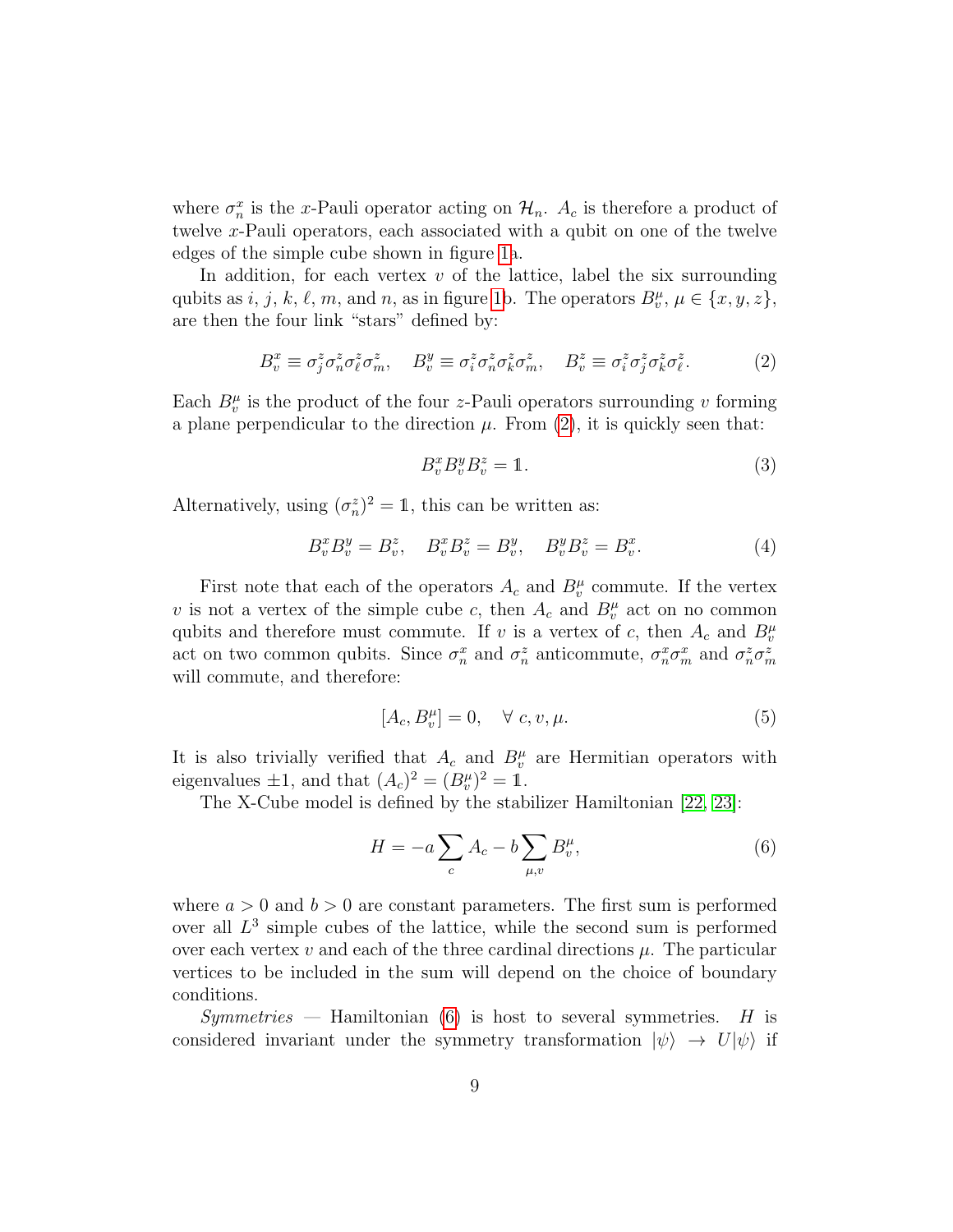

<span id="page-9-0"></span>Figure 2: Left: By taking the product of each  $\sigma_n^y$  operator corresponding to each edge of the red-dashed plane, we obtain one form of the symmetry operator  $\mathcal{U}_i^{\mu}$ . Here,  $\mu = x$ ,  $i = 1$ , and  $L = 2$ . Right: By taking the product of each  $\sigma_n^z$  operator corresponding to the red-dashed edges, we obtain one form of the symmetry operator  $\mathcal V$ . Here,  $L = 2$ .

 $U^{\dagger}HU = H$ . For instance, because each  $A_c$  and  $B_v^{\mu}$  commutes, H is invariant under the local (gauge) symmetries defined by  $U = A_c$  or  $U = B_v^{\mu}$ for any  $A_c$  or  $B_v^{\mu}$ . In addition, let  $\mathcal{U}_i^{\mu} = \prod_{n \in \bar{P}_i^{\mu}} \sigma_n^y$  be the product of  $\sigma_n^y$  for each qubit in the *i*<sup>th</sup> plane perpendicular to the direction  $\mu$ , indicated by  $\bar{P}_i^{\mu}$ (see figure [2a](#page-9-0)).  $1 \leq i \leq L$  for each periodic dimension  $\mu$ , and  $0 \leq i \leq L$ for each open dimension — see Sections [5](#page-11-0) and [6](#page-19-0) for the precise meaning of open and periodic dimensions. For any individual *th qubit in the plane,*  $\sigma_n^x \to \sigma_n^y \sigma_n^x \sigma_n^y = -\sigma_n^x$  and  $\sigma_n^z \to \sigma_n^y \sigma_n^z \sigma_n^y = -\sigma_n^z$ , so  $\mathcal{U}_i^{\mu}$  flips the sign of  $\langle \sigma_n^x \rangle$ and  $\langle \sigma_n^z \rangle$ . However, since any  $A_c$  is composed of either zero or four spins in any *i*th plane, and any  $B_v^{\mu}$  is composed of zero, two, or four spins in any *i*th plane, H is left invariant under the transformations defined by  $\mathcal{U}_i^{\mu}$  $i^{\mu}$ ; these are  $d = 2$ -dimensional Gauge like symmetries. Finally, consider the product V of each z-Pauli operator forming a line parallel to the direction  $\mu$ , lying on links perpendicular to  $\mu$  (see figure [2b](#page-9-0)). For instance, labeling one corner of the lattice as the origin, these may be the z-Pauli operators lying at locations  $(i, J, K + \frac{1}{2})$  $\frac{1}{2}$  for all  $1 \leq i \leq L$  and for some particular J and K. Because V is composed of z-Pauli operators, it automatically commutes with each  $B_v^{\mu}$ , and because V shares zero or two common spin sites with each  $A_c$ , V commutes with each  $A_c$  as well, and H is therefore invariant under the transformations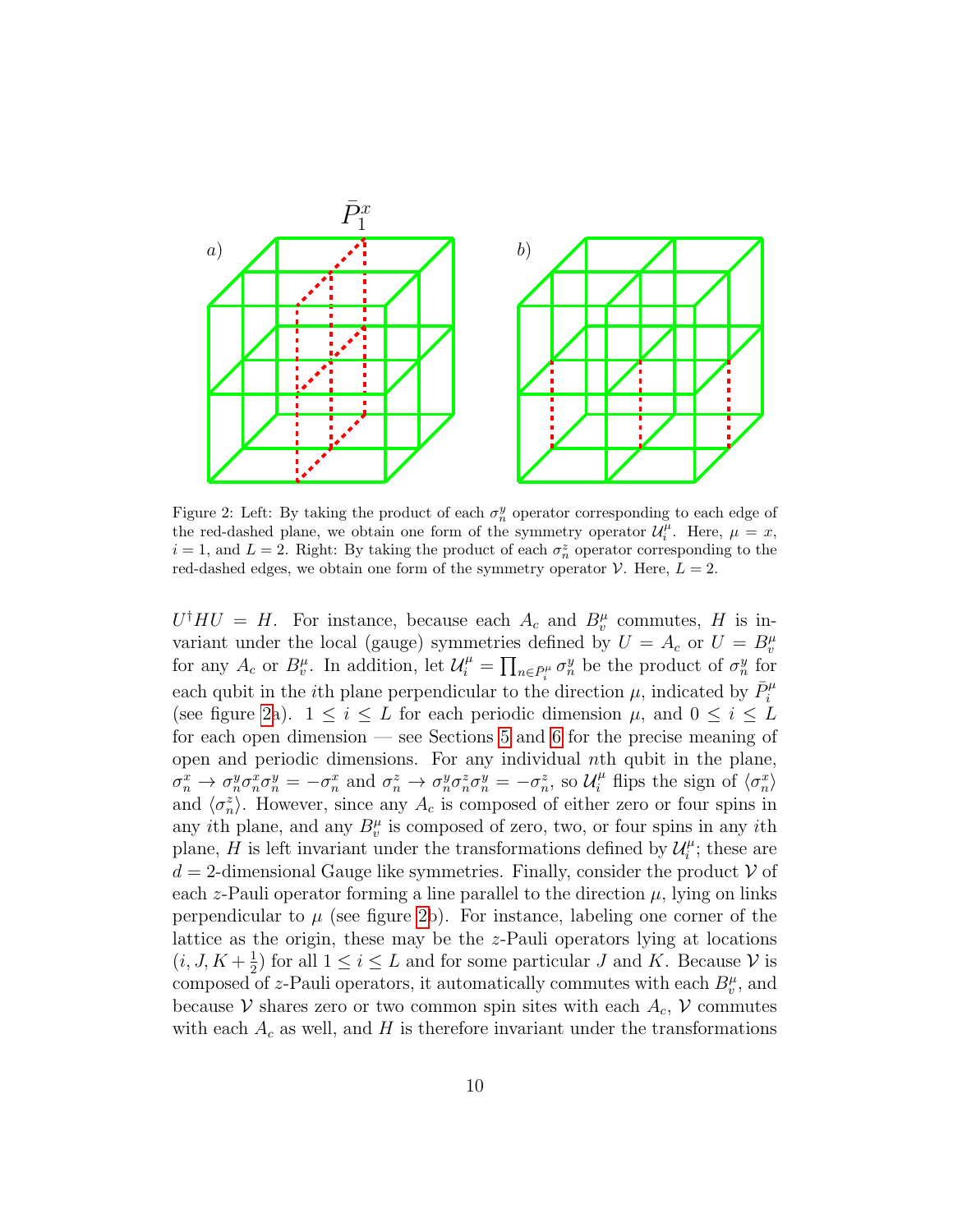defined by  $\mathcal V$ ; these are  $d = 1$ -dimensional Gauge like symmetries.

Partition function  $-$  The X-Cube model partition function is:

<span id="page-10-0"></span>
$$
\mathcal{Z} = \text{Tr}\left[\exp\left(\beta a \sum_{c} A_c + \beta b \sum_{\mu, v} B_v^{\mu}\right)\right],\tag{7}
$$

where  $\beta \equiv 1/k_BT$  is the inverse temperature. Since each operator in [\(6\)](#page-8-1) commutes, we may rewrite [\(7\)](#page-10-0) as:

<span id="page-10-1"></span>
$$
\mathcal{Z} = \text{Tr}\left[\prod_c \left(\exp(\beta a A_c)\right) \prod_{\mu, v} \left(\exp(\beta b B_v^{\mu})\right)\right].\tag{8}
$$

Throughout the following sections, when performing a high temperature  $(\text{small } \beta)$  series expansion, we will utilize the following properties for simpli-fying [\(8\)](#page-10-1): Using  $(A_c)^2 = 1$ , we can rewrite each exponential as

$$
\exp(\beta a A_c) = 1 + \beta a A_c + \frac{1}{2} (\beta a)^2 1 + \frac{1}{6} (\beta a)^3 A_c + \dots
$$
  
= 
$$
1 \cosh(\beta a) + A_c \sinh(\beta a). \tag{9}
$$

<span id="page-10-3"></span>The first product in [\(8\)](#page-10-1) can then be written as:

<span id="page-10-2"></span>
$$
\prod_{c} \exp(\beta a A_c) = \mathsf{C}_a^{L^3} \prod_{c} \left[ 1 + A_c \mathsf{T}_a \right],\tag{10}
$$

where we have defined  $C_a \equiv \cosh(\beta a)$  and  $T_a \equiv \tanh(\beta a)$  (and later  $S_a \equiv$  $\sinh(\beta a)$  for the sake of brevity. The righthand product in [\(10\)](#page-10-2) will contain one linear term for every possible combination of  $A_c$  operators. For clarity, the first few terms of the product are:

<span id="page-10-4"></span>
$$
\prod_{c} [1 + A_c \mathsf{T}_a] = 1 + \sum_{c} A_c \mathsf{T}_a + \sum_{c < d} A_c A_d \mathsf{T}_a^2 + \sum_{c < d < e} A_c A_d A_e \mathsf{T}_a^3 + \dots (11)
$$

We thus obtain a series in powers of  $T_a$  realizing a high temperature series expansion. Using the linearity of the trace, the following feature will be used to discard significant portions of [\(7\)](#page-10-0) which contribute no trace. Because each Pauli operator is traceless, and each product of Pauli operators is also a Pauli operator, the only terms in [\(8\)](#page-10-1) contributing a trace will be those proportional to the identity. These terms will depend on the choice of boundary conditions.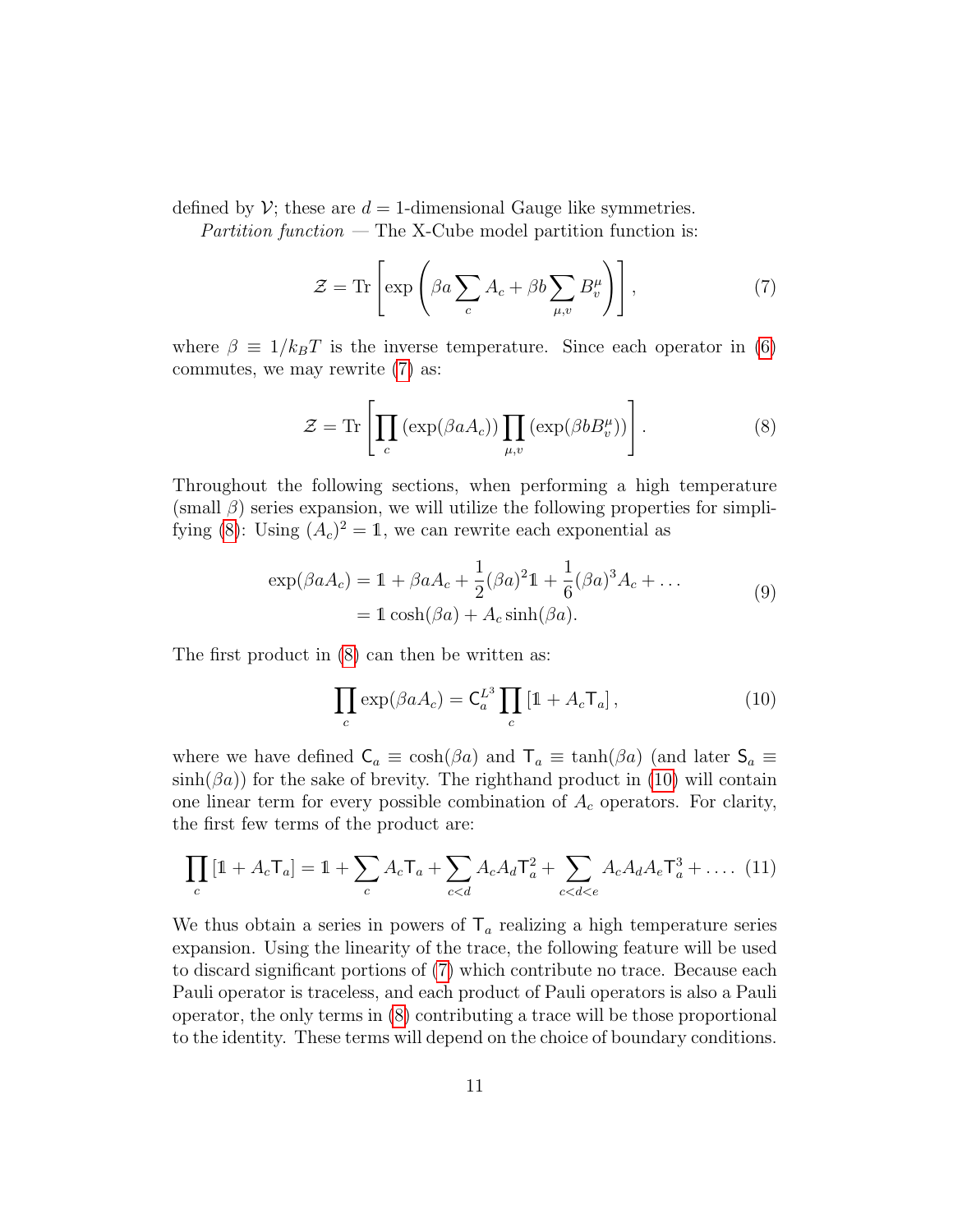Free energy  $-$  Once each partition function is found, the corresponding free energy density is given by:

$$
f(\beta) = -\frac{1}{\beta L^3} \log \mathcal{Z}
$$
 (12)

For our purposes, the free energy density is important for two reasons: first, we will show that the free energy density of the X-Cube model is independent of our choice of boundary conditions in the thermodynamic limit; second, we will show that this thermodynamic free energy density is completely analytic, indicating the absence of finite temperature phase transitions.



<span id="page-11-1"></span>Figure 3: Left: A cubic lattice constructed of  $L + 1$  square  $L \times L$  lattices (marked in green) and  $(L+1)^2$  rungs of L edges each (marked in red-dashed). Right: A square lattice constructed of  $L+1$  rungs of L edges horizontally (marked in red-dashed) and  $L+1$  rungs of L edges vertically (marked in green). Here,  $L = 3$ .

# <span id="page-11-0"></span>5. Open Boundary Conditions

We first assume our  $L \times L \times L$  lattice has open boundary conditions. By this, we mean that our lattice is fully non-periodic and has boundaries. This choice of boundary conditions will lead to the simplest solution for [\(7\)](#page-10-0), but the result is no less meaningful: we will soon see that in the large system size (thermodynamic) limit, any corrections (arising from our choice of boundary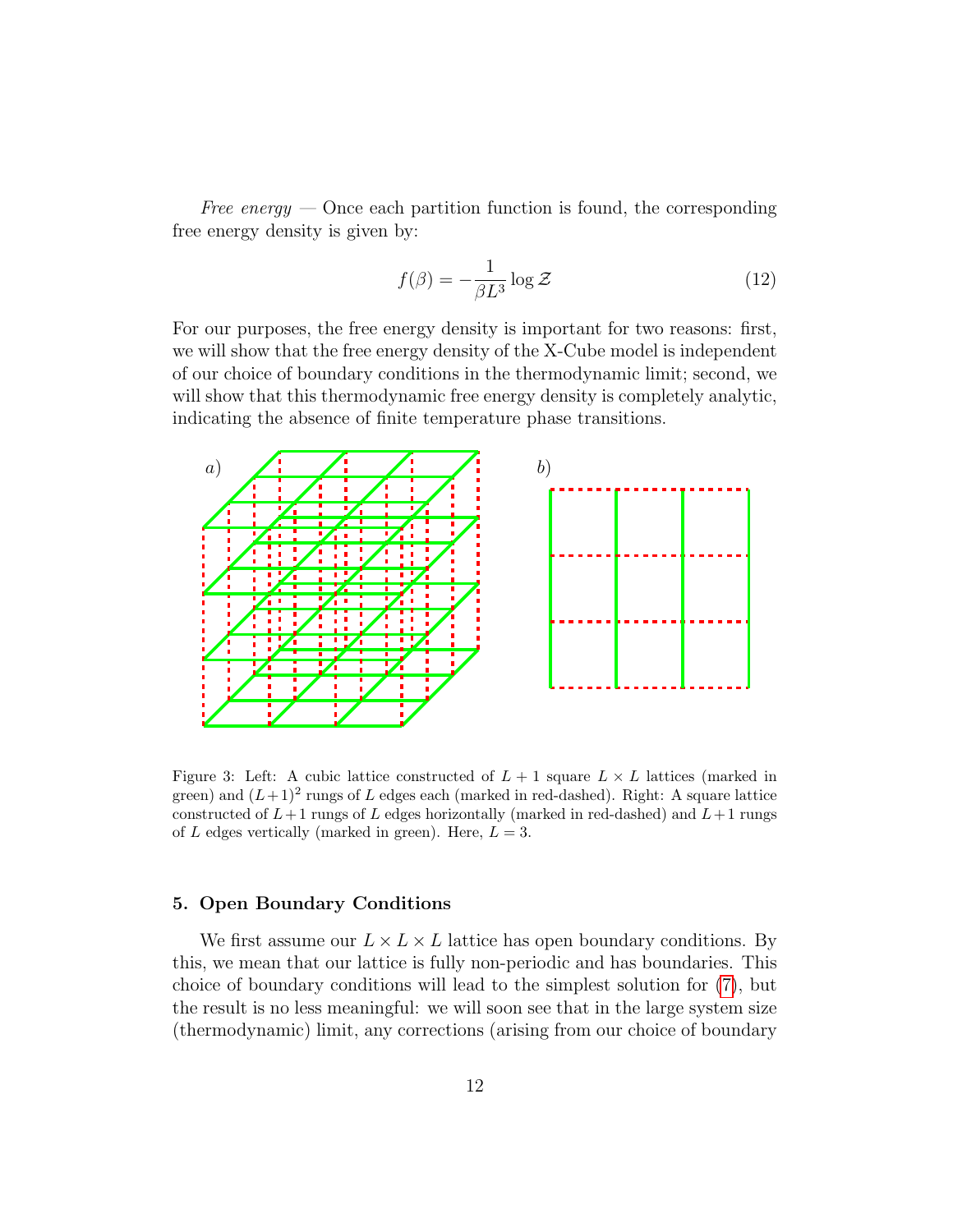conditions) to an extensive physical quantity calculated via derivatives of the partition function will only appear to order  $L^2$  and higher.

The  $L \times L \times L$  lattice is constructed using  $L + 1$  horizontal square  $L \times L$ lattices, with  $(L+1)^2$  vertical rungs of L edges each connecting the horizontal lattices, as seen in figure [3a](#page-11-1). Each square lattice consists of  $2L(L+1)$  edges:  $L + 1$  rungs of L edges horizontally, and  $L + 1$  rungs of L edges vertically, as seen in figure [3b](#page-11-1). Then, the total number of qubits N is given by  $3L^3$  +  $6L^2 + 3L$ .

Using open boundary conditions, we must be careful in how we define the second sum in [\(6\)](#page-8-1): for vertices on the boundary of the lattice,  $B_v^{\mu}$  will only be properly defined for  $\mu$  perpendicular to the boundary. Therefore, we include only the  $(L-1)^3$  interior vertices in the sum. We emphasize that this choice will not significantly affect the resulting partition function, and will have no effect whatsoever on the free energy in the thermodynamic limit. We will remark on how the partition function trivially changes for different choices after obtaining our solution.

#### <span id="page-12-0"></span>5.1. Partition Function

# <span id="page-12-1"></span>5.1.1. High Temperature Series Expansion

To evaluate [\(8\)](#page-10-1), we begin by expanding the first set of exponentials using [\(9\)](#page-10-3). We then note that, since each  $\sigma_n^x$  and  $\sigma_n^z$  is traceless, and  $\sigma_n^x \sigma_n^z = -i \sigma_n^y$ is traceless, the only terms contributing to the trace will be those which are proportional to 1. However, no terms of  $(11)$  containing  $A_c$  operators can yield the identity – for any connected section of elementary cubes, the operators  $\sigma_n^x$  corresponding to the boundaries of the section will appear in the product only once. Furthermore, no product of non-identity  $A_c$  and  $B_v^{\mu}$  operators will yield the identity: because  $(\sigma_n^x)^2 = (\sigma_n^z)^2 = 1$ , any nonidentity product of  $A_c$  operators will simply be a product of  $\sigma_n^x$  operators to the first power, each of which cannot be canceled by a  $\sigma_n^z$  of power zero or one. Equation [\(7\)](#page-10-0) therefore reduces to:

$$
\mathcal{Z}_{\text{Open}} = \mathsf{C}_{a}^{L^{3}} \operatorname{Tr} \left[ \prod_{c} \left[ \mathbb{1} + A_{c} \mathsf{T}_{a} \right] \left( \prod_{\mu, v} \exp(\beta b B_{v}^{\mu}) \right) \right]
$$
\n
$$
= \mathsf{C}_{a}^{L^{3}} \operatorname{Tr} \left[ \prod_{\mu, v} \exp(\beta b B_{v}^{\mu}) \right], \tag{13}
$$

<span id="page-12-2"></span>To further simplify [\(13\)](#page-12-2), we apply the same procedure, but we must be careful of the constraint [\(3\)](#page-8-2). We start by expanding the exponentials in the same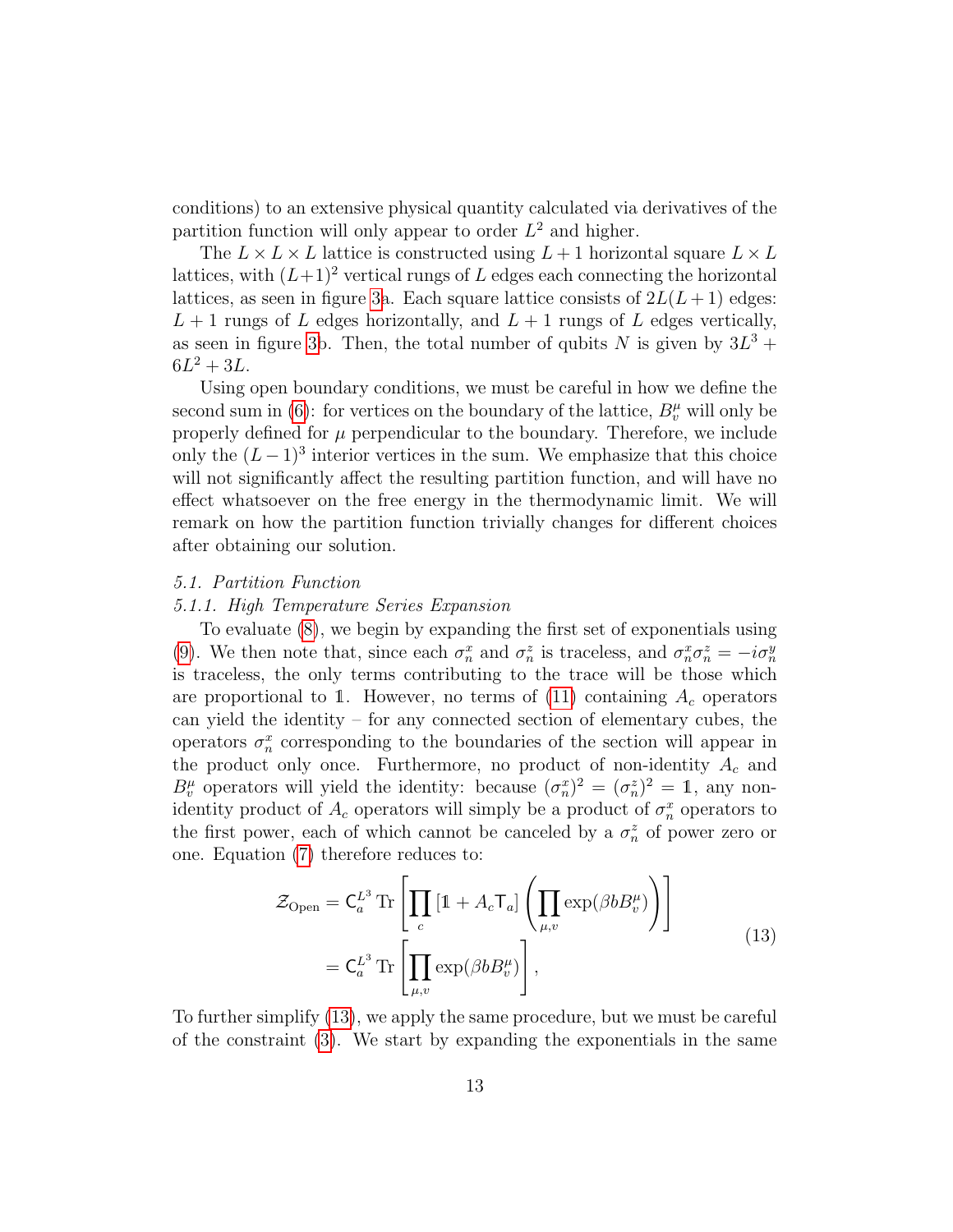<span id="page-13-1"></span>manner as  $(9)$  and  $(11)$ :

$$
\prod_{\mu,v} \exp(\beta b B_v^{\mu}) = C_b^{3(L-1)^3} \prod_{\mu,v} [1 + B_v^{\mu} \mathsf{T}_b]
$$
\n
$$
= C_b^{3(L-1)^3} \left[ 1 + \sum_{\mu,v} B_v^{\mu} \mathsf{T}_b + \dots \right],
$$
\n(14)

where  $C_b \equiv \cosh(\beta b)$  and  $T_b \equiv \tanh(\beta b)$  (and later  $S_b \equiv \sinh(\beta b)$ ). The trace-contributing terms are those proportional to the identity. In particular, each term of [\(14\)](#page-13-1) will be proportional to the identity if and only if all three  $B_v^{\mu}$  are included or excluded at once for each vertex. Each term containing all three  $B_v^{\mu}$  for a given set of *n* vertices will carry a factor of  $\mathsf{T}_{b}^{3n}$ , and there are  $\binom{(L-1)^3}{n}$  $(n<sup>-1</sup>)$  configurations of *n* vertices out of  $(L-1)$  total vertices. Equation [\(14\)](#page-13-1) can therefore be written as:

<span id="page-13-2"></span>
$$
\prod_{\mu,\nu} [\mathbb{1} + B_{\nu}^{\mu} \mathsf{T}_b] = \left[ \sum_{n=0}^{(L-1)^3} \binom{(L-1)^3}{n} \mathsf{T}_b^{3n} \right] \mathbb{1} + \text{t.t.,}
$$
 (15)

where "t.t." stands for "traceless terms". Using the binomial theorem, and including the factor of  $\mathsf{C}_b^{3(L-1)^3}$  $b_b^{3(L-1)^{\circ}}$ , we can evaluate the trace in [\(13\)](#page-12-2):

$$
\text{Tr}\left[\prod_{\mu,v}\exp(\beta b B_v^{\mu})\right] = \mathsf{C}_b^{3(L-1)^3} \left[1 + \mathsf{T}_b^3\right]^{(L-1)^3} \text{Tr}[\mathbb{1}].\tag{16}
$$

Note that the second product after the equality can be expanded by choosing, for each of  $(L-1)^3$  factors of  $[1+\mathsf{T}_b^3]$ , either a factor of 1 or of  $\mathsf{T}_b^3$ . This term altogether can therefore be interpreted to represent the sum of all possible choices for including or excluding all three  $B_v^{\mu}$  at each of  $(L-1)^3$  vertices. We will therefore sometimes skip the binomial theorem altogether, when the meaning of such a term is clear.

The trace of the identity is  $2^N = 2^{3L^3 + 6L^2 + 3L}$ , the dimension of the total state space. By combining the cosh and tanh terms, [\(13\)](#page-12-2) is finally given by:

<span id="page-13-0"></span>
$$
\mathcal{Z}_{\text{Open}} = 2^{3L^3 + 6L^2 + 3L} \mathsf{C}_a^{L^3} \left[ \mathsf{C}_b^3 + \mathsf{S}_b^3 \right]^{(L-1)^3} . \tag{17}
$$

Alternatively, we may use the following to rewrite the latter product in terms of exponentials:

<span id="page-13-3"></span>
$$
\mathbf{C}_b^3 + \mathbf{S}_b^3 = \frac{1}{4} (e^{3\beta b} + 3e^{-\beta b}).\tag{18}
$$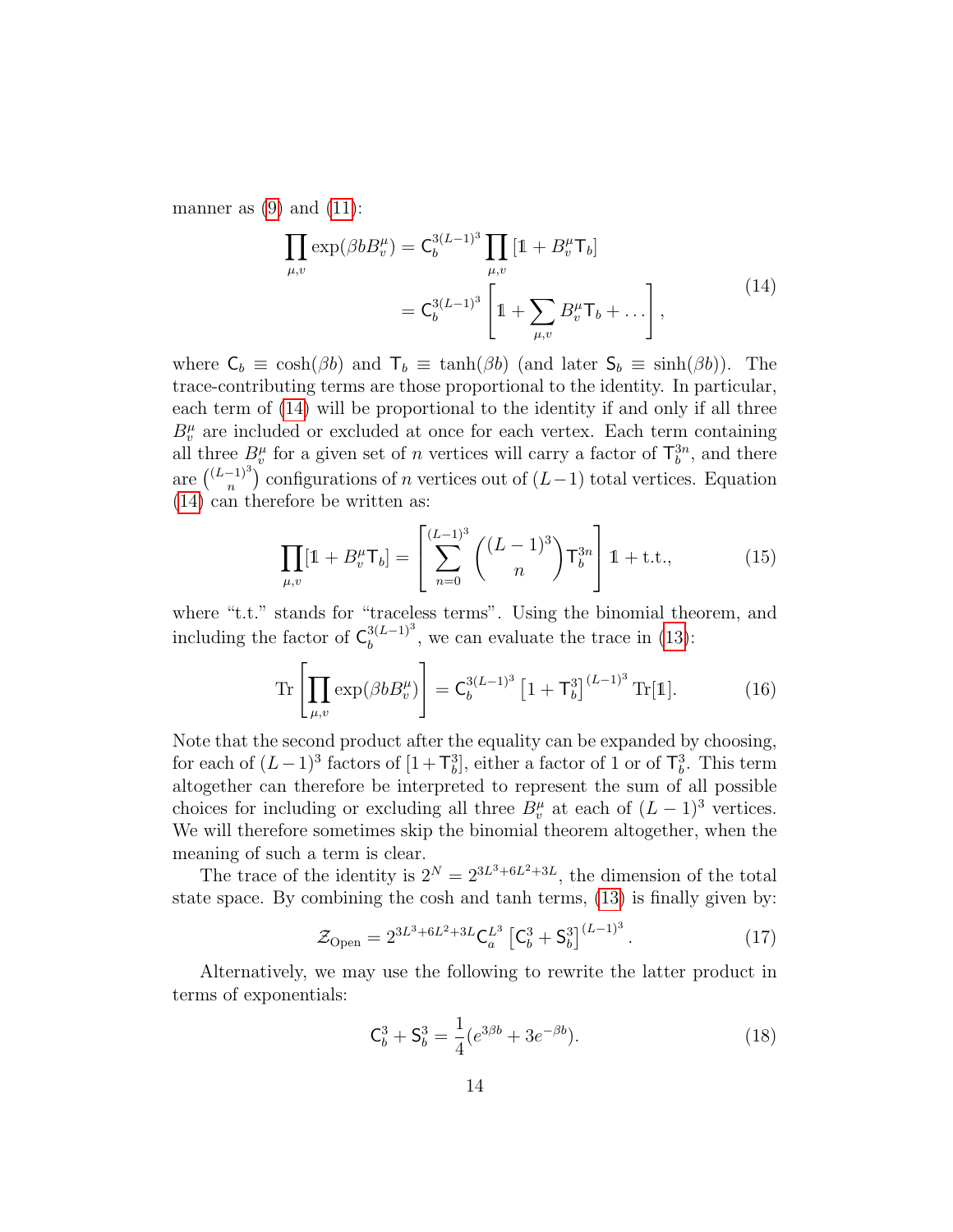Rewriting in terms of exponentials, and combining powers of two, [\(17\)](#page-13-0) is given in the form:

<span id="page-14-1"></span>
$$
\mathcal{Z}_{\text{Open}} = 2^{L^3 + 12L^2 - 3L + 2} \mathsf{C}_a^{L^3} (e^{3\beta b} + 3e^{-\beta b})^{(L-1)^3}.
$$
 (19)

The partition function found by a high temperature series expansion is a regular function. Thus, for all finite L and  $\beta$ , the high temperature series expansion that we invoked leads to a convergent answer.

Additionally, we may now consider alternative definitions of the vertex sum in [\(6\)](#page-8-1). In addition to the aforementioned treatment of considering only the  $(L-1)^3$  interior vertices, there are two other sensible methods of performing this sum. First, we may suppose that for each boundary vertex, we only include  $B_v^{\mu}$  operators which are already properly defined – for instance, a vertex on a boundary perpendicular to the x direction only has a properly defined  $B_v^x$  operator, and no vertex on any edge or corner of a boundary has any properly defined  $B_v^{\mu}$  operators. In this case, [\(17\)](#page-13-0) is exactly identical to its current form: these newly introduced boundary  $B_v^{\mu}$  operators are traceless, cannot be fully canceled by any product of operators, and have no such constraint [\(3\)](#page-8-2). Therefore, any term in [\(14\)](#page-13-1) containing a boundary  $B_v^{\mu}$ operator has trace zero.

Alternatively, we could additionally include partial  $B_v^{\mu}$  operators at the boundary – that is, if not all four qubits necessary to define a given  $B_v^{\mu}$  are present, we simply include in every  $B_v^{\mu}$  only the z-Pauli operators which are defined. For instance, in the extreme case, the  $B_v^{\mu}$  operators corresponding to each of the eight corner vertices consist of only two z-Pauli operators each. In this case, each boundary vertex has three  $B_v^{\mu}$  operators satisfying [\(3\)](#page-8-2). This choice makes [\(13\)](#page-12-2) particularly difficult to solve, as it introduces  $3(L + 1)$ additional planar constraints. Such planar constraints will be discussed in following sections, and we will see in section [7](#page-28-0) that such a partition function is very difficult to solve. However, we will still find that such a choice leads to exactly the same free energy in the thermodynamic limit.

Given [\(17\)](#page-13-0), the corresponding free energy density is:

<span id="page-14-0"></span>
$$
f_{\text{Open}} = -\frac{1}{\beta} \left[ \frac{3L^3 + 6L^2 + 3L}{L^3} \log 2 + \log \mathsf{C}_a + \frac{(L-1)^3}{L^3} \log(\mathsf{C}_b^3 + \mathsf{S}_b^3) \right]. \tag{20}
$$

Note that in the thermodynamic,  $L \to \infty$ , limit, our particular choice of definition of the model at the boundaries of the system does not affect the free energy density, indicating the bulk nature of this physical quantity. Also note that [\(20\)](#page-14-0) is a regular function for all finite  $\beta$ .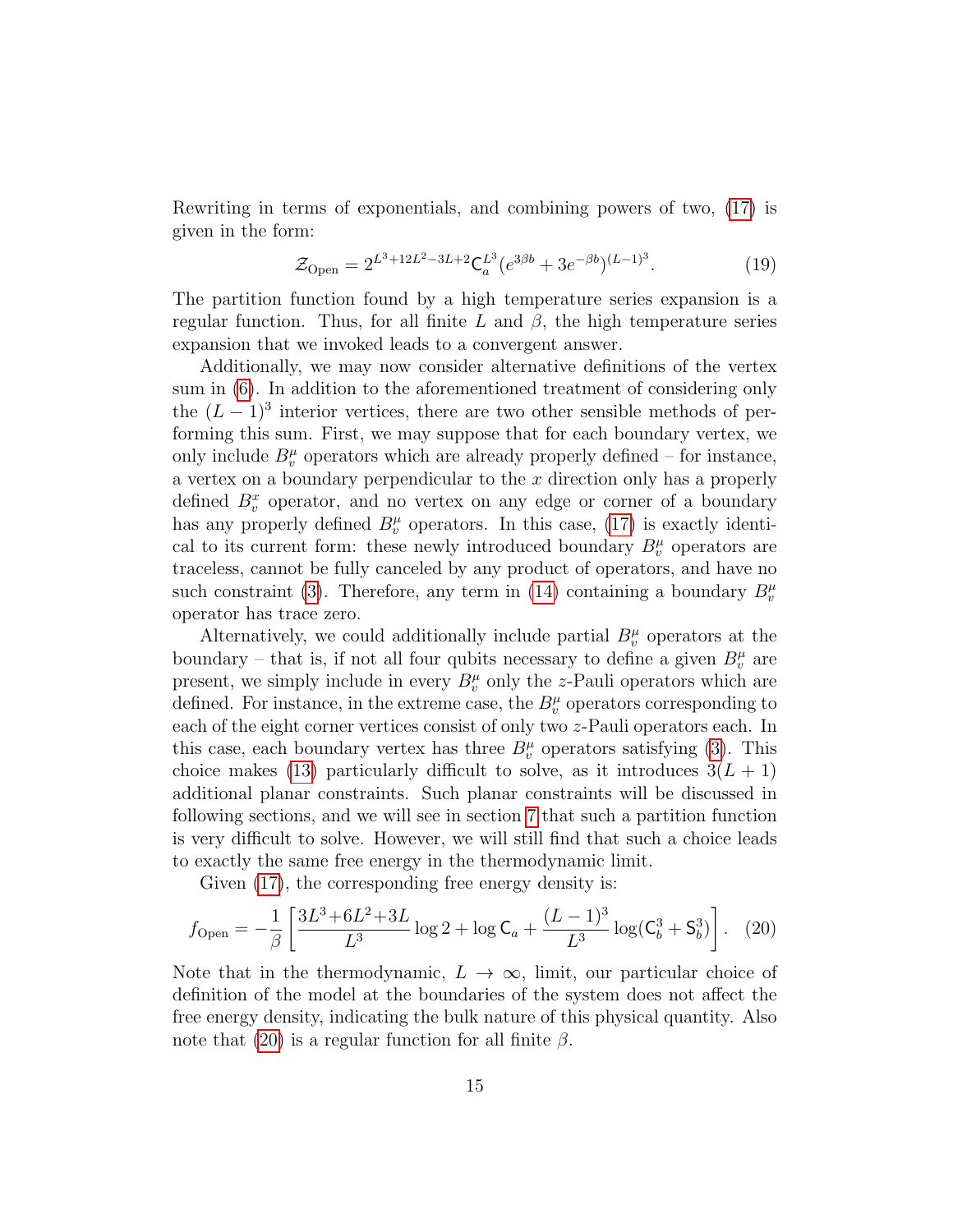

<span id="page-15-1"></span>Figure 4: Under open boundary conditions, the  $L^3$   $A_c$  operators of the X-Cube model are dual to  $L^3$  isolated spins in a magnetic field, which are in turn dual to an open Ising chain of length  $L^3 + 1$ . Here,  $L = 2$ .

# <span id="page-15-0"></span>5.1.2. Bond Algebraic Duality

In addition to the brute-force high temperature series expansion, [\(17\)](#page-13-0) can be obtained using a far simpler approach, the bond-algebraic method. Since each operator in [\(6\)](#page-8-1) commutes, we may map each operator to the classical spins  $r_m$  and  $s_j^n$ ,  $j = 1, 2$ , as follows (see figures [4](#page-15-1) and [5\)](#page-16-0):

$$
A_c \to r_m, \quad 1 \le m \le L^3,
$$
  
\n
$$
B_v^x \to s_1^n, \quad B_v^y \to s_2^n, \quad B_v^z \to s_1^n s_2^n, \quad 1 \le n \le (L-1)^3.
$$
\n(21)

<span id="page-15-2"></span>The mapping [\(21\)](#page-15-2) preserves the bond algebra of the system – namely, it respects the conditions [\(4\)](#page-8-3). We therefore expect this classical mapping to preserve the spectrum of [\(6\)](#page-8-1), with degeneracies that can only differ by a global power of two. By extension, [\(21\)](#page-15-2) will maintain the form of [\(7\)](#page-10-0) up to a power of two. By explicitly writing the sum over  $\mu$  in [\(7\)](#page-10-0) and applying the mapping [\(21\)](#page-15-2), we obtain the partition function:

$$
\mathcal{Z}_{\text{Open}} = 2^{\bar{N}} \sum_{\{r_m, s_j^n\}} \prod_{m=1}^{L^3} \prod_{n=1}^{(L-1)^3} \exp[\beta ar_m + \beta b(s_1^n + s_2^n + s_1^n s_2^n)].\tag{22}
$$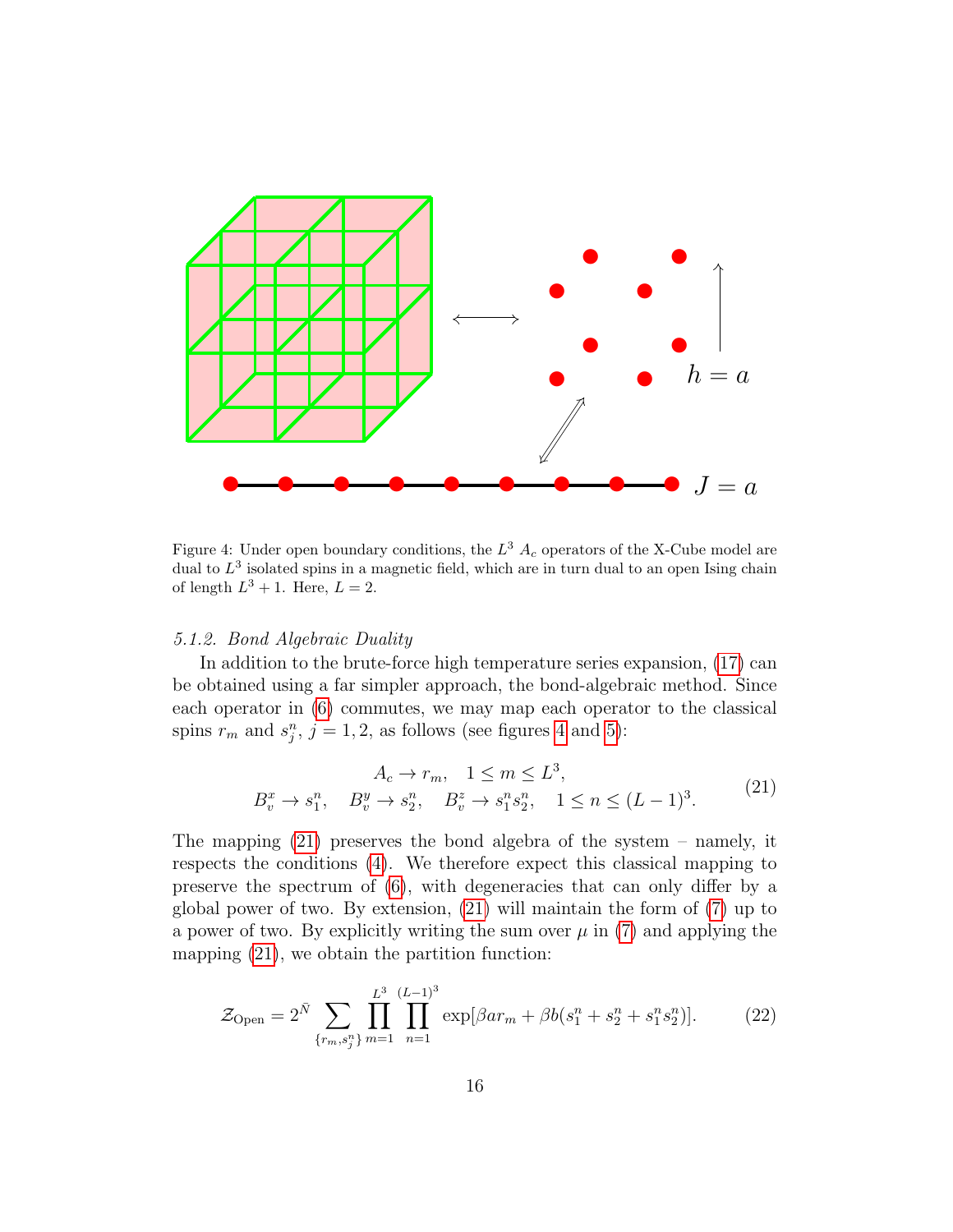

<span id="page-16-0"></span>Figure 5: Under open boundary conditions, each set of three  $B_v^{\mu}$  operators at a vertex v are dual to two coupled Ising spins under a magnetic field, which are in turn dual to a periodic Ising chain of three Ising spins.

This expression is easily summed directly to yield

<span id="page-16-1"></span>
$$
\mathcal{Z}_{\text{Open}} = 2^{\bar{N}} (2\mathsf{C}_a)^{L^3} (e^{3\beta b} + 3e^{-\beta b})^{(L-1)^3}.
$$
 (23)

The value of  $\overline{N}$  is then determined to be  $12L^2 - 3L + 2$  by taking the infinite temperature ( $\beta \rightarrow 0$ ) limit and demanding that  $\mathcal{Z}_{Open}$  is equal to the dimension of the total state space in this limit. Equation [\(23\)](#page-16-1) is then quickly verified to agree with [\(17\)](#page-13-0) and therefore its free energy with [\(20\)](#page-14-0). This factor of  $2^{\overline{N}}$  indicates that the two dual models have the same spectra, but degeneracies at each energy level that differ by a global factor of  $2^{\bar{N}}$ .

We also note that the mapping [\(21\)](#page-15-2) could also have been accomplished by mapping each  $B_v^{\mu}$  to the classical spins (see figure [5\)](#page-16-0):

<span id="page-16-2"></span>
$$
B_v^x \to s_1^n s_2^n, \quad B_v^y \to s_2^n s_3^n, \quad B_v^z \to s_3^n s_1^n. \tag{24}
$$

These mappings and the corresponding partition function calculations show that [\(6\)](#page-8-1) under open boundary conditions is dual to the classical Hamiltonian of a single open Ising chain of length  $L^3+1$  with bond variables  $r_m$  and  $(L-1)^3$ two-site Ising chains under a magnetic field (or equivalently,  $(L-1)^3$  periodic three-site Ising chains).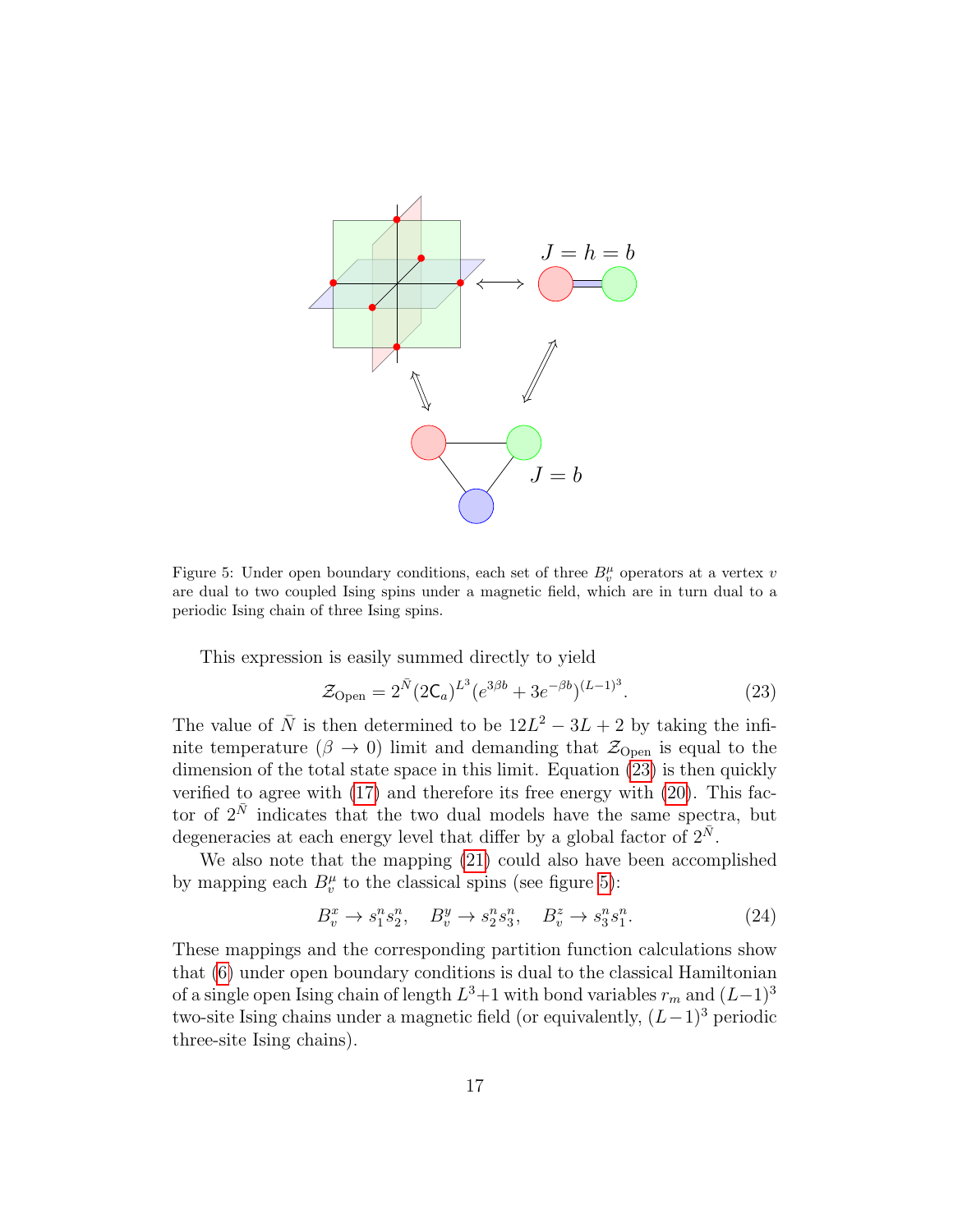### <span id="page-17-0"></span>5.2. Cube-Star Correlation Functions

Correlation functions can also be easily determined under open boundary conditions, using either brute-force trace calculations or bond-algebraic mappings. For M cubic operators  $A_{c_1}, A_{c_2}, \ldots, A_{c_M}$  and N vertex operators  $B_{v_1}^{\mu_1}, B_{v_2}^{\mu_2}, \ldots B_{v_N}^{\mu_N}$ , we wish to calculate:

<span id="page-17-1"></span>
$$
\langle A_{c_1} \dots A_{c_M} B^{\mu_1}_{v_1} \dots B^{\mu_N}_{v_N} \rangle = \frac{\text{Tr}[e^{-\beta H} A_{c_1} \dots A_{c_M} B^{\mu_1}_{v_1} \dots B^{\mu_N}_{v_N}]}{\text{Tr}[e^{-\beta H}]},\tag{25}
$$

which is the most general nonvanishing correlation function one can compute: any spin product not expressible as a product of  $A_c$  and  $B_v^{\mu}$  operators will have a spectrum of  $\pm 1$  with equal Boltzmann weights on each eigenvalue, and will therefore have an expectation value of zero.

In this calculation, we will assume without loss of generality that each of the M operators  $A_{c_m}$  and each of the N operators  $B_{v_n}^{\mu_n}$  are distinct. Because  $(A_{c_m})^2 = (B_{v_n}^{\mu_n})^2 = 1$ , and because all operators commute, any instances of indistinct operators can be discarded. In addition, we may assume that each of the  $\mathcal{N}$   $B_{v_n}^{\mu_n}$  operators correspond to distinct vertices. If  $v_n = v_{n'}$ for  $n \neq n'$ , then we may use [\(4\)](#page-8-3) to reduce  $B_{v_n}^{\mu_n} B_{v_{n'}}^{\mu_{n'}}$  to a single operator. If  $v_n = v_{n'} = v_{n''}$  for  $n \neq n' \neq n''$ , then we may use [\(3\)](#page-8-2) to eliminate the three operators altogether. Finally, for the sake of brevity, we define  $\mathbb{A} \equiv A_{c_1} \dots A_{c_M}$  and  $\mathbb{B} \equiv B_{v_1}^{\mu_1} \dots B_{v_N}^{\mu_N}$ .

In order to calculate  $(25)$ , we start by using  $(10)$  and  $(14)$ :

<span id="page-17-2"></span>
$$
\langle \mathbb{A} \mathbb{B} \rangle = \frac{\text{Tr}\left[\prod_{c} [1 + A_{c} \mathsf{T}_{a}] \prod_{\mu, v} [1 + B_{v}^{\mu} \mathsf{T}_{b}] \mathbb{A} \mathbb{B}\right]}{\text{Tr}\left[\prod_{c} [1 + A_{c} \mathsf{T}_{a}] \prod_{\mu, v} [1 + B_{v}^{\mu} \mathsf{T}_{b}]\right]},
$$
(26)

where we have preemptively canceled the  $C_a$  and  $C_b$  powers in the numerator and denominator. As before, the only terms inside each trace are those proportional to the identity. Starting with the  $A_c$  operators, because no nontrivial product of  $A_c$  operators can yield the identity, the only term of [\(11\)](#page-10-4) which can yield the identity when multiplied by A is the term containing  $\mathbb A$  itself, which carries with it a factor of  $\mathsf T_a^{\overline{\mathcal M}}$ . In the denominator, the only term of [\(11\)](#page-10-4) proportional to the identity is 1 itself. Equation [\(26\)](#page-17-2) therefore reduces to:

<span id="page-17-3"></span>
$$
\langle \mathbb{AB} \rangle = \frac{\mathsf{T}_{a}^{\mathcal{M}} \operatorname{Tr} \left[ \prod_{\mu, v} [1 + B_{v}^{\mu} \mathsf{T}_{b}] \mathbb{B} \right]}{\operatorname{Tr} \left[ \prod_{\mu, v} [1 + B_{v}^{\mu} \mathsf{T}_{b}] \right]}.
$$
 (27)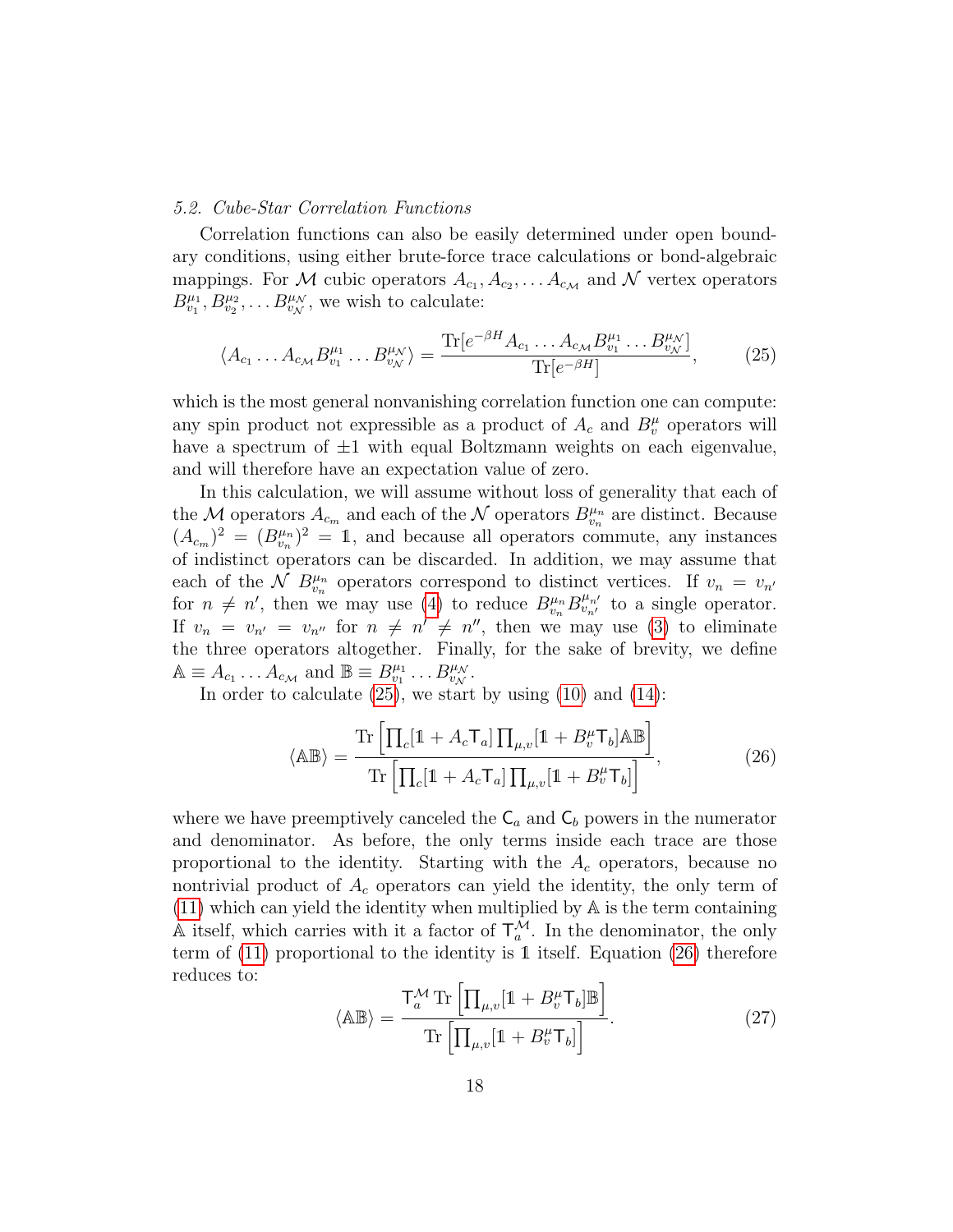For each  $B^{\mu_n}_{v_n}$ , let  $\mu'_n$  and  $\mu''_n$  denote the two cardinal directions of  $\{x, y, z\}$ not equal to  $\mu_n$ . Each term in the numerator of [\(27\)](#page-17-3) with nonzero trace must cancel each  $B_{v_n}^{\mu_n}$ , which can only be canceled by  $B_{v_n}^{\mu_n}$  itself or by  $B_{v_n}^{\mu'_n} B_{v_n}^{\mu'_n}$ . Each term with nonvanishing trace in the numerator of [\(27\)](#page-17-3) equates to picking either  $B^{\mu_n}_{v_n}$  with a factor of  $\mathsf{T}_b$  or  $B^{\mu'_n}_{v_n} B^{\mu''_n}_{v_n}$  with a factor of  $\mathsf{T}^2_b$  for each  $1 \leq$  $n \leq \mathcal{N}$ . In addition, just as in calculating [\(15\)](#page-13-2), we may pick any number of vertices v out of the  $(L-1)^3 - \mathcal{N}$  vertices not included in  $\{v_1, \ldots v_{\mathcal{N}}\}$  and include  $B_v^x B_v^y B_v^z$ . Therefore, [\(27\)](#page-17-3) is written as:

$$
\langle \mathbb{A} \mathbb{B} \rangle = \mathsf{T}_{a}^{\mathcal{M}} \frac{(\mathsf{T}_{b} + \mathsf{T}_{b}^{2})^{\mathcal{N}} \left( \sum_{n=0}^{(L-1)^{3}} - \mathcal{N} \left( \frac{(L-1)^{3}}{n} \mathsf{T}_{b}^{3n} \right) \mathsf{T}_{1}^{3n} \right)}{\left( \sum_{n=0}^{(L-1)^{3}} \left( \frac{(L-1)^{3}}{n} \right) \mathsf{T}_{b}^{3n} \right) \mathsf{T}_{1}^{3n}} . \tag{28}
$$

Evaluating each summation using the binomial theorem and simplifying yields the solution:

<span id="page-18-0"></span>
$$
\langle \mathbb{AB} \rangle = \mathsf{T}_{a}^{\mathcal{M}} \left( \frac{\mathsf{T}_{b} + \mathsf{T}_{b}^{2}}{1 + \mathsf{T}_{b}^{3}} \right)^{\mathcal{N}}.
$$
 (29)

From [\(29\)](#page-18-0), we immediately see that each  $A_c$  and each  $B_v^{\mu}$  on distinct vertices are entirely uncorrelated. That is, the expectation value [\(25\)](#page-17-1) is simply given by the product of individual expectation values:

$$
\langle A_{c_1} \dots A_{c_M} B_{v_1}^{\mu_1} \dots B_{v_N}^{\mu_N} \rangle = \langle A_{c_1} \rangle \dots \langle A_{c_M} \rangle \langle B_{v_1}^{\mu_1} \rangle \dots \langle B_{v_N}^{\mu_N} \rangle \tag{30}
$$

This is independent of both the size of the system and the relative placements of cubes and vertices. The expectation values of  $A_c$  operators for two adjacent cubes are just as uncorrelated as those of cubes very far apart, and the same is true of vertex operators  $B_v^{\mu}$  for distinct vertices. Under open boundary conditions, neither the quantum mechanics nor the thermodynamics of [\(6\)](#page-8-1) "know" about the geometry of the lattice: each cube and each vertex form their own isolated system.

The same solution is easily obtained using the mapping [\(21\)](#page-15-2). First, we map each  $B_v^{\mu}$  to some  $s_1^n$ : although we previously mapped  $B_v^x$  in particular to each  $s_1^n$ , we may instead choose for each vertex individually how we map bijectively from  $\{B_v^x, B_v^y, B_v^z\}$  to  $\{s_1^n, s_2^n, s_1^n s_2^n\}$ . We obtain the same result with any such mapping, but for ease of calculations, we choose our mapping such that each  $B_v^{\mu}$  included in [\(25\)](#page-17-1) is mapped to an  $s_1^n$ . In addition, we will without loss of generality enumerate our mapping such that  $A_{c_m} \to r_m$  for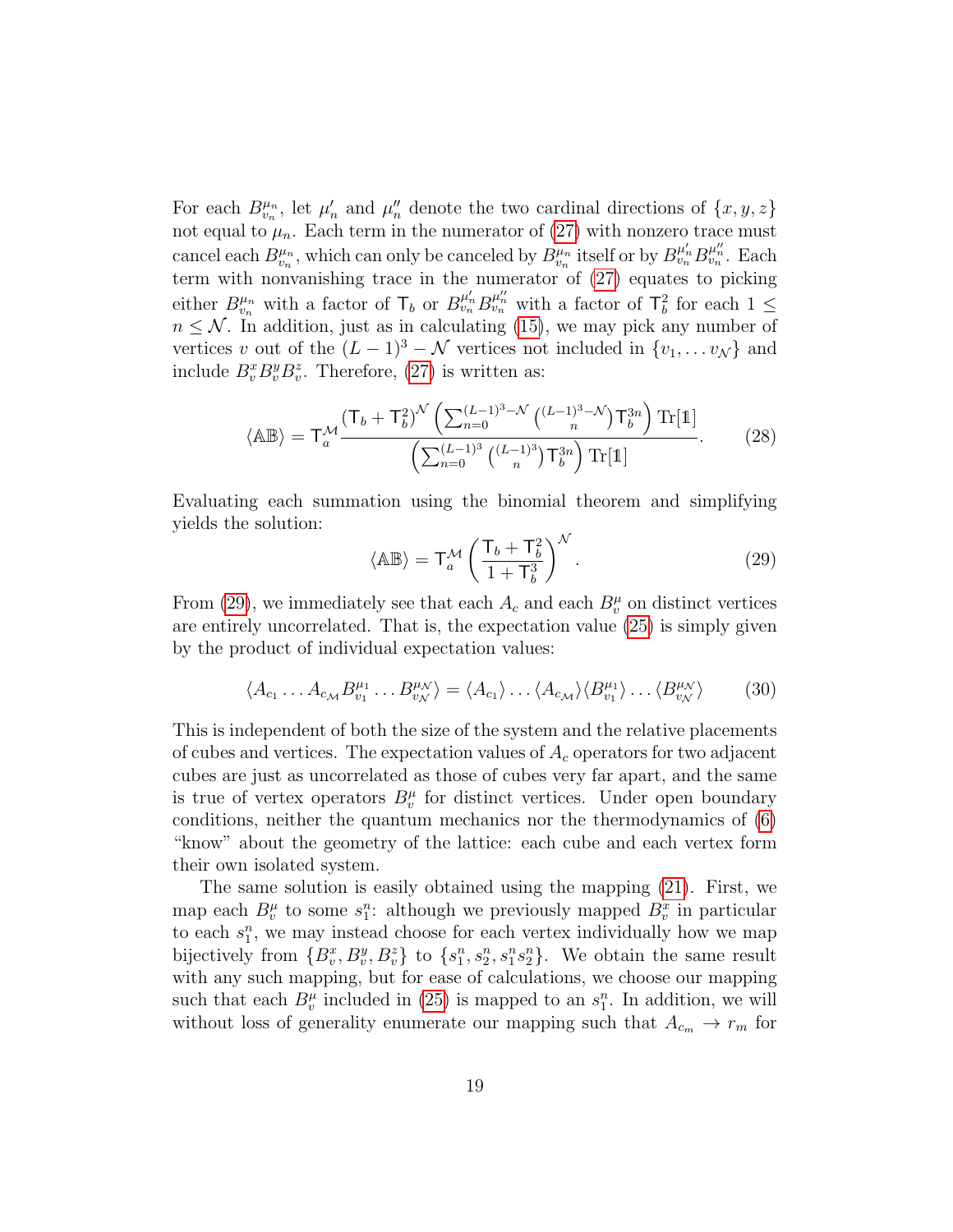each  $1 \leq m \leq M$  and  $B_{v_n}^{\mu_n} \to s_1^n$  for each  $1 \leq n \leq N$ . Defining  $\mathbb{R} \equiv r_1 \dots r_M$ and  $\mathbb{S} \equiv s_1^1 \dots s_1^N$  for brevity, [\(25\)](#page-17-1) is then mapped to:

<span id="page-19-1"></span>
$$
\langle \mathbb{RS} \rangle = \frac{\sum_{\{r_m, s_j^n\}} \mathbb{RS} \prod_{m=1}^{L^3} \prod_{n=1}^{(L-1)^3} \exp[\beta ar_m + \beta b(s_1^n + s_2^n + s_1^n s_2^n)]}{\sum_{\{r_m, s_j^n\}} \prod_{m=1}^{L^3} \prod_{n=1}^{(L-1)^3} \exp[\beta ar_m + \beta b(s_1^n + s_2^n + s_1^n s_2^n)]}.
$$
 (31)

This expression is easily evaluated by directly summing the first  $\mathcal M$  variables  $r_m$  and the first  $\mathcal N$  variables  $s_1^n$  and  $s_2^n$ . In the numerator, each factor of  $r_m e^{\beta a r_m}$ , when summed over  $r_m = \pm 1$ , yields a factor of  $e^{\beta a} - e^{-\beta a}$ . Similarly, each factor of  $s_1^n \exp[\beta b(s_1^n + s_2^n + s_1^n s_2^n)]$ , when summed over  $s_j^n = \pm 1$ , yields a factor of  $e^{3\beta b} - e^{-\beta b}$ . In the denominator, each factor of  $e^{\beta ar_m}$  sums to a factor of  $e^{\beta a}+e^{-\beta a}$ , and each factor of  $\exp[\beta b(s_1^n+s_2^n+s_1^n s_2^n)]$  sums to a factor of  $e^{3\beta b} + 3e^{-\beta b}$ . Canceling the remaining sums over  $\{r_m, s_j^n\}$  for  $m > M$  and  $n > N$ , which are identical in the numerator and denominator, [\(31\)](#page-19-1) therefore evaluates to:

$$
\langle \mathbb{RS} \rangle = \frac{(e^{\beta a} - e^{-\beta a})^{\mathcal{M}} (e^{3\beta b} - e^{-\beta b})^{\mathcal{N}}}{(e^{\beta a} + e^{-\beta a})^{\mathcal{M}} (e^{3\beta b} + 3e^{-\beta b})^{\mathcal{N}}} = \mathsf{T}_{a}^{\mathcal{M}} \left( \frac{\mathsf{T}_{b} + \mathsf{T}_{b}^{2}}{1 + \mathsf{T}_{b}^{3}} \right)^{\mathcal{N}}.
$$
 (32)

#### <span id="page-19-0"></span>6. Cylindrical Boundary Conditions

Next, we consider a cubic lattice periodic along its  $y$  and  $z$  axes, but open along its  $x$  axis. Under this cylindrical topology, a plane of simple cubes extending in the y and z directions (that is, perpendicular to the x direction) will contain cubes sharing common edges across the periodic boundaries. In this plane of cubes, all edges parallel to the  $x$  direction will be shared by four common cubes, while all edges parallel to the  $y$  and  $z$ directions will be shared by two common cubes — see figure [6a](#page-20-2). The  $A_c$ operators corresponding to these cubes will therefore cancel along a plane  $P_i^x$ of simple cubes perpendicular to the  $x$  axis, forming  $L$  additional constraints of the form:

<span id="page-19-2"></span>
$$
\prod_{c \in P_i^x} A_c = 1, \quad 1 \le i \le L. \tag{33}
$$

Similarly, any set of  $B_v^x$  operators corresponding to a plane of vertices perpendicular to the  $x$  axis will share each of its four qubits with exactly one other  $B_v^x$  due to the periodicity in the y and z directions. We therefore have an additional  $L - 1$  constraints given by:

<span id="page-19-3"></span>
$$
\prod_{v \in \bar{P}_i^x} B_v^x = 1, \quad 1 \le i \le L - 1,
$$
\n(34)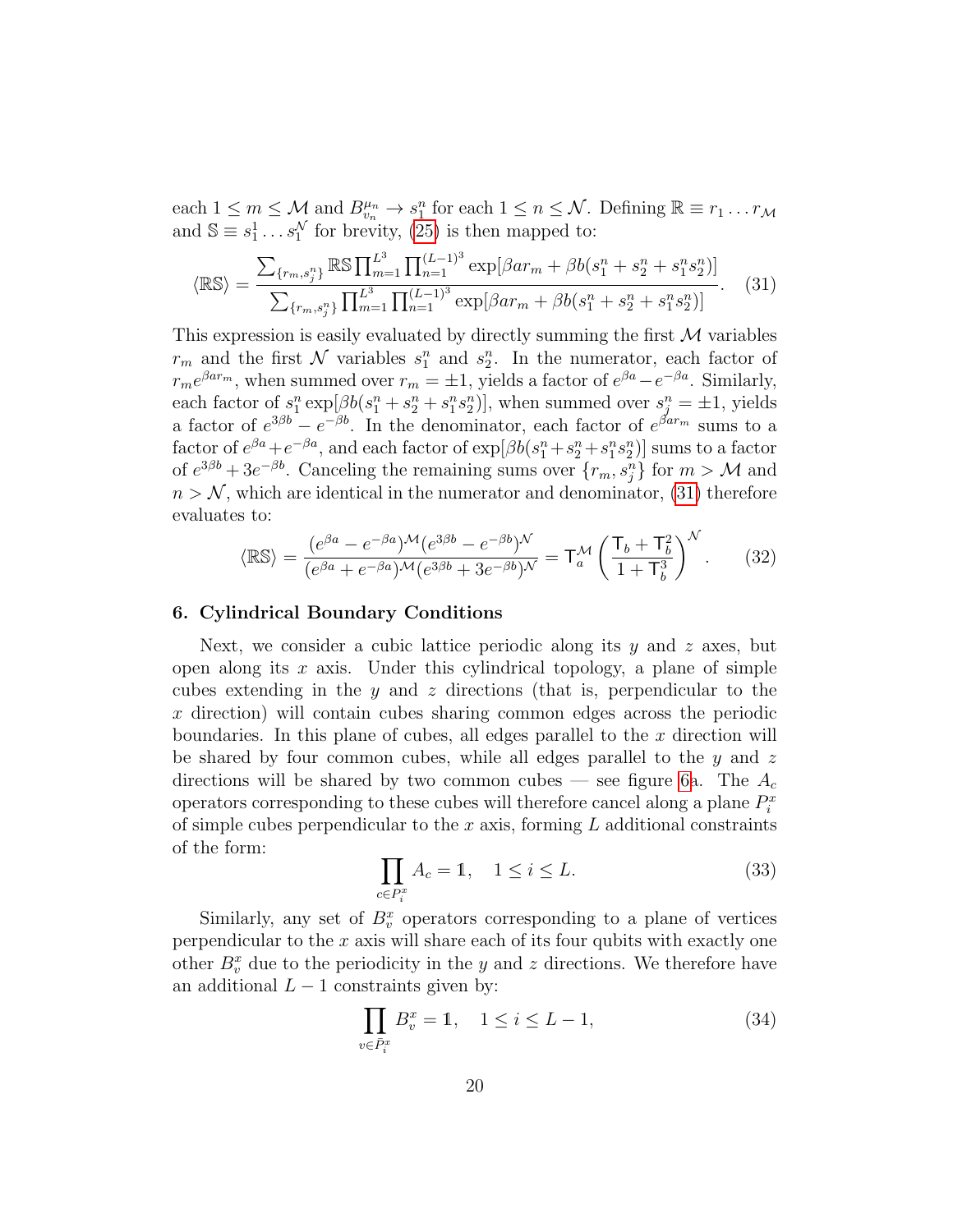

<span id="page-20-2"></span>Figure 6: Left: an x-plane of simple cubes, denoted by  $P_i^x$ . Right: an x-plane of vertices, denoted by  $\bar{P}_i^x$ . In both figures,  $i = 1$  and  $L = 2$ .

where  $\bar{P}_i^x$  here refers to a plane of vertices perpendicular to the x axis – see figure [6b](#page-20-2).

Under this topology, the number  $N$  of qubits on the lattice is given by  $3L^3 + 2L^2$ . This is obtained by starting with the  $3L^3$  qubits in the periodic lattice, and closing the lattice in the x direction with an additional  $2L^2$ edges (see figure [7\)](#page-21-0). In addition, we again must be careful in defining the second sum in [\(6\)](#page-8-1). Whereas each of the  $L^2$  vertices on an x-plane interior to the lattice have all three  $B_v^{\mu}$  operators properly defined, vertices on the two exterior x-planes have no properly defined  $B_v^y$  or  $B_v^z$  operators. Therefore, we include only the  $L^2(L-1)$  interior vertices in the sum. Other sensible definitions, as well as their implications, are the same as those discussed in the end of section [5.1.](#page-12-0)

# <span id="page-20-0"></span>6.1. Partition Function

# <span id="page-20-1"></span>6.1.1. High Temperature Series Expansion

First, we evaluate [\(7\)](#page-10-0) directly, using [\(10\)](#page-10-2) and [\(14\)](#page-13-1). Starting with the  $A_c$ operators, the terms proportional to the identity in [\(11\)](#page-10-4) are those satisfying [\(33\)](#page-19-2) for some number n of x-planes with  $0 \le n \le L$ . Out of L total x-planes, there are  $\binom{L}{n}$  $\binom{L}{n}$  configurations of n planes, with each plane contributing a factor of  $\mathsf{T}_a^{L^2}$ . We may therefore rewrite [\(11\)](#page-10-4) under cylindrical boundary conditions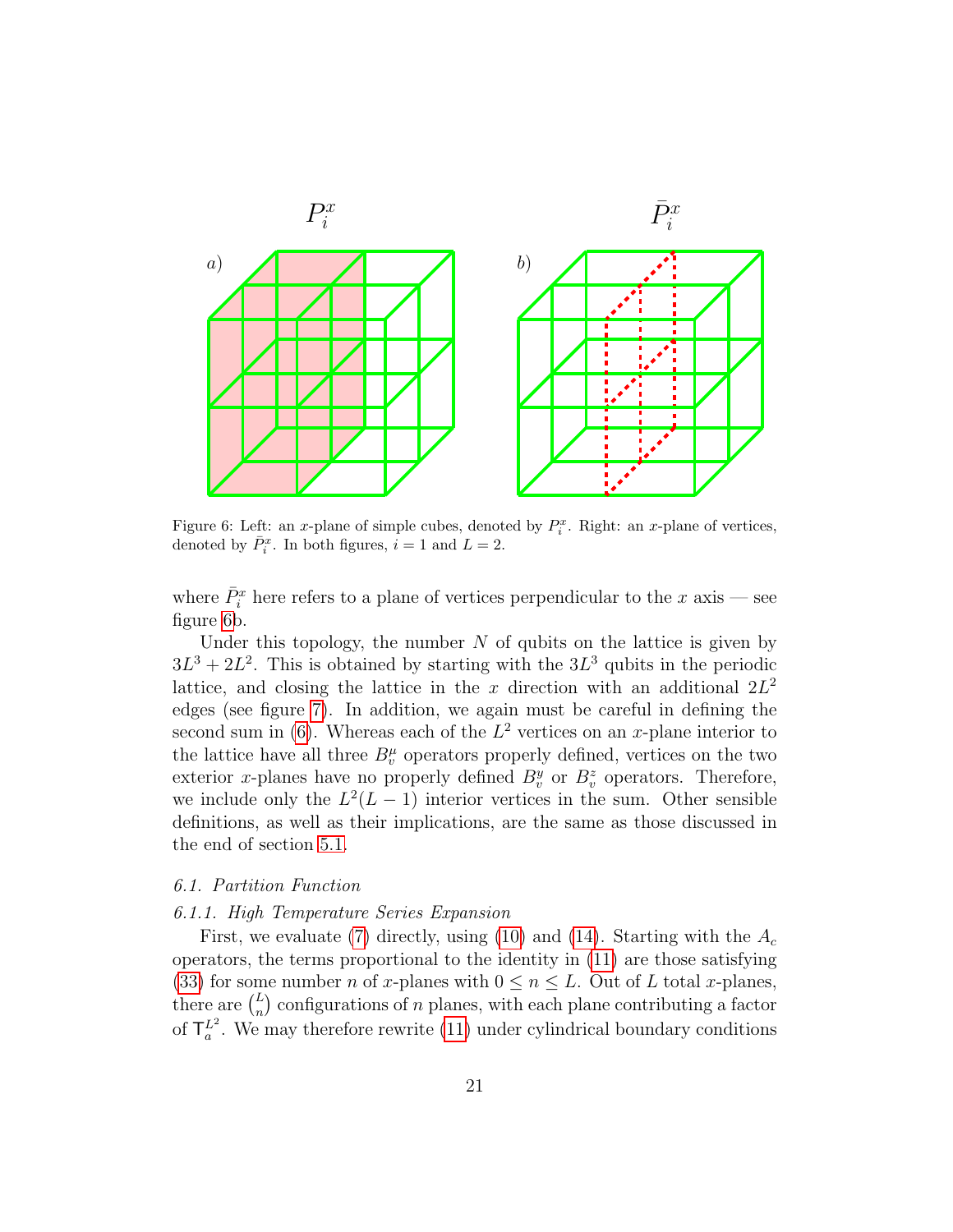

<span id="page-21-0"></span>Figure 7: The periodic  $L \times L \times L$  lattice (shown in green) is closed along the x axis with the addition of  $2L^2$  additional edges (shown in red-dashed). Here,  $L = 3$ .

as:

<span id="page-21-2"></span>
$$
\prod_{c} [\mathbb{1} + A_c \mathsf{T}_a] = \left( \sum_{n=0}^{L} {L \choose n} \mathsf{T}_a^{nL^2} \right) \mathbb{1} + \text{t.t.}.
$$
 (35)

Using the binomial theorem and combining with the factor of  $\mathsf{C}_a^{L^3}$ , [\(8\)](#page-10-1) is reduced to:

<span id="page-21-1"></span>
$$
\mathcal{Z}_{\text{Cylindrical}} = \left[ \mathsf{C}_a^{L^2} + \mathsf{S}_a^{L^2} \right]^L \text{Tr} \left[ \mathbb{1} \prod_{\mu, v} \exp(\beta b B_v^{\mu}) \right]. \tag{36}
$$

The terms contributing to a nonvanishing trace in [\(36\)](#page-21-1) are those satisfying  $(3)$  and  $(34)$ . However, we must be careful when using  $(34)$ : due to  $(4)$ , we may replace  $B_v^x$  in any product forming an x-plane with  $B_v^y B_v^z$  and still yield the identity. These terms will have an additional factor of  $\mathsf{T}_b$ , since two operators are included for the vertex  $v$  instead of one. We therefore sum  $(14)$ for cylindrical boundary conditions as follows: given  $n x$ -planes of vertices, with  $0 \leq n \leq L-1$ , there are  $\binom{L-1}{n}$  $\binom{-1}{n}$  configurations of these planes. A priori, each of these planes is composed of  $B_v^x$  operators alone, and contributes a factor of  $\mathsf{T}_{b}^{L^2}$ . However, for each of the  $nL^2$  vertices on the n planes, we may replace m of these  $B_v^x$  operators with  $B_v^y B_v^z$  in  $\binom{nL^2}{m}$  $\binom{n}{m}$  different configurations, with each vertex replacement contributing an additional factor of  $\mathsf{T}_b$ . Finally,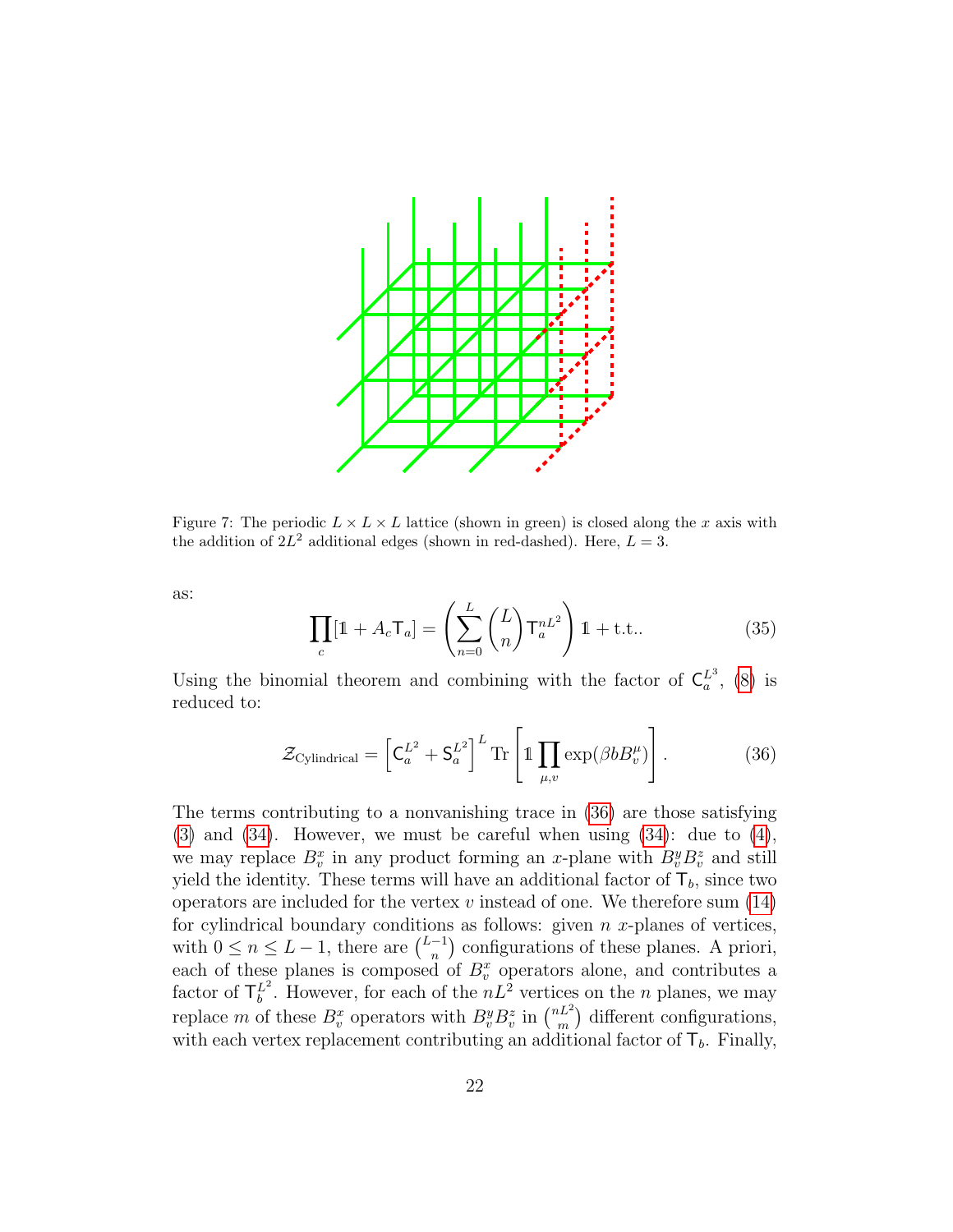out of the  $L^2(L-1)-nL^2$  vertices not lying on any x-plane, we may include any  $\ell$  products of the form [\(3\)](#page-8-2) in  $\binom{L^2(L-1)-nL^2}{\ell}$  $\binom{1}{\ell}$  different configurations, each contributing a factor of  $\mathsf{T}_{b}^{3}$ . [\(14\)](#page-13-1) can therefore be written under cylindrical boundary conditions as:

<span id="page-22-1"></span>
$$
\prod_{\mu,v} [1 + B_v^{\mu} \mathsf{T}_b] = \left( \sum_{n=0}^{L-1} {L-1 \choose n} \mathsf{T}_b^{nL^2} \sum_{m=0}^{nL^2} {nL^2 \choose m} \mathsf{T}_b^m \sum_{\ell=0}^{Q} {Q \choose \ell} \mathsf{T}_b^{3\ell} \right) 1 + \text{t.t.,}
$$
\n(37)

where  $Q \equiv L^2(L-1) - nL^2$ . Equation [\(37\)](#page-22-1) is easily summed using three applications of the binomial theorem. First, we evaluate the sums over  $m$ and  $\ell$  at once, since they share no dependencies. Equation [\(36\)](#page-21-1) becomes:

$$
\mathcal{Z}_{\text{Cylindrical}} = \left[ C_a^{L^2} + S_a^{L^2} \right]^L C_b^{3L^2(L-1)} \times \sum_{n=0}^{L-1} \binom{L-1}{n} \mathsf{T}_b^{nL^2} [1 + \mathsf{T}_b]^{nL^2} \left[ 1 + \mathsf{T}_b^3 \right]^{L^2(L-1) - nL^2} \text{Tr}[\mathbb{1}]. \tag{38}
$$

Isolating the n dependencies, applying the binomial theorem once again, and combining  $C_b$  and  $T_b$  terms, we obtain our solution:

<span id="page-22-0"></span>
$$
\mathcal{Z}_{\text{Cylindrical}} = \left[ C_a^{L^2} + S_a^{L^2} \right]^L \left[ \left[ C_b^3 + S_b^3 \right]^{L^2} + \left[ C_b^2 S_b + C_b S_b^2 \right]^{L^2} \right]^{L-1} \text{Tr}[\mathbb{1}] \n= 2^{3L^3 + 2L^2} \left[ C_a^{L^2} + S_a^{L^2} \right]^L \left[ \left[ C_b^3 + S_b^3 \right]^{L^2} + \left[ C_b^2 S_b + C_b S_b^2 \right]^{L^2} \right]^{L-1},
$$
\n(39)

where the righthand trace is  $2^N = 2^{3L^3 + 2L^2}$ , the dimension of the total state space. In addition, the  $C_b$  and  $S_b$  terms may be rewritten as exponentials using  $(18)$  and:

$$
C_b^2 S_b + C_b S_b^2 = \frac{1}{4} (e^{3\beta b} - e^{-\beta b}).
$$
\n(40)

<span id="page-22-2"></span>Combining powers of two, the partition function is finally given by:

$$
\mathcal{Z}_{\text{Cylindrical}} = 2^{L^3 + 4L^2} \left[ C_a^{L^2} + S_a^{L^2} \right]^L
$$
  
 
$$
\times \left[ [e^{3\beta b} + 3e^{-\beta b}]^{L^2} + [e^{3\beta b} - e^{-\beta b}]^{L^2} \right]^{L-1}.
$$
 (41)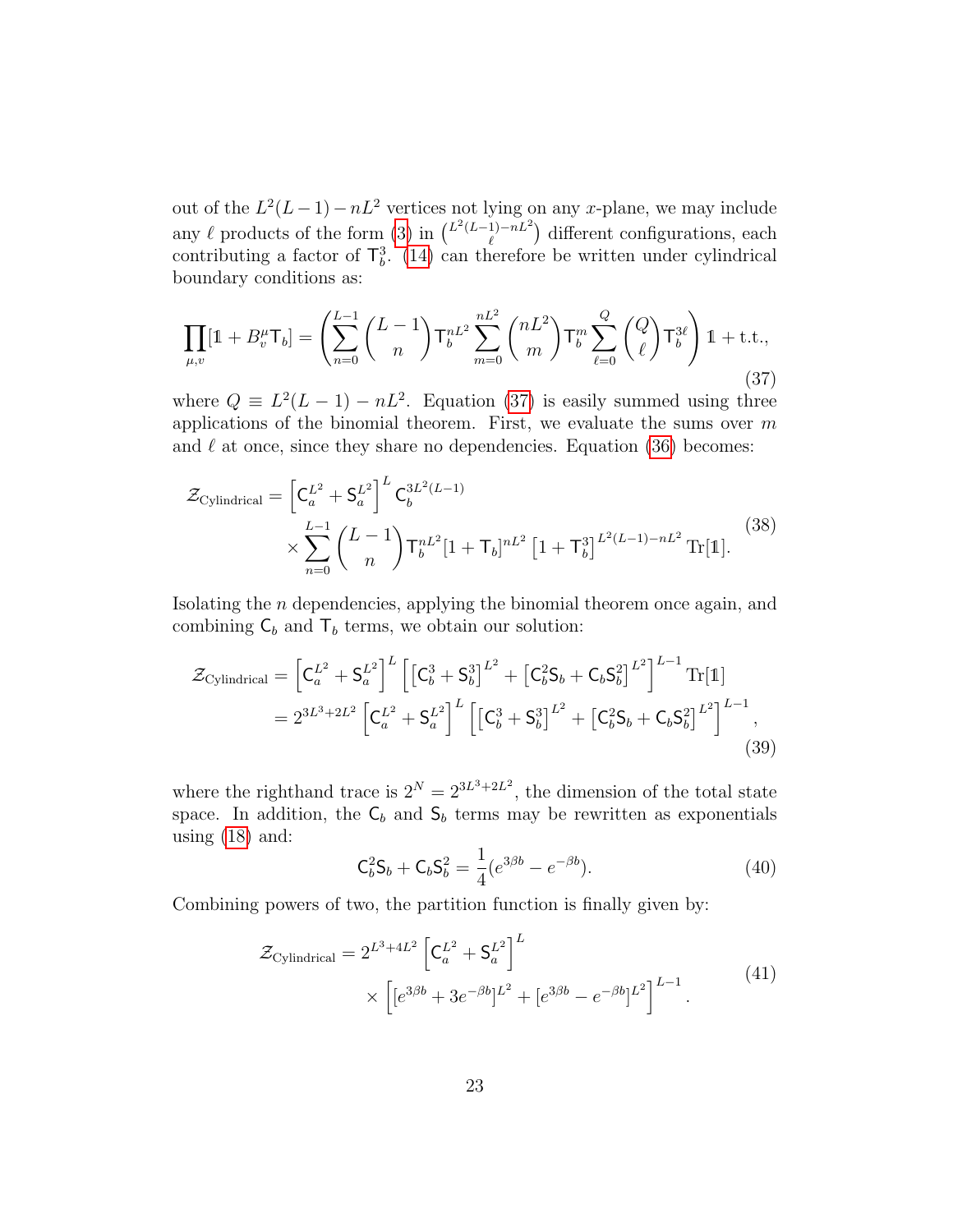Note that this expression appears very similar to that of [\(17\)](#page-13-0) in the hightemperature ( $\beta \rightarrow 0$ ) limit. In fact, by dividing [\(41\)](#page-22-2) by [\(17\)](#page-13-0), we obtain:

$$
\frac{\mathcal{Z}_{\text{Cylindrical}}}{\mathcal{Z}_{\text{Open}}} = 2^{-8L^2 + 3L - 2} \left[ 1 + \mathsf{T}_a^{L^2} \right]^L
$$
\n
$$
\times \left[ \left( e^{3\beta b} + 3e^{-\beta b} \right)^{2L - 1} \left[ 1 + \left( \frac{e^{3\beta b} - e^{-\beta b}}{e^{3\beta b} + 3e^{-\beta b}} \right)^{L^2} \right] \right]^{L - 1} . \tag{42}
$$

This function is perfectly regular for all  $\beta \geq 0$ . This illustrates, that similar to the case of open boundary conditions, our high temperature series expansion converges for all  $\beta$ .

The free energy density corresponding to [\(39\)](#page-22-0) is:

<span id="page-23-1"></span>
$$
f_{\text{Cylindrical}} = -\frac{1}{\beta} \left[ \frac{3L^3 + 2L^2}{L^3} \log 2 + \frac{1}{L^2} \log \left[ \mathbf{C}_a^{L^2} + \mathbf{S}_a^{L^2} \right] + \frac{L - 1}{L^3} \log \left[ [\mathbf{C}_b^3 + \mathbf{S}_b^3]^{L^2} + [\mathbf{C}_b^2 \mathbf{S}_b + \mathbf{C}_b \mathbf{S}_b^2]^{L^2} \right] \right], \tag{43}
$$

which could alternatively be written as:

<span id="page-23-2"></span>
$$
f_{\text{Cylindrical}} = -\frac{1}{\beta} \left[ \frac{3L^3 + 2L^2}{L^3} \log 2 + \log \mathsf{C}_a + \frac{L-1}{L} \log(\mathsf{C}_b^3 + \mathsf{S}_b^3) + \frac{1}{L^2} \log[1 + \mathsf{T}_a^{L^2}] + \frac{L-1}{L^3} \log \left[ 1 + \left( \frac{\mathsf{T}_b + \mathsf{T}_b^2}{1 + \mathsf{T}_b^3} \right)^{L^2} \right] \right]. \tag{44}
$$

Written this way, we see that  $(43)$  rapidly converges with  $(20)$  as L increases, as the final two terms of [\(44\)](#page-23-2) quickly approach zero. This is yet another indication that our choice of boundary conditions should not affect the thermodynamics of the model at large system sizes.

# <span id="page-23-0"></span>6.1.2. Bond Algebraic Duality

Once again, the most economical way to evaluate [\(7\)](#page-10-0) is via a duality mapping each  $A_c$  and  $B_v^{\mu}$  to classical spins preserving the original bond algebra. This is achieved through the following mapping:

<span id="page-23-3"></span>
$$
A_c \to r_m^i r_{m+1}^i, \quad B_v^x \to s_n^j s_{n+1}^j, \quad B_v^y \to t_n^j, \quad B_v^z \to s_n^j s_{n+1}^j t_n^j, 1 \le i \le L, \quad 1 \le m \le L^2, \quad 1 \le j \le L-1, \quad 1 \le n \le L^2,
$$
 (45)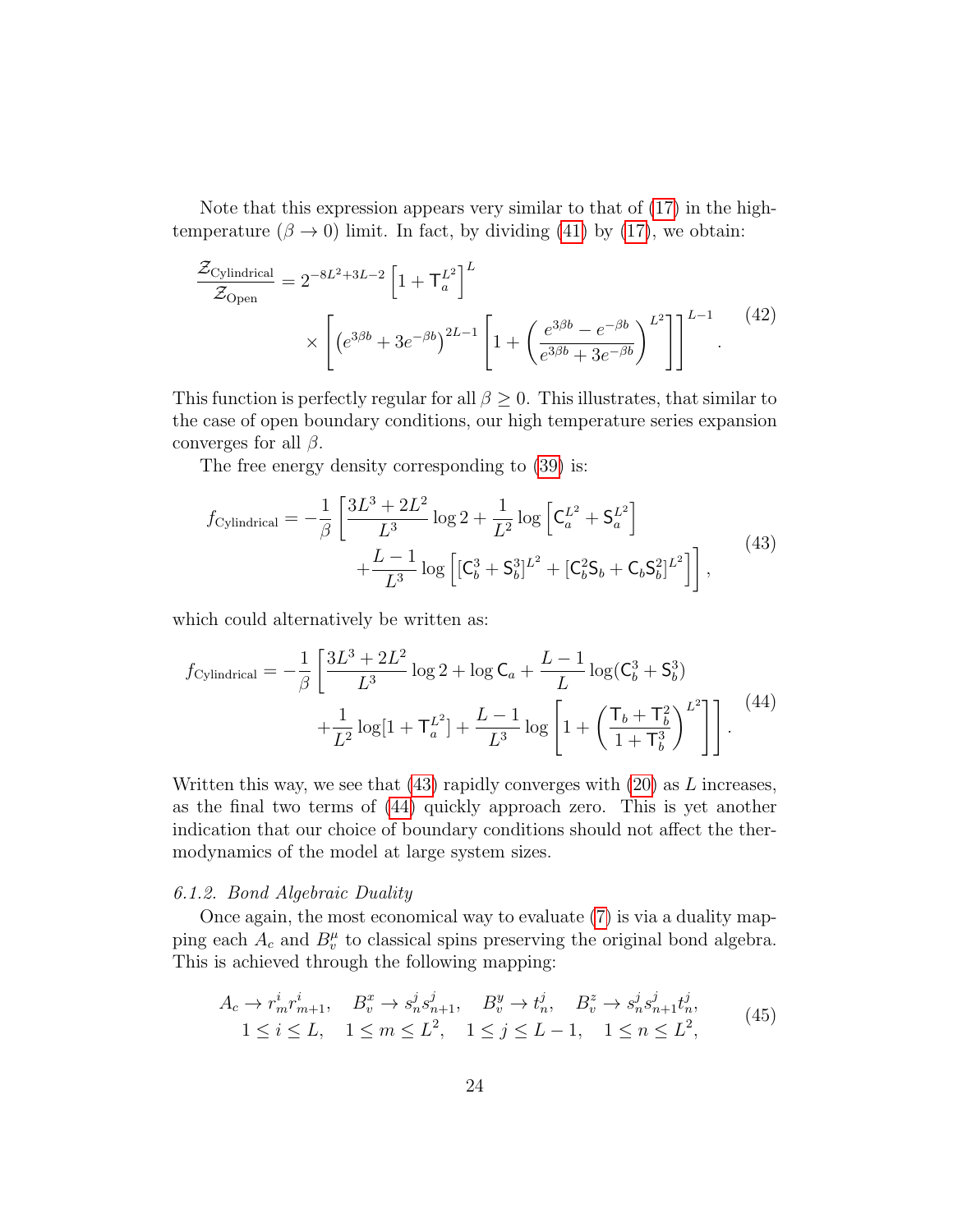

<span id="page-24-0"></span>Figure 8: Under cylindrical boundary conditions, the  $L^3$   $A_c$  operators of the X-Cube model are dual to L independent periodic Ising chains of length  $L^2$  each. Here,  $L = 2$ .

where the upper *i* index in  $r_m^i$  is constant along each of the L cubic x-planes, and the upper j index in  $s_n^j$  and  $t_n^j$  is constant along each of the  $L-1$  vertex x-planes. Effectively, each x-plane of  $A_c$  operators is mapped to a periodic Ising chain of length  $L^2$  (see figure [8\)](#page-24-0), while each x-plane of  $B_v^{\mu}$  operators is mapped to what might be thought of as an Ising-gauge chain (see figure [9\)](#page-25-0). Under this mapping, [\(33\)](#page-19-2) and [\(34\)](#page-19-3) are mapped to:

$$
\prod_{c \in P_i^x} A_c \to \prod_{m=1}^{L^2} r_m^i r_{m+1}^i = 1, \quad \prod_{v \in \bar{P}_i^x} B_v^x \to \prod_{n=1}^{L^2} s_n^j s_{n+1}^j = 1,\tag{46}
$$

where  $L^2 + 1 \equiv 1$  in the above products. Similarly, the constraint [\(3\)](#page-8-2) is mapped to:

$$
B_v^x B_v^y B_v^z \to s_n^j s_{n+1}^j t_n^j s_n^j s_{n+1}^j t_n^j = 1.
$$
 (47)

We therefore see that this mapping indeed preserves the bond algebra of the operators in [\(6\)](#page-8-1).

The partition function is then given by:

$$
\mathcal{Z}_{\text{Cylindrical}} = 2^{\tilde{N}} \sum_{\{r_m^i, s_n^j, t_n^j\}} \prod_{i=1}^L \prod_{j=1}^{L-1} \prod_{m,n=1}^{L^2} \exp[\beta ar_m^i r_{m+1}^i + \beta b(s_n^j s_{n+1}^j + t_n^j + s_n^j s_{n+1}^j t_n^j)],
$$
\n(48)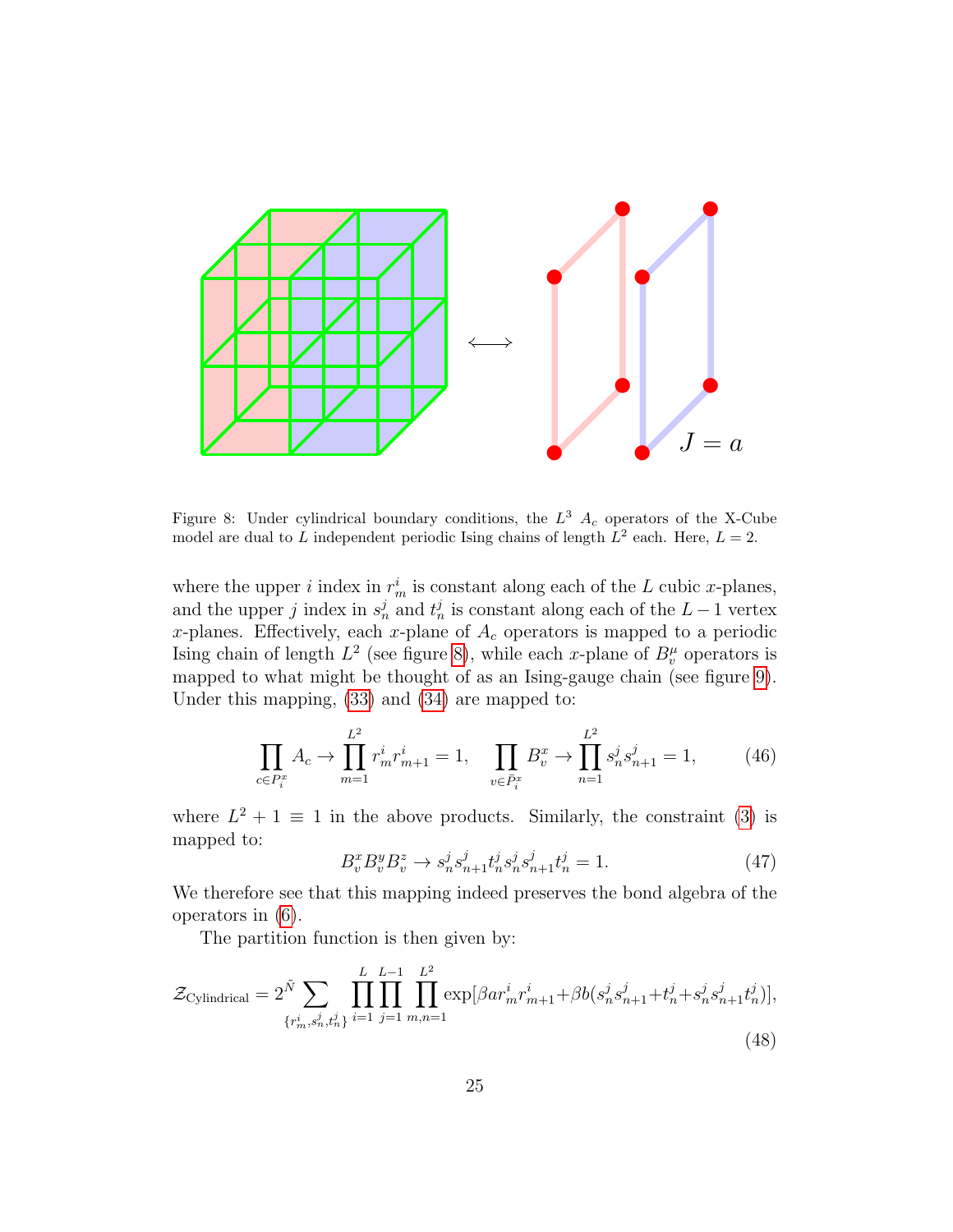

<span id="page-25-0"></span>Figure 9: Under cylindrical boundary conditions, the  $3L^2(L-1)$   $B_v^{\mu}$  operators of the X-Cube model are dual to  $L-1$  independent Ising-gauge chains of length  $L^2$  each.

where the first and third terms inside the parenthesis represent the Isinggauge chain (see figure [9\)](#page-25-0). This expression is most easily summed by first summing the  $r_m^i$  spins, then the  $t_n^j$  spins, and finally the  $s_n^j$  spins. The  $r_m^i$ spins simply form L independent periodic Ising chains each of length  $L^2$ :

$$
\mathcal{Z}_{\text{Cylindrical}} = 2^{\tilde{N}} \left[ (2\mathsf{C}_{a})^{L^{2}} + (2\mathsf{S}_{a})^{L^{2}} \right]^{L}
$$
\n
$$
\times \sum_{\{s_{n}^{j}, t_{n}^{j}\}} \prod_{j=1}^{L-1} \prod_{n=1}^{L^{2}} \exp[\beta b(s_{n}^{j} s_{n+1}^{j} + t_{n}^{j} + s_{n}^{j} s_{n+1}^{j} t_{n}^{j})].
$$
\n(49)

Next, because each  $t_n^j$  is uncoupled, they can be summed directly:

<span id="page-25-1"></span>
$$
\mathcal{Z}_{\text{Cylindrical}} = 2^{\tilde{N}} \left[ (2\mathsf{C}_{a})^{L^{2}} + (2\mathsf{S}_{a})^{L^{2}} \right]^{L}
$$
  
 
$$
\times \sum_{\{s_{n}^{j}\}} \prod_{j=1}^{L-1} \prod_{n=1}^{L^{2}} \left( \exp[\beta b(2s_{n}^{j}s_{n+1}^{j} + 1)] + \exp[-\beta b] \right). \tag{50}
$$

The remaining sum is evaluated using the transfer matrix method: let T be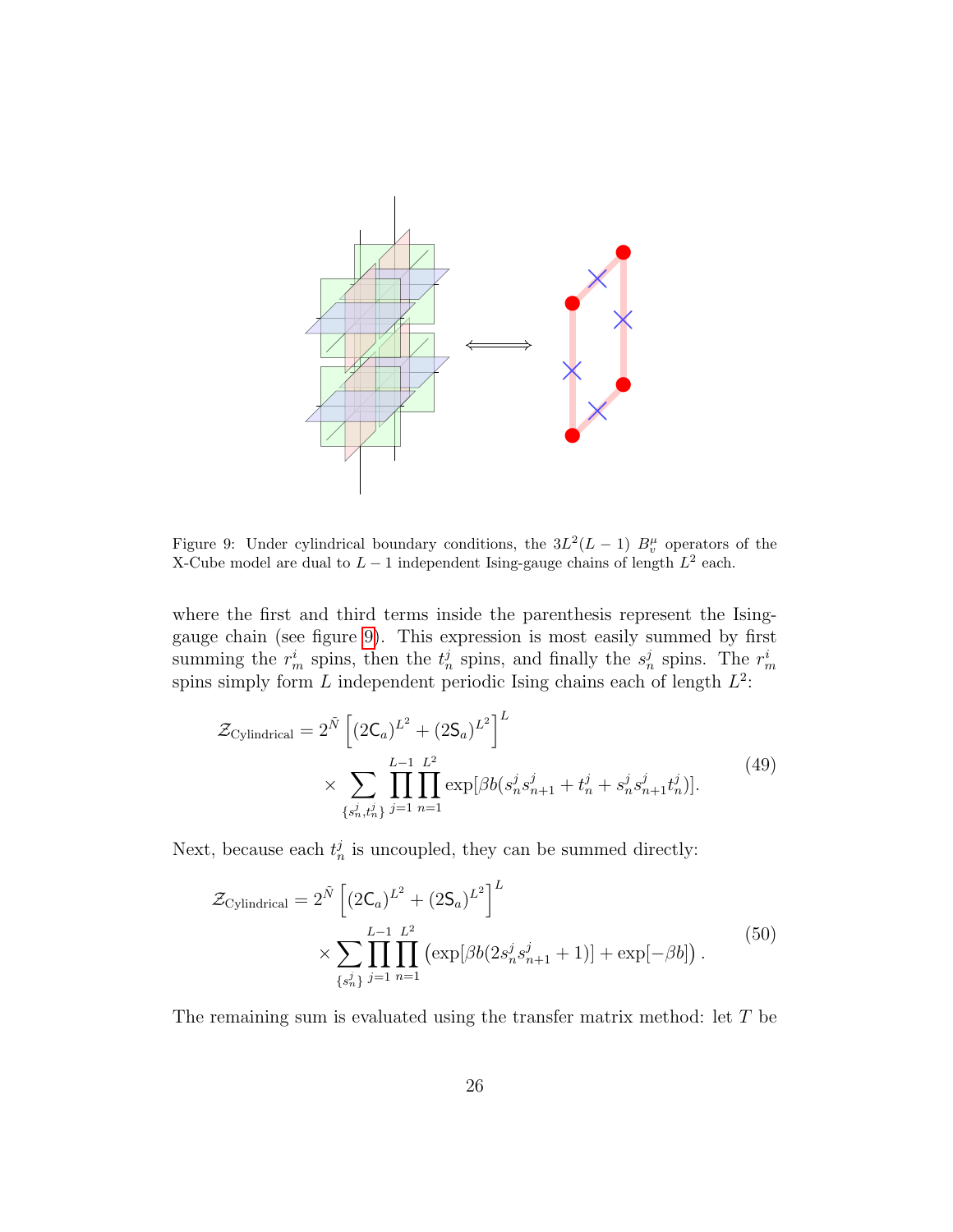a  $2 \times 2$  matrix given by:

$$
\langle s_n^j | T | s_{n+1}^j \rangle = \exp[\beta b(2s_n^j s_{n+1}^j + 1)] + \exp[-\beta b]
$$

$$
\implies T = \begin{bmatrix} e^{3\beta b} + e^{-\beta b} & 2e^{-\beta b} \\ 2e^{-\beta b} & e^{3\beta b} + e^{-\beta b} \end{bmatrix}.
$$
(51)

Then [\(50\)](#page-25-1) is reduced to the form:

<span id="page-26-1"></span>
$$
\mathcal{Z}_{\text{Cylindrical}} = 2^{\tilde{N}} \left[ (2\mathsf{C}_a)^{L^2} + (2\mathsf{S}_a)^{L^2} \right]^L \left[ \text{Tr} \, T^{L^2} \right]^{L-1} . \tag{52}
$$

The eigenvalues of T are given by  $e^{3\beta b} + 3e^{-\beta b}$  and  $e^{3\beta b} - e^{-\beta b}$ , reducing [\(52\)](#page-26-1) to:

$$
\mathcal{Z}_{\text{Cylindrical}} = 2^{\tilde{N}} \left[ (2\mathsf{C}_{a})^{L^{2}} + (2\mathsf{S}_{a})^{L^{2}} \right]^{L} \times \left[ [e^{3\beta b} + 3e^{-\beta b}]^{L^{2}} + [e^{3\beta b} - e^{-\beta b}]^{L^{2}} \right]^{L-1}.
$$
\n(53)

Once again, the value of  $\tilde{N}$  is determined as  $4L^2$  by taking the infinite temperature ( $\beta \to 0$ ) limit and demanding that  $\mathcal{Z}_{Cylindrical}$  is given by  $2^N$  in this limit, where  $N = 3L^3 + 2L^2$ . Combining powers of two, we see that the solution given by the mapping [\(45\)](#page-23-3) exactly matches that of [\(41\)](#page-22-2), showing that [\(6\)](#page-8-1) under cylindrical boundary conditions is dual to the classical Hamiltonian of L periodic Ising chains of length  $L^2$  and  $L-1$  periodic Ising-gauge chains. The factor of  $2^{\tilde{N}}$  again indicates that the dual models have the same energy levels, with degeneracies that differ only by a global factor of  $2^{\tilde{N}}$ .

#### <span id="page-26-0"></span>6.2. Cube-Star Correlation Functions

To compute [\(25\)](#page-17-1) under this topology, we must be particularly careful of  $A_c$  operators lying on the same cubic x-plane and  $B_v^{\mu}$  operators lying on the same vertex x-plane. Labeling the L cubic x-planes 1 through L and the  $L-1$ vertex x-planes 1 through  $L-1$ , let  $\mathcal{M}_i$  for  $1 \leq i \leq L$  denote the number of  $A_c$  operators lying in the *i*th plane that are included in the expectation value [\(25\)](#page-17-1), and let  $\mathcal{N}_j$  for  $1 \leq j \leq L-1$  denote the number of  $B_v^{\mu}$  operators lying in the j<sup>th</sup> plane that are included in [\(25\)](#page-17-1). Furthermore, let  $A_{i;m}$  denote the mth included operator in the *i*th cubic plane, and let  $B_{j;n}^{\mu_{j;n}}$  denote the *n*th included operator in the j<sup>th</sup> vertex plane. Equation  $(25)$  is then given by:

<span id="page-26-2"></span>
$$
\left\langle \prod_{i=1}^{L} \prod_{m=1}^{M_i} A_{i;m} \prod_{j=1}^{L-1} \prod_{n=1}^{N_j} B_{j;n}^{\mu_{j;n}} \right\rangle = \frac{\text{Tr} \left[ e^{-\beta H} \prod_{i=1}^{L} \prod_{m=1}^{M_i} A_{i;m} \prod_{j=1}^{L-1} \prod_{n=1}^{N_j} B_{j;n}^{\mu_{j;n}} \right]}{\text{Tr} \left[ e^{-\beta H} \right]}.
$$
\n(54)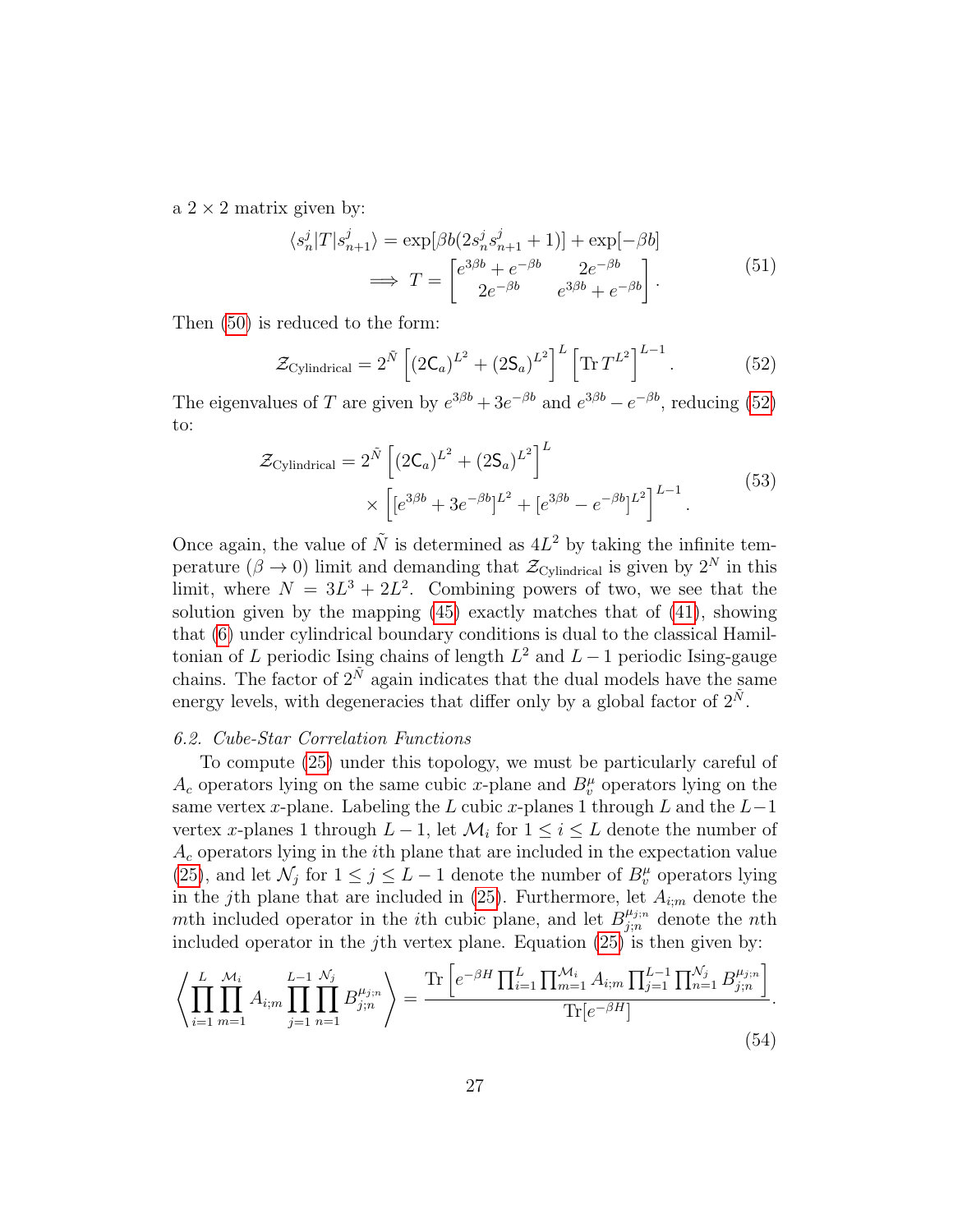Once again, [\(54\)](#page-26-2) is the most general nonvanishing correlation function: any spin product not composed of the  $A_c$  and  $B_v^{\mu}$  operators composing [\(6\)](#page-8-1) will necessarily have an expectation value of zero. In addition, we again assume in our calculation of [\(54\)](#page-26-2) that each  $A_{i;m}$  and  $B_{j;n}^{\mu_{j;n}}$  $j_{j;n}^{\mu_{j;n}}$  is distinct, and that each  $B^{\mu_{j;n}}_{i:n}$  $\mu_{j;n}^{\mu_{j;n}}$  lies on distinct vertices: any product of  $A_c$  and  $B_v^{\mu}$  operators can be reduced to this form using  $(A_c)^2 = (B_v^{\mu})^2 = 1$  and [\(4\)](#page-8-3). Just as in the case of open boundary conditions, we calculate [\(54\)](#page-26-2) using an expansion of the form [\(26\)](#page-17-2). Under cylindrical boundary conditions, each cubic planar product  $\prod_{m=1}^{\mathcal{M}_i} A_{i;m}$  can be canceled by one of two products: either  $\prod_{m=1}^{\mathcal{M}_i} A_{i;m}$  itself, or the remaining  $L^2 - \mathcal{M}_i$  cubic operators in the *i*th plane not included in  $\prod_{m=1}^{\mathcal{M}_i} A_{i;m}$ . Therefore, each term of [\(11\)](#page-10-4) contributing nonvanishing trace is given by choosing for each plane either the product  $\prod_{m=1}^{\mathcal{M}_i} A_{i,m}$  with a factor of  $\mathsf{T}_a^{\mathcal{M}_i}$  or the entire plane except  $\prod_{m=1}^{\mathcal{M}_i} A_{i;m}$  with a factor of  $\mathsf{T}_a^{L^2-\mathcal{M}_i}$ . The  $A_c$  operators in the denominator are handled as in [\(36\)](#page-21-1), reducing [\(54\)](#page-26-2) to:

<span id="page-27-0"></span>
$$
\left\langle \prod_{i=1}^{L} \prod_{m=1}^{M_i} A_{i;m} \prod_{j=1}^{L-1} \prod_{n=1}^{N_j} B_{j;n}^{\mu_{j;n}} \right\rangle = \prod_{i=1}^{L} \left( \frac{\mathsf{T}_{a}^{\mathcal{M}_i} + \mathsf{T}_{a}^{L^2 - \mathcal{M}_i}}{1 + \mathsf{T}_{a}^{L^2}} \right) \times \frac{\text{Tr} \left[ \prod_{\mu,v} [1 + B_v^{\mu} \mathsf{T}_b] \prod_{j=1}^{L-1} \prod_{n=1}^{N_j} B_{j;n}^{\mu_{j;n}} \right]}{\text{Tr} \left[ \prod_{\mu,v} [1 + B_v^{\mu} \mathsf{T}_b] \right]} . \tag{55}
$$

Each product  $\prod_{n=1}^{\mathcal{N}_j} B_{j;n}^{\mu_{j;n}}$  $\mu_{j,n}^{\mu_{j,n}}$  can be canceled in one of two ways. One possibility is that they are canceled pointwise, where each  $B_v^{\mu}$  is matched by an identical  $B_v^{\mu}$  or by [\(4\)](#page-8-3). A priori, this incurs a factor of  $\mathsf{T}_{b}^{\mathcal{N}_j}$  $b^{N_j}$ , with an additional factor of  $\mathsf{T}^n_b$  for each choice of n operators canceled using [\(4\)](#page-8-3). We may also include m factors of  $\mathsf{T}_{b}^{3}$  for  $0 \leq m \leq L^{2}-\mathcal{N}_{j}$  by applying [\(3\)](#page-8-2) to m of the  $L^{2}-\mathcal{N}_{j}$  vertices not included in  $\prod_{n=1}^{\mathcal{N}_j} B_{j;n}^{\mu_{j;n}}$  $j_{j;n}^{\mu_{j;n}}$ . The other method of canceling  $\prod_{n=1}^{\mathcal{N}_j} B_{j;n}^{\mu_{j;n}}$  $j_{j;n}^{\mu_{j;n}}$  is to include the remaining factors necessary to satisfy [\(34\)](#page-19-3). To do this, we must account for the particular directions  $\mu_{j;n}$  involved: let  $\mathcal{X}_j$  be the number of  $B_v^x$  included in the j<sup>th</sup> x-plane. For each such operator, we may either simply include each such  $B_{j;n}^x$  in the product, or we may include [\(3\)](#page-8-2) with a factor of  $\mathcal{T}_{b}^{3}$ . For each additional  $\mathcal{N}_{j} - \mathcal{X}_{j}$  operators included in  $\prod_{n=1}^{\mathcal{N}_{j}} B_{j;n}^{\mu_{j;n}}$  $\frac{\mu_{j;n}}{j;n}$ , we may either include  $B_{j;n}^{\mu'_{j;n}}$  for  $\mu'_{j;n} \neq x$ , or we may include  $B_{j;n}^{\mu_{j;n}}B_{j;n}^x$ , each converting  $B^{\mu_{j;n}}_{i:n}$  $j_{j,n}^{\mu_{j,n}}$  to the required  $B^x_{j,n}$  to satisfy [\(34\)](#page-19-3). For the remaining  $L^2 - \mathcal{N}_j$  vertices in the jth plane, we may either include  $B_v^x$  or  $B_v^y B_v^z$  to satisfy [\(34\)](#page-19-3), contributing factors of  $\mathsf{T}_b$  and  $\mathsf{T}_b^2$  respectively. The numerator trace of [\(55\)](#page-27-0) is therefore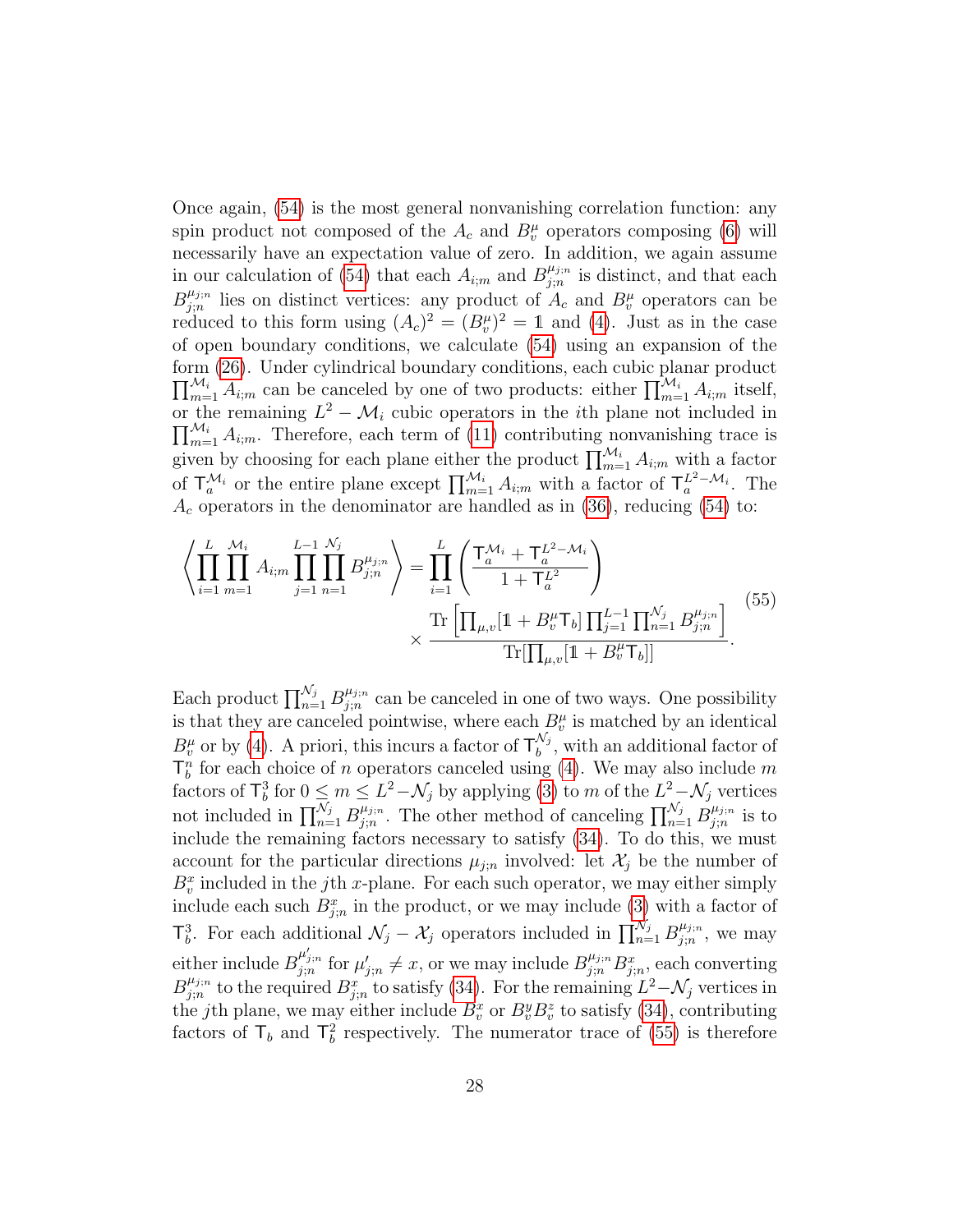given by:

$$
\operatorname{Tr}\left[\prod_{\mu,v}[1+B_v^{\mu}\mathsf{T}_b]\prod_{j=1}^{L-1}\prod_{n=1}^{N_j}B_{j;n}^{\mu_{j;n}}\right] = \left(\prod_{j=1}^{L-1}\left(\sum_{n=0}^{N_j}\sum_{m=0}^{L^2-N_j}\binom{L^2-N_j}{m}\binom{N_j}{n}\mathsf{T}_b^{N_j+n+3m}\right) + \sum_{\ell=0}^{N_j}\sum_{q=0}^{N_j-N_j}\sum_{r=0}^{L^2-N_j}\binom{X_j}{\ell}\binom{N_j-X_j}{q}\binom{L^2-N_j}{r}\mathsf{T}_b^{3\ell-X_j+q+L^2+r}\right)\right)\operatorname{Tr}[\mathbb{1}].\tag{56}
$$

Using the binomial theorem and combining with the results of [\(39\)](#page-22-0), [\(55\)](#page-27-0) can be simplified to:

<span id="page-28-1"></span>
$$
\left\langle \prod_{i=1}^{L} \prod_{m=1}^{M_i} A_{i;m} \prod_{j=1}^{L-1} \prod_{n=1}^{N_j} B_{j;n}^{\mu_{j;n}} \right\rangle = \prod_{i=1}^{L} \left( \frac{\mathsf{T}_{a}^{\mathcal{M}_i} + \mathsf{T}_{a}^{L^2 - \mathcal{M}_i}}{1 + \mathsf{T}_{a}^{L^2}} \right) \times \prod_{j=1}^{L-1} \left( \frac{(\mathsf{T}_{b} + \mathsf{T}_{b}^{2})^{N_j} (1 + \mathsf{T}_{b}^{3})^{L^2 - N_j} + (\mathsf{T}_{b} + \mathsf{T}_{b}^{2})^{L^2 - \mathcal{X}_j} (1 + \mathsf{T}_{b}^{3})^{\mathcal{X}_j}}{(\mathsf{T}_{b} + \mathsf{T}_{b}^{2})^{L^2} + (1 + \mathsf{T}_{b}^{3})^{L^2}} \right).
$$
\n
$$
(57)
$$

First, note that cubes and stars are once again uncorrelated:  $\langle A_c B_v^{\mu} \rangle =$  $\langle A_c \rangle \langle B_v^{\mu} \rangle$  for each c,  $\mu$ , v. This is a general feature of the X-Cube model, independent of boundary conditions, as the partition function will always factor into the product of a partition function for the  $A_c$  operators and a partition function for the  $B_v^{\mu}$  operators. Additionally, note that each cubic x-plane and each vertex  $x$ -plane are entirely uncorrelated: for any cubes  $c$ and d on distinct cubic x-planes,  $\langle A_c A_d \rangle = \langle A_c \rangle \langle A_d \rangle$ , and the same holds for two  $B_v^{\mu}$  operators on different vertex x-planes. Each x-plane of cubes or vertices forms its own isolated system, as suggested by the duality [\(45\)](#page-23-3). Finally, note that cubes and stars within the same  $x$ -plane are very weakly correlated in large system sizes: [\(57\)](#page-28-1) is trivially verified to agree with [\(29\)](#page-18-0) in the thermodynamic limit.

# <span id="page-28-0"></span>7. Periodic Boundary Conditions

Care must be exercised in evaluating [\(7\)](#page-10-0) when using fully periodic boundary conditions. Whereas the constraints [\(35\)](#page-21-2) were entirely independent of each other, the corresponding constraints under boundary conditions periodic in all three cardinal directions are not so simple.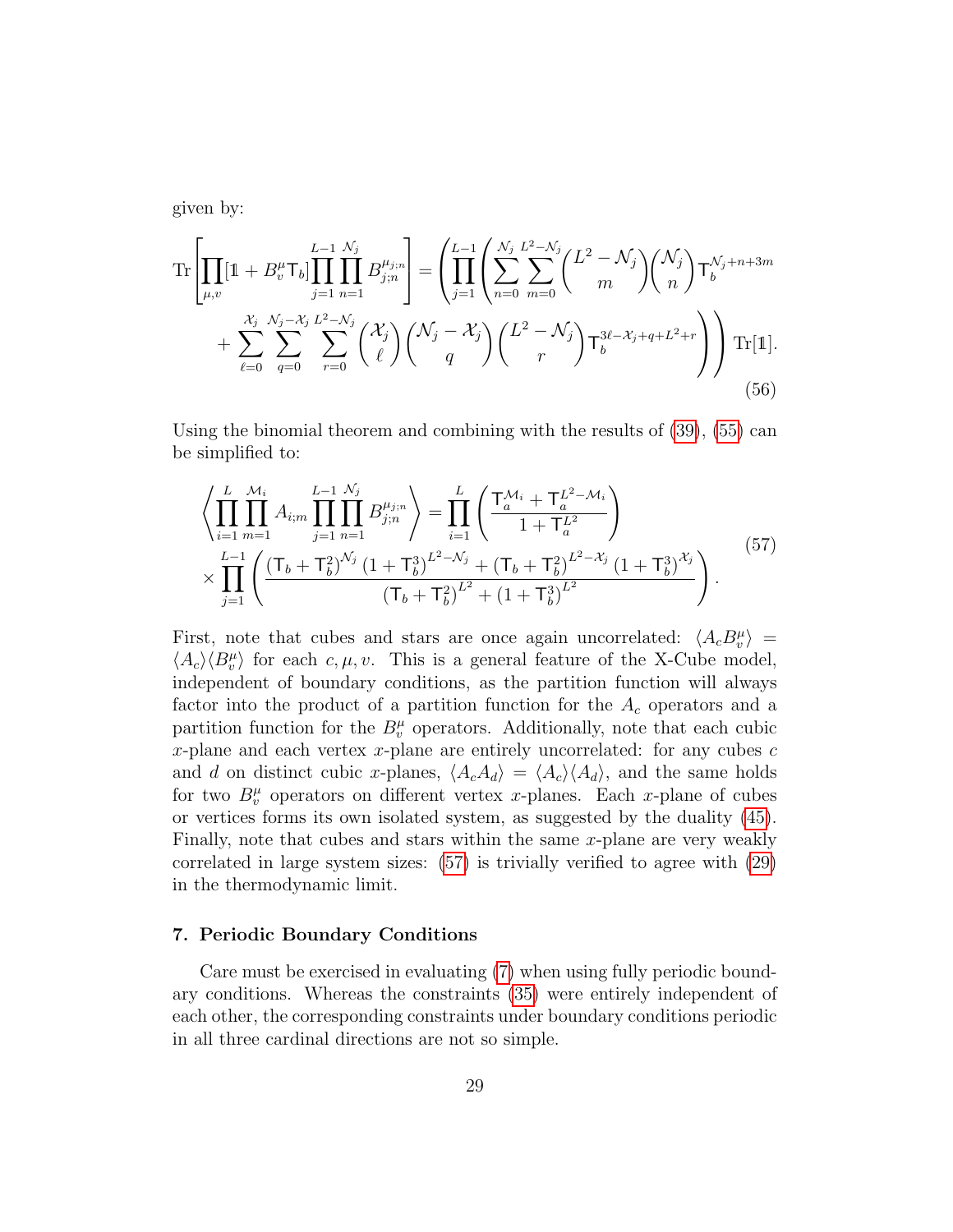In particular, let  $P_i^{\mu}$  denote a set of simple cubes c forming an  $L \times L$ plane perpendicular to the direction  $\mu$ . Then, we have the 3L constraints:

<span id="page-29-1"></span>
$$
\prod_{c \in P_i^{\mu}} A_c = 1, \quad 1 \le i \le L, \quad \mu \in \{x, y, z\}.
$$
 (58)

Note that, unlike the constraints [\(33\)](#page-19-2), these constraints do not all function independently from one another: for instance, two perpendicular planes of simple cubes share a common line of  $L$  cubes at their intersection, and three perpendicular planes additionally share one common cube at their shared intersection. We will find as a consequence that properly counting the possible products in [\(11\)](#page-10-4) with nonzero trace becomes far less trivial than in the previous two cases, and that the binomial theorem alone will prove insufficient for obtaining a closed-form partition function under this topology.

Similarly, let  $\bar{P}_i^{\mu}$  denote any set of vertices v forming a plane perpendicular to the direction  $\mu$ . We then also have the 3L constraints:

<span id="page-29-2"></span>
$$
\prod_{v \in \bar{P}_i^{\mu}} B_v^{\mu} = 1, \quad 1 \le i \le L, \quad \mu \in \{x, y, z\}.
$$
 (59)

These constraints will pose different difficulties than the cubic constraints [\(58\)](#page-29-1): while two perpendicular planes of  $B_v^{\mu}$  operators will not share any common operators, the additional constraints [\(3\)](#page-8-2) will lead to many more possible trace-containing factors, further complicating the trace calculation. These difficulties, along with those from the constraints [\(58\)](#page-29-1), will render our previous strategies insufficient in finding a closed form solution to [\(7\)](#page-10-0).

Finally, we note that fully periodic boundary conditions leads to a very natural choice of the second sum in  $(6)$ : we simply sum over all  $L^3$  vertices in the lattice, as the elimination of hard boundaries allow us to properly define each  $B_v^{\mu}$  for all vertices. Additionally, the counting of spins is trivial: each of the  $L<sup>3</sup>$  vertices is simply associated with the three edges located directly in the positive  $x, y$ , and  $z$  directions from the vertex, giving the total number of qubits N as simply  $3L^3$ .

# <span id="page-29-0"></span>7.1. Partition Function

We might attempt to simplify [\(8\)](#page-10-1) using [\(10\)](#page-10-2) as follows: the terms in [\(11\)](#page-10-4) proportional to the identity are those for which [\(58\)](#page-29-1) can be used to eliminate products of  $A_c$  operators – that is, each product corresponding to some set of planes of cubes will be proportional to the identity. A priori, if a given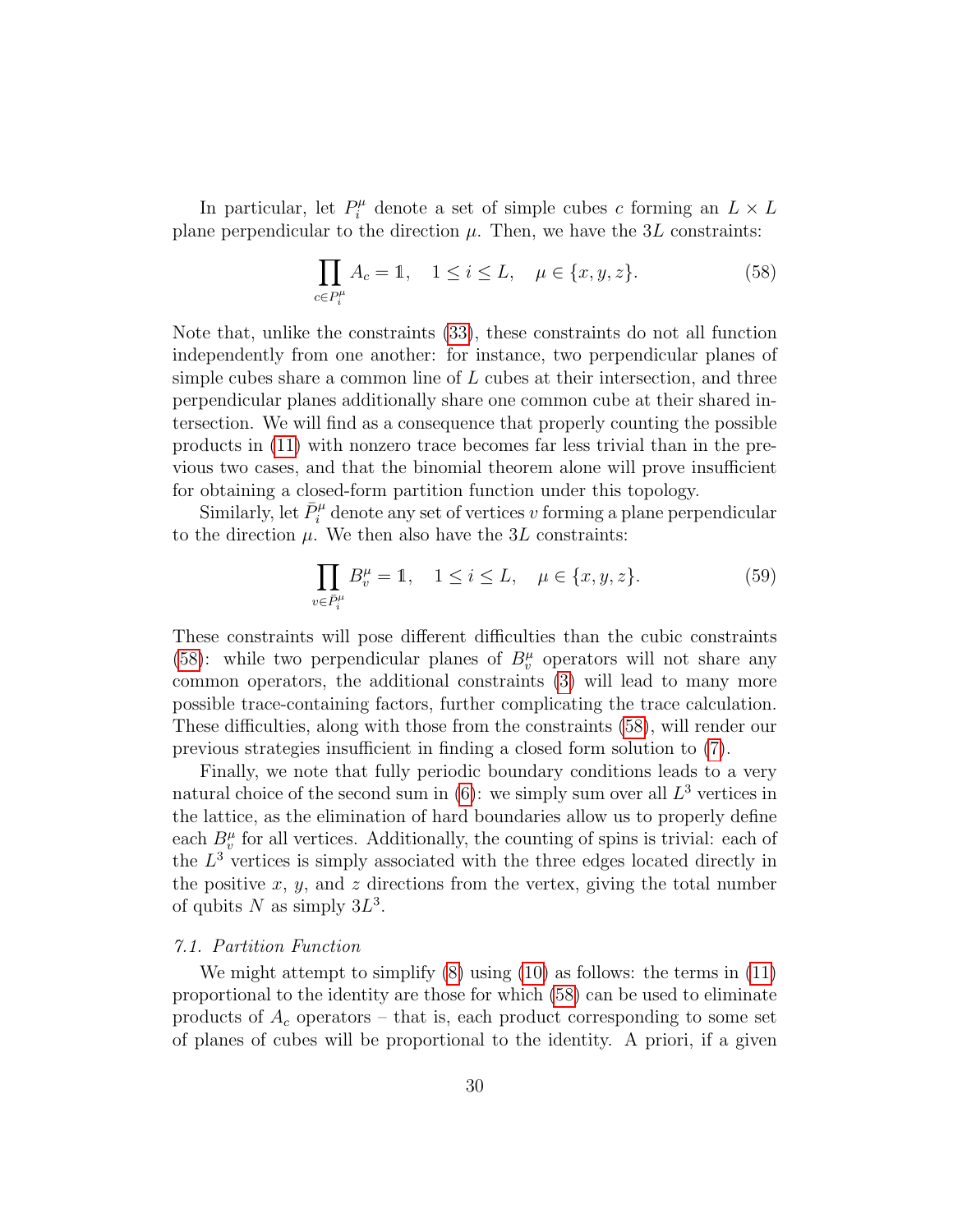linear term in [\(11\)](#page-10-4) contains the products of n x-planes, m y-planes, and  $\ell$ z-planes, it will carry a factor of  $\mathsf{T}_a^{(n+m+\ell)L^2}$  corresponding to the  $L^2$  cubes in each of the  $n + m + \ell$  planes. However, we must be cautious when dealing with perpendicular planes: because each linear term in [\(11\)](#page-10-4) may contain at most one of each  $A_c$  operator, and two perpendicular planes share a common intersection of L cubes, two perpendicular planes cannot each individually contribute  $L^2$  factors of  $\mathsf{T}_a$ . Instead, using  $A_c^2 = 1$ , we include no operators corresponding to the linear intersection of two given planes. Because each of the  $nm + n\ell + m\ell$  intersections of planes are double-counted initially, we remove 2L factors of  $\mathsf{T}_a$  at each intersection. Finally, at each of the  $nm\ell$  intersections of three perpendicular planes, we must add back in the  $A_c$ operator and its corresponding factor of  $\mathsf{T}_a$ : using  $A_c = A_c^3$ , only one  $A_c$  is necessary to satisfy all three constraints [\(58\)](#page-29-1) for three perpendicular planes. Since these intersections are initially counted three times and then removed six times, we must add four factors of  $\mathsf{T}_a$  back to the product for these  $nm\ell$ planes. Therefore, each product corresponding to n x-planes,  $m$  y-planes, and  $\ell$  z-planes carries a factor of:

$$
\mathsf{T}_a^{(n+m+\ell)L^2-2(nm+n\ell+m\ell)L+4nm\ell}.\tag{60}
$$

Unfortunately, more care is needed than simply summing each of  $n, m$ , and  $\ell$  from 0 to L with the appropriate binomial coefficients: because the constraints [\(58\)](#page-29-1) are not all independent of each other, a given trace-containing product of  $A_c$  operators can be interpreted as one of several possible planar configurations. As a simple example, the product of all  $L^3$  cubes can be interpreted as L x-planes, or L y-planes, or L z-planes, or the intersection of all 3L planes. Indeed, while this particular example is trivial to see, there exist many more nontrivial examples of a given operator product having multiple interpretations in terms of the constraints [\(58\)](#page-29-1). As a result, the simple counting argument employed in Sections [5.1](#page-12-0) and [6.1](#page-20-0) will lead to dramatic overcounting of the terms proportional to the identity.

These same sort of difficulties are not present immediately in counting the trace-containing terms in [\(14\)](#page-13-1), but the resulting computation is no less difficult. We might attempt to proceed as follows: a given product corresponding to n x-planes, m y-planes, and  $\ell$  z-planes of vertices will a priori contribute a factor of  $\mathsf{T}_{h}^{(n+m+\ell)L^{2}}$  $b_b^{(n+m+\ell)L^2}$ . Then, each vertex in the lattice lies on exactly zero, one, two, or three planes. Each vertex lying on zero planes could contribute either zero or three additional factors of  $\mathsf{T}_b$  by choosing to include factors of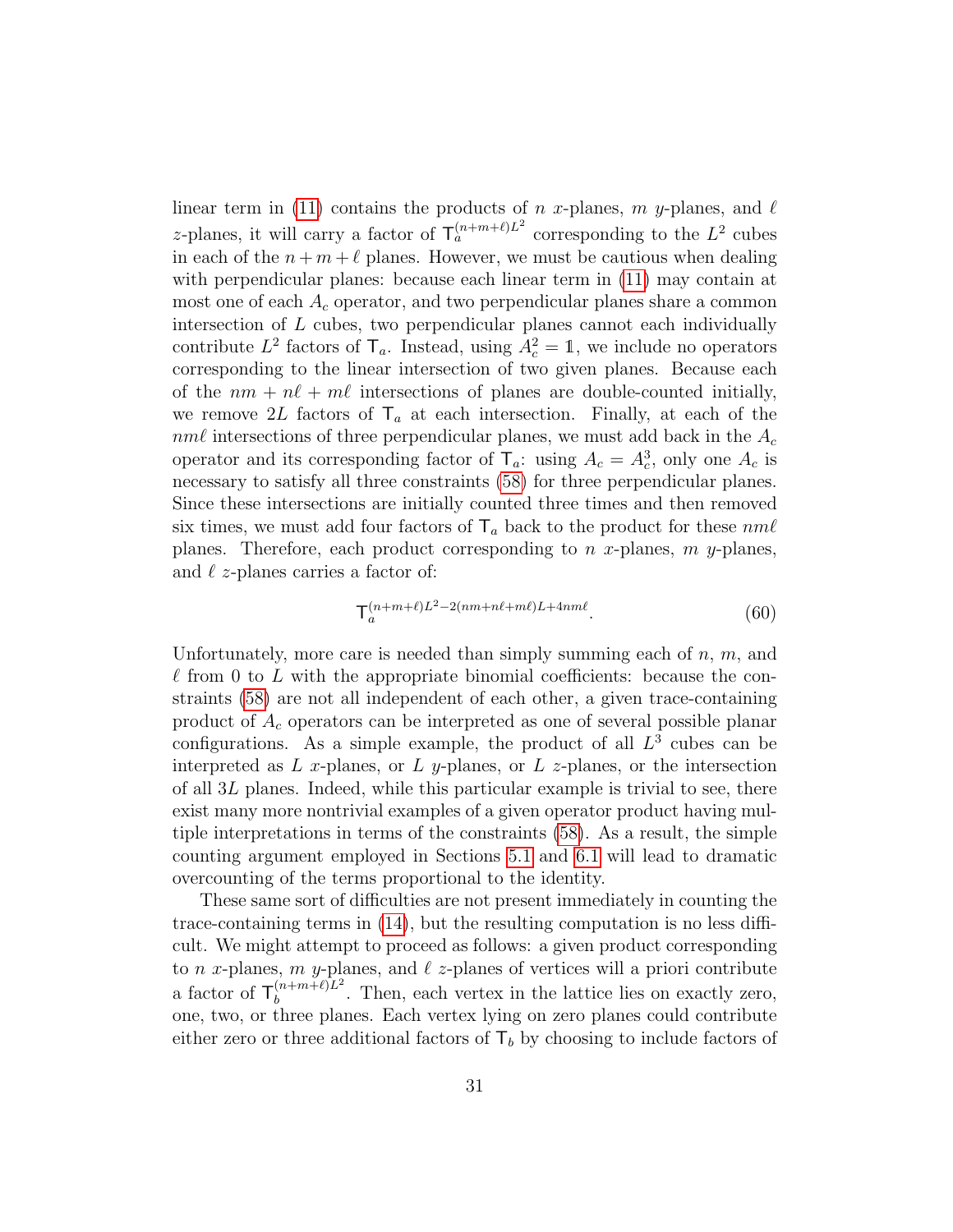the form [\(3\)](#page-8-2). Each vertex lying on exactly one plane may contribute an additional factor of  $\mathsf{T}_b$  by substituting  $B_v^{\mu}$  contained in [\(59\)](#page-29-2) with  $B_v^{\mu'}B_v^{\mu''}$  using [\(4\)](#page-8-3). Each vertex lying on exactly two perpendicular planes may contribute one less factor of  $\mathsf{T}_b$  using [\(4\)](#page-8-3) in the same manner. Finally, each vertex lying on three perpendicular planes may contribute three fewer factors of  $\mathsf{T}_b$  using  $(3)$ . The problem of counting the trace-containing terms of  $(14)$  is then simply reduced to properly counting the number of vertices lying on each of zero, one, two, or three planes given n x-planes, m y-planes, and  $\ell$  z-planes. Unfortunately, the constraints [\(3\)](#page-8-2) introduce the same overcounting problems as before: as a trivial example, the product of all  $3L^3 B_v^{\mu}$  operators can be thought of as either the product of all 3L planes and zero vertices or of zero planes and of all  $L^3$  vertices.

# <span id="page-31-0"></span>7.2. Absence of Phase Transitions

In place of a closed-form partition function, we will instead give a more general argument against the presence of finite temperature phase transitions in the model. Starting from [\(11\)](#page-10-4), we gather all terms proportional to the identity and denote their prefactors by the function  $\mathcal{T}_a$ :

$$
\prod_{c} [1 + A_c \mathsf{T}_a] = \left[ 1 + a_1 \mathsf{T}_a + a_2 \mathsf{T}_a^2 + \dots + a_{L^3} \mathsf{T}_a^{L^3} \right] 1 + \text{t.t.}
$$
\n
$$
= \mathsf{T}_a 1 + \text{t.t.} \tag{61}
$$

 $\mathcal{T}_a$  is a finite-order power series with nonnegative integer coefficients. Each coefficient  $a_n$  represents the number of unique products of  $n A_c$  operators yielding the identity. We do the same for [\(14\)](#page-13-1), denoting the prefactors of the trace-containing terms by  $\mathcal{T}_b$ :

$$
\prod_{\mu,v} [1 + B_v^{\mu} \mathsf{T}_b] = \left[ 1 + b_1 \mathsf{T}_b + b_2 \mathsf{T}_b^2 + \ldots + b_{3L^3} \mathsf{T}_b^{3L^3} \right] 1 + \text{t.t.}
$$
\n
$$
= \mathcal{T}_b 1 + \text{t.t.} \tag{62}
$$

As usual, the traceless terms may not combine to yield any terms containing a trace. Using the functions  $\mathcal{T}_a$  and  $\mathcal{T}_b$ , the fully periodic partition function is given by:

$$
\mathcal{Z}_{\text{Periodic}} = \mathsf{C}_a^{L^3} \mathsf{C}_b^{3L^3} \mathcal{T}_a \mathcal{T}_b \operatorname{Tr}[\mathbb{1}] = 2^{3L^3} \mathsf{C}_a^{L^3} \mathsf{C}_b^{3L^3} \mathcal{T}_a \mathcal{T}_b. \tag{63}
$$

In order to investigate the possibility of a phase transition, we wish to understand how  $\mathcal{T}_a$  and  $\mathcal{T}_b$  behave in the thermodynamic  $(L \to \infty)$  limit. We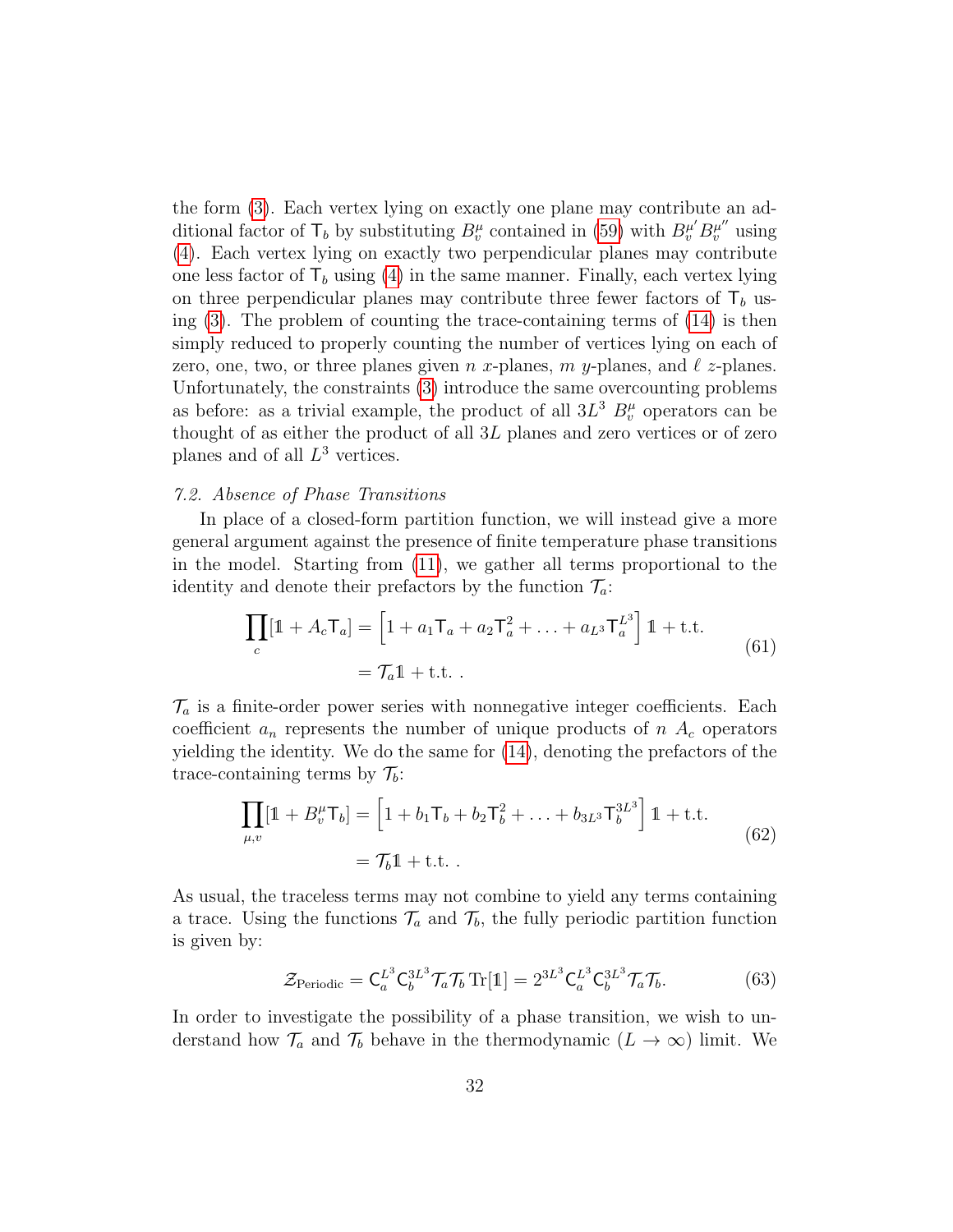start with  $\mathcal{T}_a$  by noting that each  $a_n$  must be bounded above by  $2^{3L}$ . Because each trace-containing term of [\(11\)](#page-10-4) is reduced to the identity using the con-straints [\(58\)](#page-29-1), each trace-containing term may be found using the  $2^{3L}$  possible products of these  $3L$  constraints. Although we know that each of these  $2^{3L}$ products will not yield a unique trace-containing term, there can certainly be no greater than  $2^{3L}$  trace-containing terms in [\(11\)](#page-10-4), and therefore no greater than  $2^{3L}$  trace-containing terms for each power of  $\mathsf{T}_a^n$ . Additionally, we note that  $a_n = 0$  for  $1 \leq n < L^2$ , as there are no nontrivial trace-containing terms outside the order  $L^2$  terms arising from [\(58\)](#page-29-1). We therefore find:

$$
\mathcal{T}_a - 1 = \sum_{n=1}^{L^3} a_n \mathsf{T}_a^n = \mathsf{T}_a^{L^2} \sum_{n=0}^{L^3 - L^2} a_{n+L^2} \mathsf{T}_a^n \le \mathsf{T}_a^{L^2} 2^{3L} \sum_{n=0}^{L^3 - L^2} \mathsf{T}_a^n. \tag{64}
$$

<span id="page-32-0"></span>We may now safely take the limit of  $L \to \infty$ : as  $\mathsf{T}_a < 1$  for all nonzero temperatures, the above sum converges to a finite value while  $\mathsf{T}_a^{L^2} 2^{3L}$  goes to zero. We therefore find that  $\mathcal{T}_a = 1$  in the thermodynamic limit. This result is exactly as expected: it is simply a restatement of the idea that the partition function of [\(6\)](#page-8-1) should be asymptotically the same in the thermodynamic limit for any choice of boundary conditions.

Unfortunately, the same strategy does not follow as easily for  $\mathcal{T}_b$ . Because we expect the free energy to be asymptotically the same as [\(20\)](#page-14-0), we expect  $\mathcal{T}_b$  to go asymptotically as:

<span id="page-32-1"></span>
$$
\mathcal{T}_b \sim [1 + \mathsf{T}_b^3]^{L^3}.\tag{65}
$$

Note the exponent of  $L^3$  in place of  $(L-1)^3$ , arising from our definition of the second sum in [\(6\)](#page-8-1) under periodic boundary conditions. Of course, this change has no effect on the free energy density in the thermodynamic limit. From this, we do not expect the coefficients  $b_n$  in  $\mathcal{T}_b$  to be bounded so easily as in [\(64\)](#page-32-0).

Instead, we examine the differences in the free energy density to that obtained by presupposing a large  $L \mathcal{T}_b$  limit of the form [\(65\)](#page-32-1). That is, we wish to examine:

<span id="page-32-2"></span>
$$
f_{\text{Periodic}}^{(0)} - f_{\text{Periodic}} = \frac{1}{\beta L^3} \log \frac{\mathcal{Z}_{\text{Periodic}}}{\mathcal{Z}_{\text{Periodic}}^{(0)}} = \frac{1}{\beta L^3} \log \frac{2^{3L^3} \mathsf{C}_a^{L^3} \mathsf{C}_b^{3L^3} \mathcal{T}_a \mathsf{T}_b}{2^{3L^3} \mathsf{C}_a^{L^3} \mathsf{C}_b^{3L^3} \mathcal{T}_a [1 + \mathsf{T}_b^3]^{L^3}}
$$

$$
= \frac{1}{\beta L^3} \log \frac{\mathcal{T}_b}{[1 + \mathsf{T}_b^3]^{L^3}}.
$$
(66)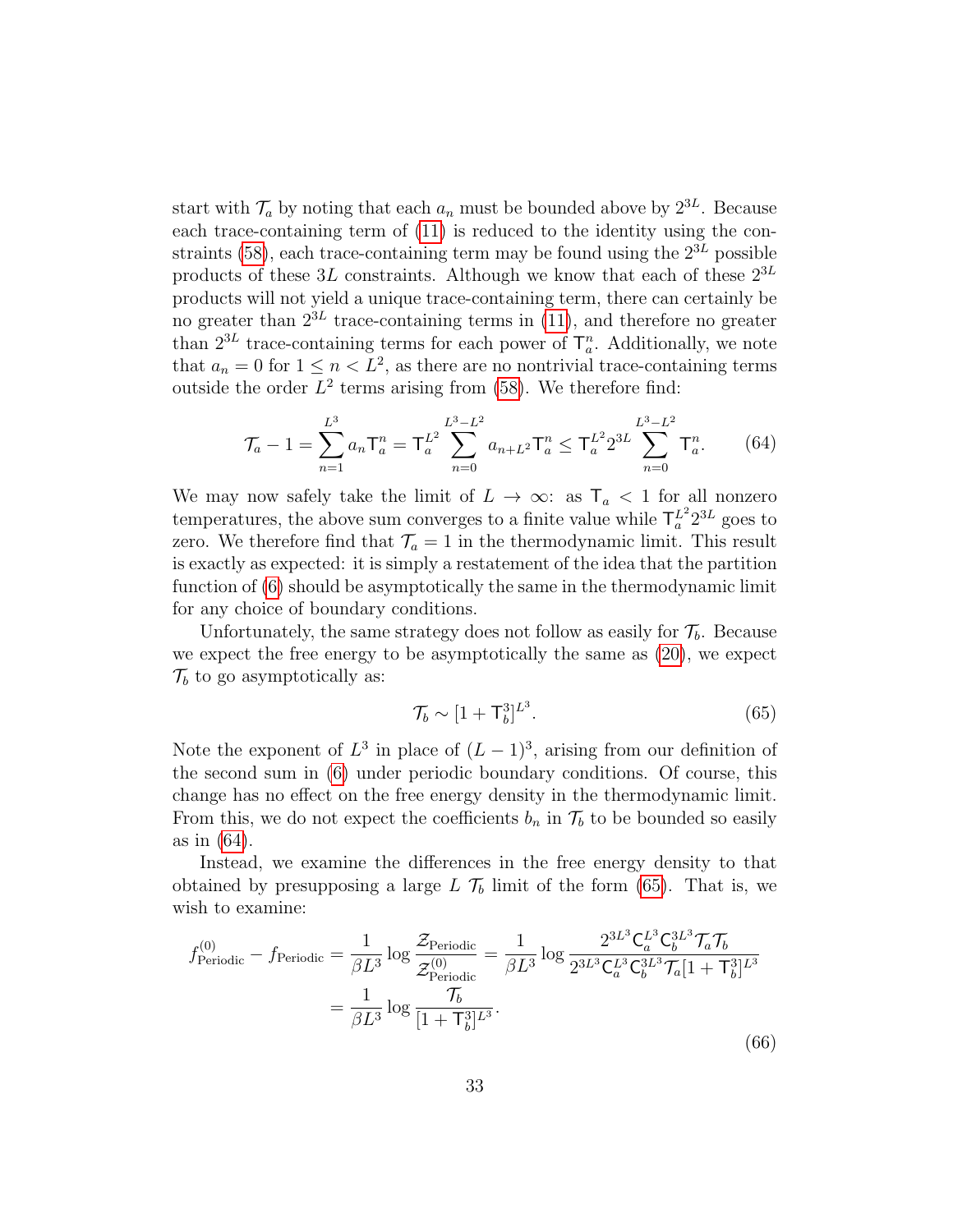In order to bound  $\mathcal{T}_b$ , we perform the calculation described in section [7.1](#page-29-0) without regard for possible overcounting. That is, we count every possible combination of planar and vertex products proportional to the identity without worrying about potentially multi-counting a particular configuration in order to obtain an upper bound. This is done as follows: given a product of n x-planes, m y-planes, and  $\ell$  z-planes, there exist nm $\ell$  vertices lying on all three planes,  $(nm + n\ell + m\ell)L - 3nm\ell$  vertices lying on exactly two planes,  $(n + m + \ell)L^2 - 2(nm + n\ell + m\ell)L + 3nm\ell$  vertices lying on exactly one plane, and  $L^3 - (n + m + \ell)L^2 + (nm + n\ell + m\ell)L - nm\ell$  vertices lying on no planes. Each vertex lying on zero or three planes may contribute either a factor of 1 or  $\mathsf{T}_{b}^{3}$ , and each vertex lying on exactly one or two planes may contribute either a factor of  $\mathsf{T}_b$  or  $\mathsf{T}_b^2$ . We therefore find that  $\mathcal{T}_b$  is bounded above by:

$$
\mathcal{T}_{b} \leq \sum_{n=0}^{L} \sum_{m=0}^{L} \sum_{\ell=0}^{L} {L \choose n} {L \choose \ell} [1 + T_{b}^{3}]^{nm\ell} [T_{b} + T_{b}^{2}]^{(nm+n\ell+m\ell)L-3nm\ell} \times [T_{b} + T_{b}^{2}]^{(n+m+\ell)L^{2} - 2(m+n\ell+n\ell)L+3nm\ell} [1 + T_{b}^{3}]^{L^{3} - (n+m+\ell)L^{2} + (nm+n\ell+m\ell)L-nm\ell} = [1 + T_{b}^{3}]^{L^{3}} \sum_{n=0}^{L} \sum_{m=0}^{L} {L \choose n} {L \choose m} {L \choose \ell} \left( \frac{T_{b} + T_{b}^{2}}{1 + T_{b}^{3}} \right)^{(n+m+\ell)L^{2} - (nm+n\ell+m\ell)L}
$$
\n(67)

The term in parenthesis is less than or equal to one for all temperatures, and its exponent is non-negative. Additionally, each binomial is strictly less than  $2^L$ . We therefore have:

$$
\mathcal{T}_b \le [1 + \mathsf{T}_b^3]^{L^3} 2^{3L} \sum_{n=0}^L \sum_{m=0}^L \sum_{\ell=0}^L 1 = [1 + \mathsf{T}_b^3]^{L^3} 2^{3L} (L+1)^3. \tag{68}
$$

We also have that  $\mathcal{T}_b$  is strictly larger than  $[1 + \mathsf{T}_{b}^{3}]^{L^3}$ , as  $\mathcal{T}_b$  contains all zero plane trace-containing terms. Dividing by  $[1+\mathsf{T}_{b}^{3}]^{\tilde{L}^{3}}$  and raising to the power of  $1/L^3$ , we find:

$$
1 \le \left(\frac{\mathcal{T}_b}{[1+\mathsf{T}_b^3]^{L^3}}\right)^{1/L^3} \le 2^{3/L^2} (L+1)^{3/L^3}.\tag{69}
$$

In the thermodynamic limit, we see that the difference in free energies [\(66\)](#page-32-2)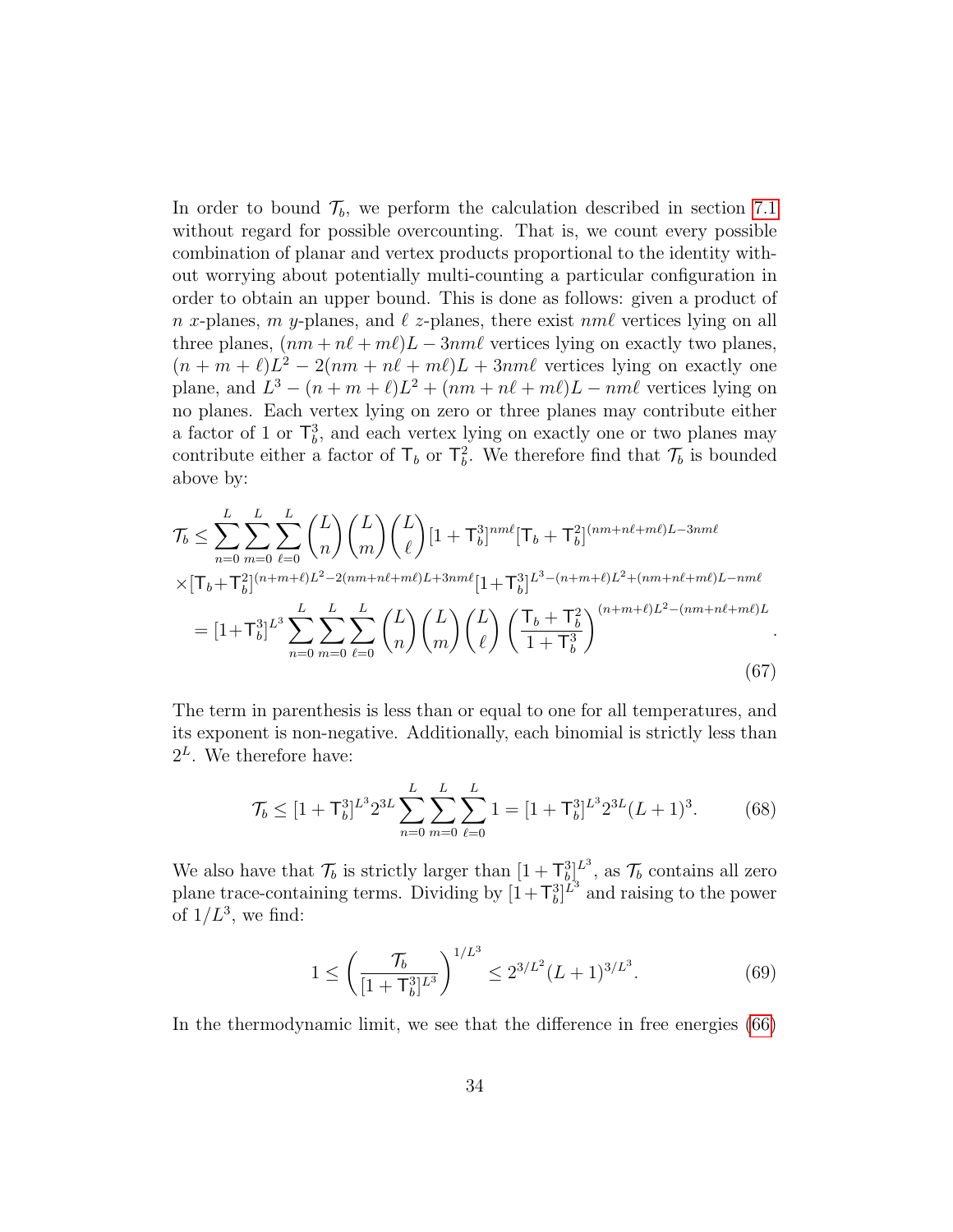goes to zero. Then, in that limit, the free energy density is simply given by:

$$
f_{\text{Periodic}} = \lim_{L \to \infty} -\frac{1}{\beta L^3} \log(2^{3L^3} \mathsf{C}_a^{L^3} \mathsf{C}_b^{3L^3} \mathcal{T}_a \mathcal{T}_b)
$$
  
= 
$$
-\frac{1}{\beta} \left[ \log 8 + \log \mathsf{C}_a + \log(\mathsf{C}_b^3 + \mathsf{S}_b^3) \right].
$$
 (70)

As expected, this is the same thermodynamic limit as in [\(20\)](#page-14-0) and [\(44\)](#page-23-2), proving that the order  $L^2$  constraints [\(58\)](#page-29-1) and [\(59\)](#page-29-2) do not matter in the thermodynamic limit, and that [\(6\)](#page-8-1) under periodic boundary conditions cannot display a finite temperature phase transition.

## <span id="page-34-0"></span>8. Dynamics of the X-Cube Model at Finite Temperature

In addition to equilibrium correlation functions, we also wish to estimate the time dependent autocorrelation function of each  $A_c$  and  $B_v^{\mu}$ . The autocorrelation function of a generic operator  $X$  as a function of time t is given by:

<span id="page-34-1"></span>
$$
\langle X(0)X(t)\rangle = \text{Tr}\left[\rho X(0)X(t)\right] = \text{Tr}\left[\rho X U^{\dagger}(t)X U(t)\right],\tag{71}
$$

where  $\rho$  is the density matrix of the system, and U is a unitary time-evolution operator. A priori, since both  $A_c$  and  $B_v^{\mu}$  commute with H, neither will evolve in time under the Heisenberg picture. To allow for thermalization, we therefore imagine perturbing [\(6\)](#page-8-1) into a thermal Hamiltonian with an infinitesimal applied field given by:

$$
H^{\text{therm}} = H - \lambda \sum_{n} \sigma_n^z - \gamma \sum_{n} \sigma_n^x,\tag{72}
$$

where  $\lambda > 0$  and  $\gamma > 0$  determine field strengths, and the sum over n includes all edges.

Equation [\(71\)](#page-34-1) is most easily estimated using the duality map defined by [\(21\)](#page-15-2): explicitly, it defines an isometry realized by a unitary transformation U, mapping each operator X corresponding to the X-Cube model to the operator  $X_{d}$  in the dual representation via:

$$
X \to X_{\mathsf{d}} = \mathcal{U}^{\dagger} X \mathcal{U}.
$$
 (73)

While the dual representations given by [\(21\)](#page-15-2) and [\(24\)](#page-16-2) are written in terms of classical variables, the same bond algebra is achieved if each classical variable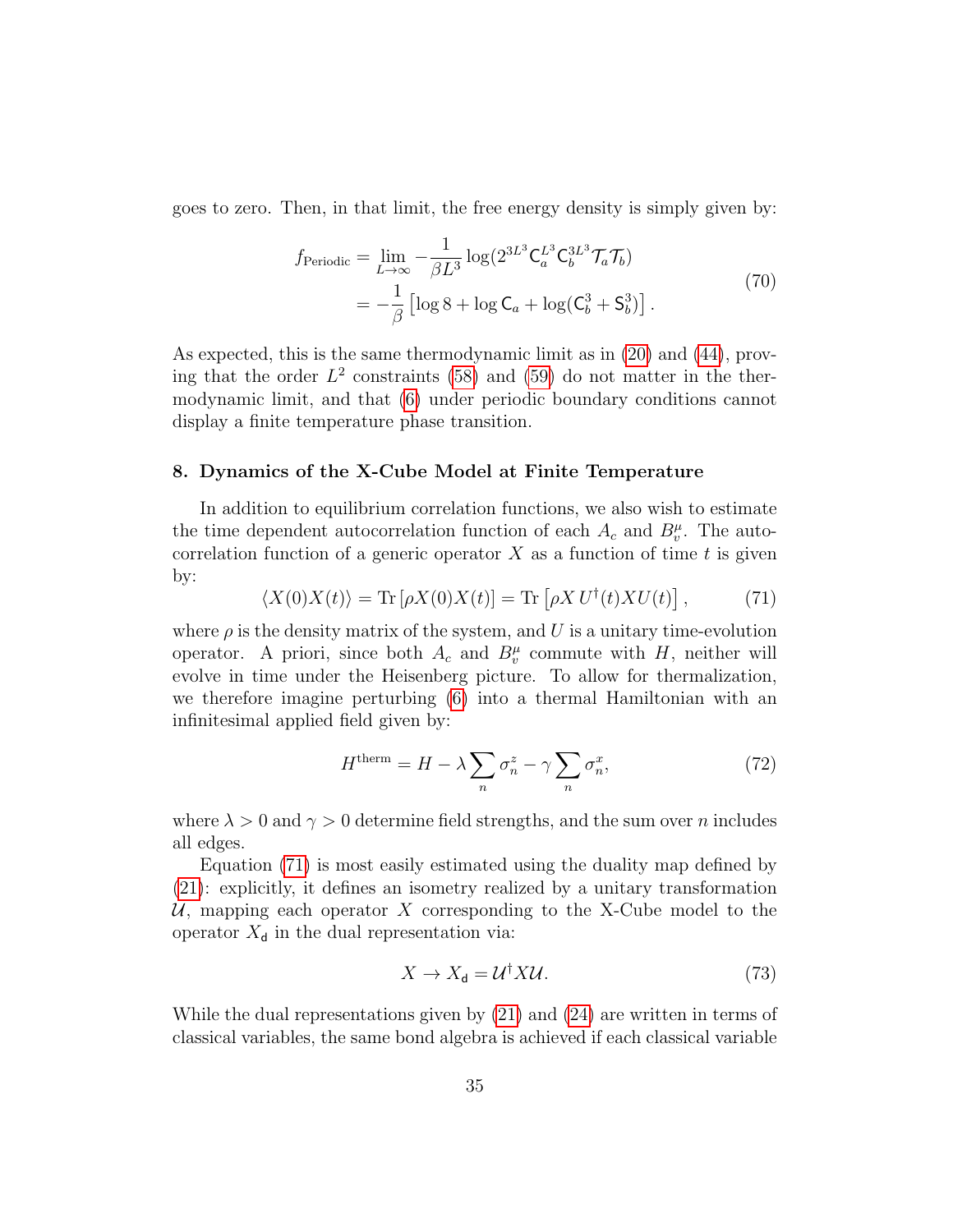is thought of as a  $\sigma^z$  operator. This representation of the duality allows us to estimate [\(71\)](#page-34-1) by calculating the corresponding autocorrelations of simple Ising models using Glauber dynamics [\[75\]](#page-65-6):

$$
\langle X_{d}(0)X_{d}(t)\rangle = \text{Tr}\left[\rho_{d}X_{d}U_{d}^{\dagger}(t)X_{d}U_{d}(t)\right]
$$
  
\n
$$
= \text{Tr}\left[(\mathcal{U}^{\dagger}\rho\mathcal{U})(\mathcal{U}^{\dagger}X\mathcal{U})(\mathcal{U}^{\dagger}U(t)\mathcal{U})(\mathcal{U}^{\dagger}X\mathcal{U})(\mathcal{U}^{\dagger}U(t)\mathcal{U})\right]
$$
(74)  
\n
$$
= \langle X(0)X(t)\rangle,
$$

where  $\rho_d$  and  $U_d$  are the corresponding Ising density matrix and time-evolution operator. We may therefore find the time evolution of each  $A_c$  and  $B_v^{\mu}$  from the time evolution of their classical Ising duals. Although the following results are derived explicitly assuming open boundary conditions, corrections to these results due to boundary conditions such as [\(58\)](#page-29-1) or [\(59\)](#page-29-2) are of order  $L^2$ . We therefore expect that these results will accurately describe the bulk material of the system to very high order in the thermodynamic limit of very large L.

The dynamics of Ising-type models are investigated thoroughly in [\[75\]](#page-65-6), with important results cited here. The most important assumption of Glauber dynamics is that of detailed balance: given a system of classical spins  $\{s_i\}$ and a corresponding Hamiltonian  $H$ , the transition rate  $w_i(s)$  of each ith spin  $s_i$  in the state s is related to the probability  $P(s_i = s)$  of finding the spin in that state by:

<span id="page-35-0"></span>
$$
\frac{P(s_i = s)}{P(s_i = -s)} = \frac{w_i(-s)}{w_i(s)}.
$$
\n(75)

That is, the ratio of the rates at which each spin transitions out of and into the state s, and correspondingly into and out of state  $-s$ , is equal to the ratio of probabilities of finding that spin in the state s or  $-s$  in the first place.

Each probability in [\(75\)](#page-35-0) is given by the corresponding Boltzmann factor. Utilizing the mappings  $(21)$  and  $(24)$ , we write the classical dual Hamiltonian as:

$$
H_{\mathbf{d}} = \sum_{m=1}^{L^3} H_m^A + \sum_{n=1}^{(L-1)^3} H_n^B,
$$
 (76)

where  $H_m^A$  and  $H_n^B$  are simply given by:

$$
H_m^A = -ar_m, \quad H_n^B = -b(s_1^n s_2^n + s_2^n s_3^n + s_3^n s_1^n). \tag{77}
$$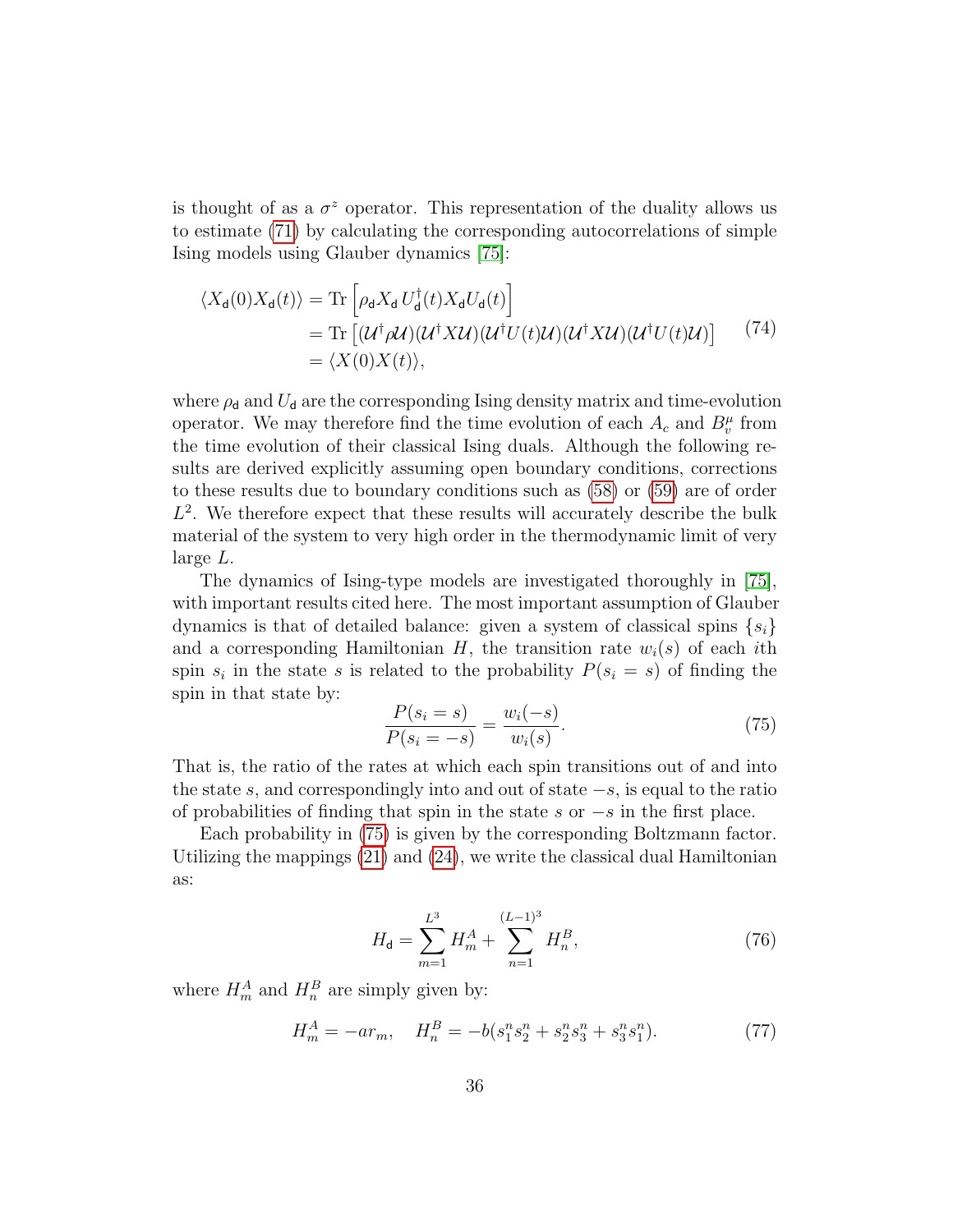From [\(75\)](#page-35-0), we see that the Glauber dynamics of each  $r_m$  are governed solely by the effective Hamiltonian  $H_m^A$ , and those of each  $s_j^n$  are governed solely by the effective Hamiltonian  $H_n^B$ , as each Boltzmann factor contribution from uncorrelated spins divides out on the right-hand side. This is simply a restatement of the result that [\(6\)](#page-8-1) under open boundary conditions is dual to  $L^3$  single spins in a magnetic field and  $(L-1)^3$  three-site Ising chains.

First, to find the autocorrelation function of each  $A_c$ , the expectation value of each  $r_m$  is given by that of a single spin in a constant magnetic field. This problem is investigated in [\[75\]](#page-65-6), with the following result:

$$
\langle r_m(t) \rangle = \langle r_m(0) \rangle e^{-\alpha t} + (1 - e^{-\alpha t}) \mathsf{T}_a,\tag{78}
$$

where  $\alpha > 0$  is a parameter corresponding to the transition probability between states. A priori, this parameter could be constant or may have a nontrival temperature dependence. Note that  $\langle r_m(t) \rangle$  at long times corresponds with the result of [\(29\)](#page-18-0). We may find [\(71\)](#page-34-1) using the law of total expectation:

$$
\langle r_m(0)r_m(t)\rangle = \langle r_m(0)r_m(t)|r_m(0) = +1\rangle P(r_m(0) = +1)
$$

$$
+ \langle r_m(0)r_m(t)|r_m(0) = -1\rangle P(r_m(0) = -1)
$$

$$
= [(+1) ((+1)e^{-\alpha t} + (1 - e^{-\alpha t})\mathsf{T}_a)] \frac{e^{\beta a}}{e^{\beta a} + e^{-\beta a}}
$$
(79)
$$
+ [(-1) ((-1)e^{-\alpha t} + (1 - e^{-\alpha t})\mathsf{T}_a)] \frac{e^{-\beta a}}{e^{\beta a} + e^{-\beta a}},
$$

where  $\langle \cdot | \cdot \rangle$  here denotes conditional expectation, and the equilibrium probability of finding  $r_m$  at  $\pm 1$  is proportional to the corresponding Boltzmann factor. We therefore find our  $A_c$  autocorrelation function:

<span id="page-36-0"></span>
$$
\langle A_c(0)A_c(t)\rangle = \langle r_m(0)r_m(t)\rangle = e^{-\alpha t} + (1 - e^{-\alpha t})\mathsf{T}_a^2.
$$
 (80)

In the standard case of a constant, temperature independent,  $\alpha$ , the autocorrelation function [\(80\)](#page-36-0) exhibits trivial high and low temperature limits. Specifically, for all  $\beta$ , the autocorrelation function [\(80\)](#page-36-0) has an asymptotic long time decay set by  $1/\alpha$ . By contrast, the spin-spin correlations in conventional, infinite size, Ising chains and other systems become increasingly longer (in both spatial and temporal separation) as the temperature is lowered. In finite size systems (and especially for effective single site systems such as those associated with the decoupled terms  $H_m^A$  on a lattice with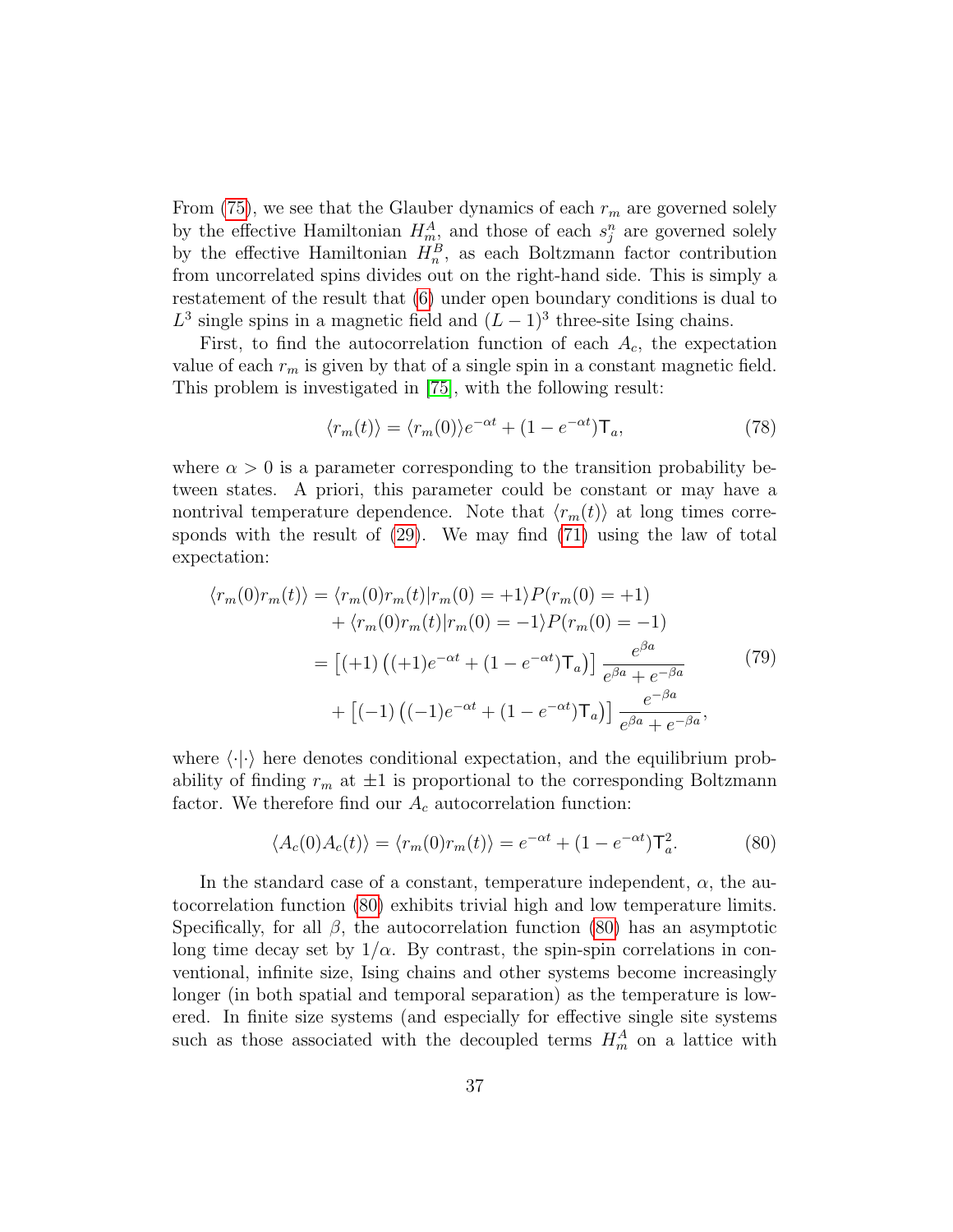open boundary conditions), by construction, long range spatial correlations are impossible and long time autocorrelations are more readily destroyed by thermal fluctuations. Effectively, in the equations of [\[75\]](#page-65-6) determining the autocorrelations, the absence of coupling to spins that would appear in the infinite chain Ising model and are absent in the trivial finite size system can be emulated by setting  $\beta = 0$ . The infinite chain case (typically examined by Glauber dynamics) leads to coupled differential equations whose solution exhibits a divergent correlation length (and time) as the temperature veers to zero. In our case, because the "chain" is finite (an effective single site in our calculation for the  $A_c$  autocorrelations), the correlation length is trivially bounded by the effective length of the system (a single spin  $r_m$ ) so that the infinite set of recursive coupled equations that appear in the standard textbook Markov chain analysis for Ising chains is truncated and no divergent correlations appear (in space and thus also weaker correlations in time). In finite size systems, autocorrelations are weaker than those on infinite size lattices. Given that even infinite length Ising chains do not exhibit divergent memory times at any non-zero temperature, it is no surprise, then, that in [\(80\)](#page-36-0) we find that the correlations do not persist on arbitrarily long time scales. Even if the basic elementary "clock move" time  $1/\alpha$  of Glauber dynamics is adjusted to be of an activated Arrhenius form of an exponential in the inverse temperature, [\(80\)](#page-36-0) will not display long time correlations. Exactly at zero temperature, the righthand side of [\(80\)](#page-36-0) is identical unity; at all other positive temperatures, no long memory times appear.

We find qualitatively similar behaviors for the  $B_v^{\mu}$  operators. That is, similar to the  $A_c$  autocorrelations, at finite temperatures, no long memory times appear in the autocorrelation function of  $B_v^{\mu}$  operators. To explicitly compute the Glauber dynamics of the  $B_v^{\mu}$  terms, we investigate the dynamics of the classical  $s_j^n$  spins. The thermalization of each  $s_j^n$  is not investigated explicitly in [\[75\]](#page-65-6), but we may reproduce Glauber's arguments easily by applying his techniques to the effective Hamiltonian  $H_n^B$ . Because each  $B_v^{\mu}$ is mapped to some  $s_i^n s_j^n$  for  $i \neq j$ , we seek expectation values of the form  $\langle s_i(t)s_j(t)\rangle$ , which are given by the functions  $r_{i,j}$  in [\[75\]](#page-65-6). For the particular case of an ordinary Ising chain, each  $r_{i,j}$  satisfies the differential equation in equation (31) of Glauber's paper:

$$
\frac{dr_{i,j}}{dt} = \alpha \left[ -2r_{i,j}(t) + \frac{1}{2}\mathsf{T}_{2b}(r_{i-1,j}(t) + r_{i+1,j}(t) + r_{i,j-1}(t) + r_{i,j+1}(t)) \right], \tag{81}
$$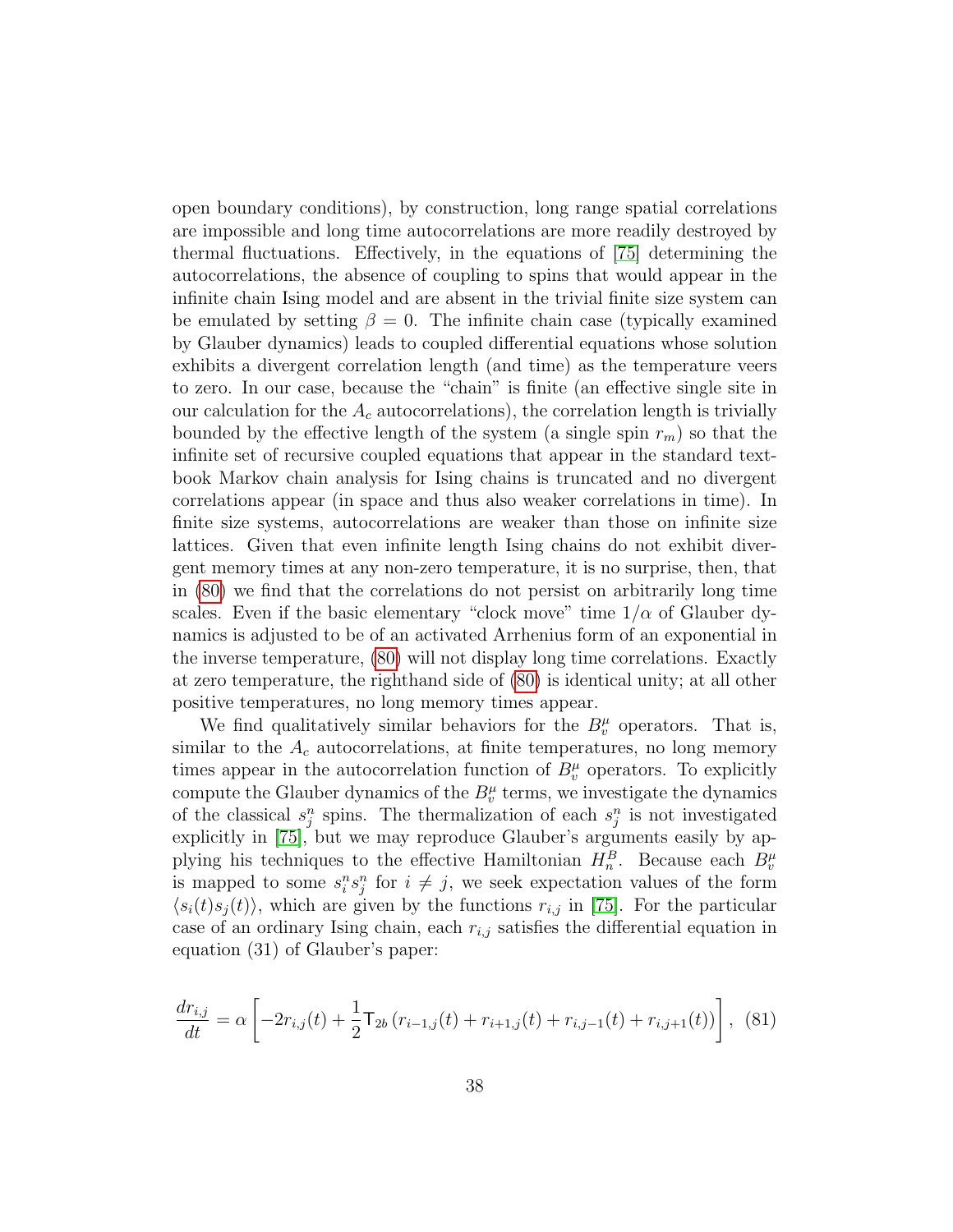where  $T_{2b} = \tanh(2\beta b)$ . This differential equation holds a particularly simple form for the case of a periodic three-spin system: using  $r_{i,i}(t) = \langle [s_i(t)]^2 \rangle = 1$ and  $r_{i,j} = r_{j,i}$ , we have for  $r_{1,2}$ :

$$
\frac{dr_{1,2}}{dt} = \alpha \left[ -2r_{1,2}(t) + \frac{1}{2}\mathsf{T}_{2b}\left(r_{1,3}(t) + r_{2,3}(t) + 2\right) \right].\tag{82}
$$

Similar differential equations are found for  $r_{1,3}$  and  $r_{2,3}$  by exchanging  $r_{1,2}$ with  $r_{1,3}$  and  $r_{2,3}$  respectively. These three equations yield a system of three linear inhomogeneous differential equations, most easily solved in matrix form:

<span id="page-38-0"></span>
$$
\frac{d}{dt} \begin{bmatrix} r_{1,2}(t) \\ r_{2,3}(t) \\ r_{1,3}(t) \end{bmatrix} = \begin{bmatrix} -2\alpha & \frac{1}{2}\alpha \mathsf{T}_{2b} & \frac{1}{2}\alpha \mathsf{T}_{2b} \\ \frac{1}{2}\alpha \mathsf{T}_{2b} & -2\alpha & \frac{1}{2}\alpha \mathsf{T}_{2b} \\ \frac{1}{2}\alpha \mathsf{T}_{2b} & \frac{1}{2}\alpha \mathsf{T}_{2b} & -2\alpha \end{bmatrix} \begin{bmatrix} r_{1,2}(t) \\ r_{2,3}(t) \\ r_{1,3}(t) \end{bmatrix} + \begin{bmatrix} \alpha \mathsf{T}_{2b} \\ \alpha \mathsf{T}_{2b} \\ \alpha \mathsf{T}_{2b} \end{bmatrix} . \tag{83}
$$

We solve this system by diagonalizing the matrix. Its eigenvalues and eigenvectors are given by:

$$
\lambda_1 = -\alpha (2 + \frac{1}{2} \mathsf{T}_{2b}), \quad \lambda_2 = -\alpha (2 + \frac{1}{2} \mathsf{T}_{2b}), \quad \lambda_3 = -\alpha (2 - \mathsf{T}_{2b}),
$$
\n
$$
v_1 = \begin{bmatrix} 1 \\ -1 \\ 0 \end{bmatrix}, \qquad v_2 = \begin{bmatrix} 1 \\ 0 \\ -1 \end{bmatrix}, \qquad v_3 = \begin{bmatrix} 1 \\ 1 \\ 1 \end{bmatrix}.
$$
\n(84)

In this eigenbasis, [\(83\)](#page-38-0) is given by:

<span id="page-38-1"></span>
$$
\frac{d}{dt} \begin{bmatrix} X(t) \\ Y(t) \\ Z(t) \end{bmatrix} = \begin{bmatrix} \lambda_1 & 0 & 0 \\ 0 & \lambda_2 & 0 \\ 0 & 0 & \lambda_3 \end{bmatrix} \begin{bmatrix} X(t) \\ Y(t) \\ Z(t) \end{bmatrix} + \begin{bmatrix} 0 \\ 0 \\ \alpha \mathsf{T}_{2b} \end{bmatrix},
$$
\n(85)

where  $X(t)$ ,  $Y(t)$ , and  $Z(t)$  are given by:

$$
\begin{bmatrix} r_{1,2}(t) \\ r_{2,3}(t) \\ r_{1,3}(t) \end{bmatrix} = \begin{bmatrix} v_1 & v_2 & v_3 \end{bmatrix} \begin{bmatrix} X(t) \\ Y(t) \\ Z(t) \end{bmatrix} . \tag{86}
$$

Equation [\(85\)](#page-38-1) consists of three uncoupled ordinary differential equations, which are easily solved:

$$
\begin{bmatrix} X(t) \\ Y(t) \\ Z(t) \end{bmatrix} = \begin{bmatrix} X_0 e^{-\alpha(2 + \frac{1}{2}\mathsf{T}_{2b})t} \\ Y_0 e^{-\alpha(2 + \frac{1}{2}\mathsf{T}_{2b})t} \\ Z_0 e^{-\alpha(2 - \mathsf{T}_{2b})t} + \frac{\mathsf{T}_{2b}}{2 - \mathsf{T}_{2b}} \end{bmatrix} . \tag{87}
$$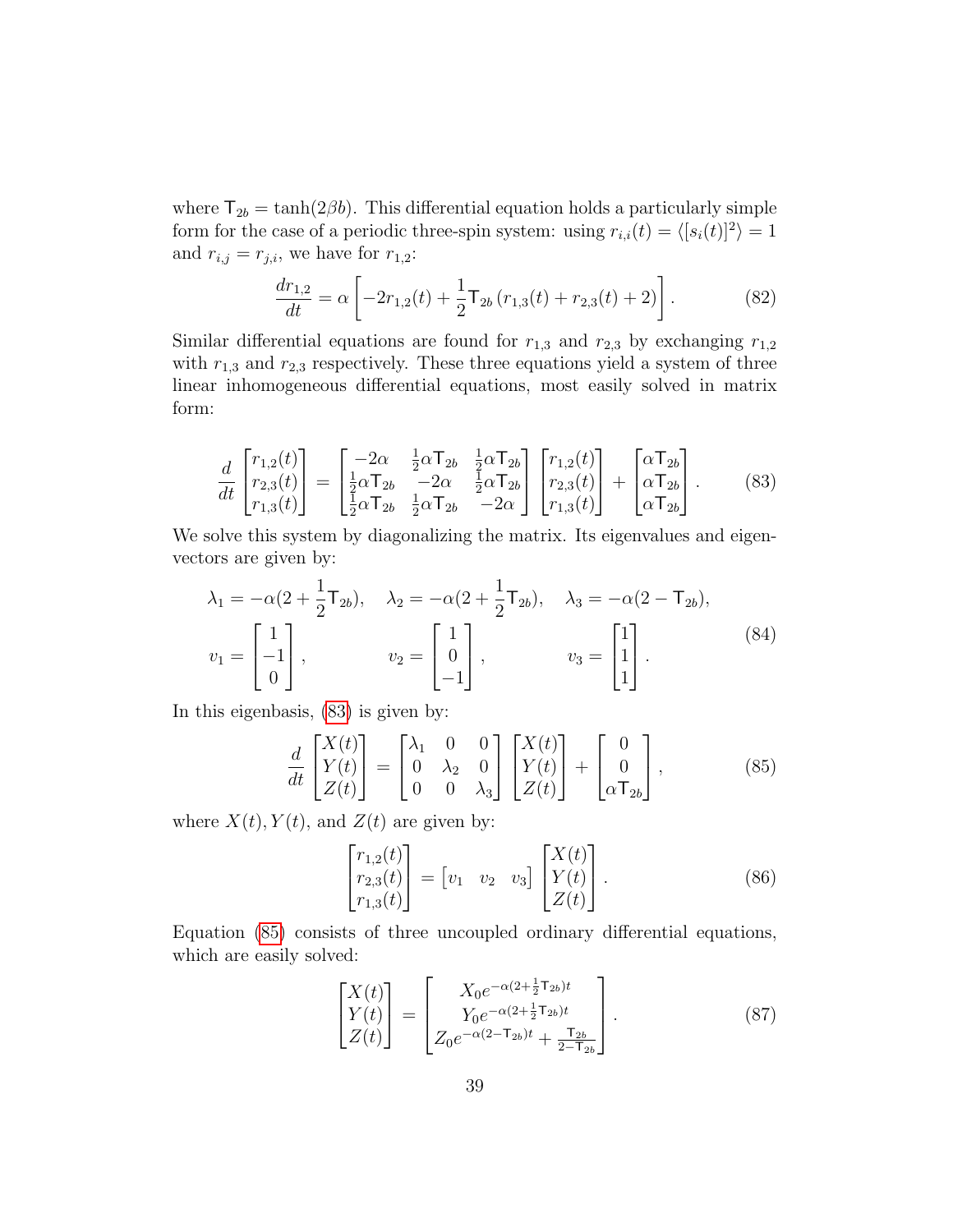This yields the following solutions for the expectation values:

$$
\begin{bmatrix} r_{1,2}(t) \\ r_{2,3}(t) \\ r_{1,3}(t) \end{bmatrix} = \begin{bmatrix} (X_0 + Y_0)e^{-\alpha(2 + \frac{1}{2}\mathbf{T}_{2b})t} + Z_0e^{-\alpha(2 - \mathbf{T}_{2b})t} \\ -X_0e^{-\alpha(2 + \frac{1}{2}\mathbf{T}_{2b})t} + Z_0e^{-\alpha(2 - \mathbf{T}_{2b})t} \\ -Y_0e^{-\alpha(2 + \frac{1}{2}\mathbf{T}_{2b})t} + Z_0e^{-\alpha(2 - \mathbf{T}_{2b})t} \end{bmatrix} + \frac{\mathbf{T}_{2b}}{2 - \mathbf{T}_{2b}} \begin{bmatrix} 1 \\ 1 \\ 1 \end{bmatrix}.
$$
 (88)

To determine the constants  $X_0$ ,  $Y_0$ , and  $Z_0$ , we demand that each expectation value is equal to its initial value at  $t = 0$ :

$$
\begin{bmatrix} r_{1,2}(0) \\ r_{2,3}(0) \\ r_{1,3}(0) \end{bmatrix} = \begin{bmatrix} X_0 + Y_0 + Z_0 \\ -X_0 + Z_0 \\ -Y_0 + Z_0 \end{bmatrix} + \frac{\mathsf{T}_{2b}}{2 - \mathsf{T}_{2b}} \begin{bmatrix} 1 \\ 1 \\ 1 \end{bmatrix} . \tag{89}
$$

<span id="page-39-0"></span>Solving this system, we find the solution for  $r_{1,2}$  is given by:

$$
r_{1,2}(t) = \frac{1}{3} [2r_{1,2}(0) - r_{2,3}(0) - r_{1,3}(0)]e^{-\alpha(2 + \frac{1}{2}\mathsf{T}_{2b})t} + \frac{1}{3} [r_{1,2}(0) + r_{2,3}(0) + r_{1,3}(0)]e^{-\alpha(2 - \mathsf{T}_{2b})t} + (1 - e^{-\alpha(2 - \mathsf{T}_{2b})t})\frac{\mathsf{T}_{2b}}{2 - \mathsf{T}_{2b}}.
$$
\n(90)

Similar expressions are given for  $r_{2,3}$  and  $r_{1,3}$  by respectively exchanging  $r_{1,2}(0)$  and  $r_{2,3}(0)$  or  $r_{1,2}(0)$  and  $r_{1,3}(0)$ . Note that we may rewrite the final term of [\(90\)](#page-39-0) as follows:

<span id="page-39-1"></span>
$$
\frac{\mathsf{T}_{2b}}{2-\mathsf{T}_{2b}} = \left(\frac{e^{2\beta b} - e^{-2\beta b}}{e^{2\beta b} + e^{-2\beta b}}\right) \left(\frac{e^{2\beta b} + e^{-2\beta b}}{2(e^{2\beta b} + e^{-2\beta b}) - e^{2\beta b} + e^{-2\beta b}}\right)
$$
\n
$$
= \frac{e^{2\beta b} - e^{-2\beta b}}{e^{2\beta b} + 3e^{-2\beta b}} = \frac{e^{3\beta b} - e^{-\beta b}}{e^{3\beta b} + 3e^{-\beta b}}
$$
\n
$$
= \frac{\mathsf{T}_b + \mathsf{T}_b^2}{1 + \mathsf{T}_b^3}.
$$
\n(91)

In this way, we see that [\(90\)](#page-39-0) also coincides at long times with the result of [\(29\)](#page-18-0).

Since this expression doesn't assume knowledge of the initial conditions  $r_{i,j}(0)$ , it can be used to calculate conditional expectation values as well. To finally obtain each autocorrelation function, we again employ the law of total expectation:

<span id="page-39-2"></span>
$$
\langle s_1(0)s_2(0)s_1(t)s_2(t) \rangle =
$$
  
\n
$$
\langle s_1(0)s_2(0)s_1(t)s_2(t)|s_1(0)s_2(0) = +1 \rangle P(s_1(0)s_2(0) = +1)
$$
  
\n
$$
+ \langle s_1(0)s_2(0)s_1(t)s_2(t)|s_1(0)s_2(0) = -1 \rangle P(s_1(0)s_2(0) = -1).
$$
\n(92)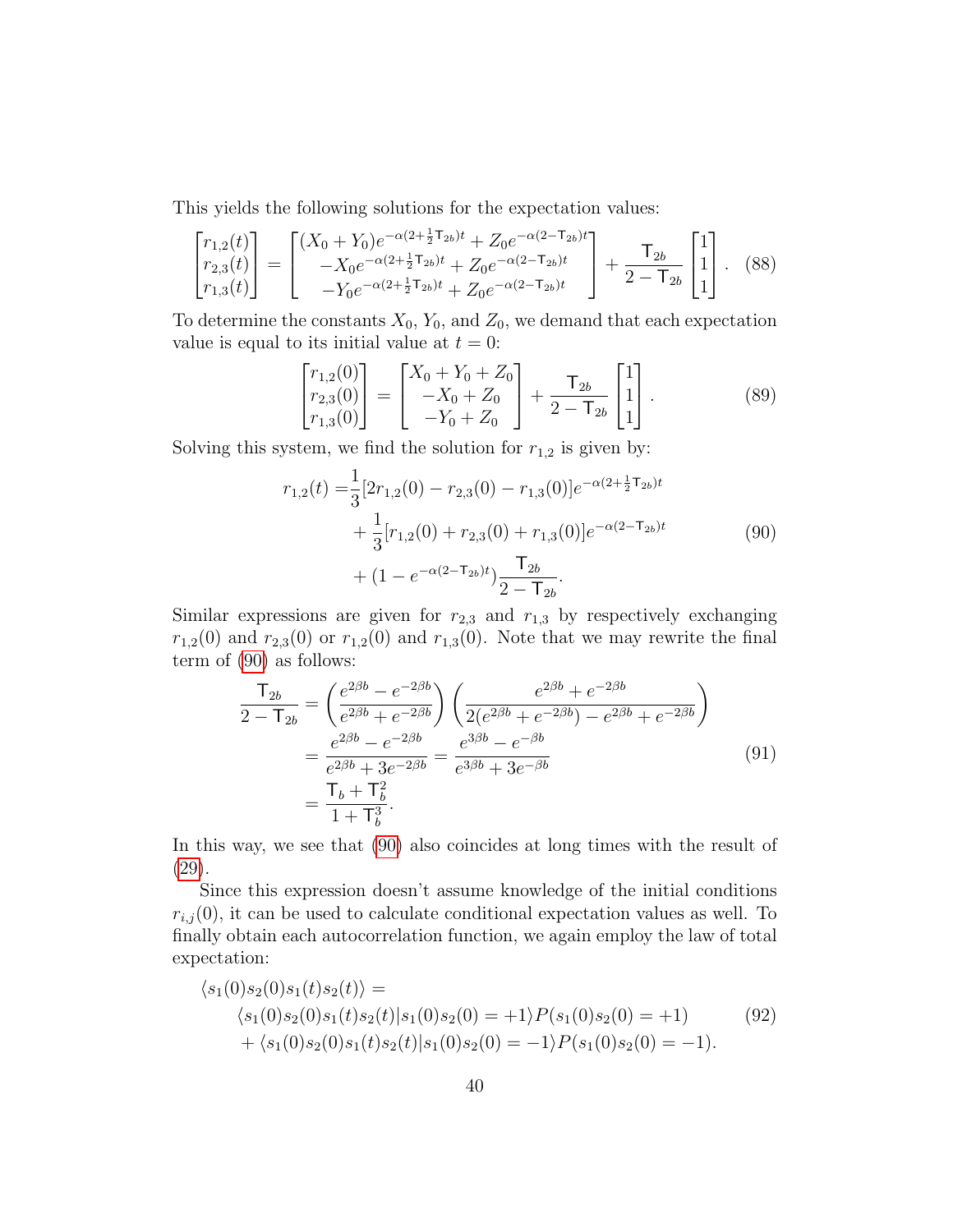Each probability is given by the respective Boltzmann constants, as determined by the effective Hamiltonian  $H_n^B$ . In this Hamiltonian,  $H_n^B$  attains a value of  $-3b$  for the two configurations corresponding to  $s_1 = s_2 = s_3 = \pm 1$ , and attains a value of b for all six remaining configurations. The former two states and two of the six latter states correspond to  $s_1(0)s_2(0) = +1$ , while the remaining four correspond to  $s_1(0)s_2(0) = -1$ . Therefore the two probabilities are:

$$
P(s_1(0)s_2(0) = +1) = \frac{e^{3\beta b} + e^{-\beta b}}{e^{\beta b} + 3e^{-\beta b}}, \ P(s_1(0)s_2(0) = -1) = \frac{2e^{-\beta b}}{e^{3\beta b} + 3e^{-\beta b}}. \tag{93}
$$

Since  $r_{1,2}(t) = \langle s_1(t)s_2(t)\rangle$ ,  $r_{1,2}(0)$  is determined immediately by the conditionals  $s_1(0)s_2(0) = \pm 1$ . Additionally, note that  $r_{2,3}(0)$  and  $r_{1,3}(0)$  will take on different values under these two conditionals: in particular, if  $s_1(0)s_2(0) =$ +1, then  $H_n^B = -3b$  in the two configurations for which  $s_3(0) = s_2(0)$ , and  $H_n^B = b$  for the two configurations in which  $s_3(0) \neq s_2(0)$ . On the other hand,  $H_n^B = b$  for all four configurations of spins in which  $s_1(0)s_2(0) = -1$ , giving  $s_2(0)s_3(0)$  an expectation value of zero. Letting  $r_{i,j}^{\pm}$  denote the conditional expectation of  $s_i s_j$  given  $s_1 s_2 = \pm 1$ , we arrive at the result:

$$
r_{2,3}^+(0) = r_{1,3}^+(0) = \frac{e^{3\beta b} - e^{-\beta b}}{e^{3\beta b} + e^{-\beta b}}, \quad r_{2,3}^-(0) = r_{1,3}^-(0) = 0.
$$
 (94)

Utilizing [\(91\)](#page-39-1), we therefore evaluate [\(92\)](#page-39-2) as:

<span id="page-40-0"></span>
$$
\langle s_1(0)s_2(0)s_1(t)s_2(t)\rangle = \frac{2}{3}e^{-\alpha(2+\frac{1}{2}\mathsf{T}_{2b})t} + \frac{1}{3}e^{-\alpha(2-\mathsf{T}_{2b})t} + \frac{2}{3}\left(e^{-\alpha(2-\mathsf{T}_{2b})t} - e^{-\alpha(2+\frac{1}{2}\mathsf{T}_{2b})t}\right)\left(\frac{\mathsf{T}_b + \mathsf{T}_b^2}{1+\mathsf{T}_b^3}\right) + (1 - e^{-\alpha(2-\mathsf{T}_{2b})t})\left(\frac{\mathsf{T}_b + \mathsf{T}_b^2}{1+\mathsf{T}_b^3}\right)^2.
$$
 (95)

Perusing [\(95\)](#page-40-0), we indeed see that, similar to [\(80\)](#page-36-0), for Glauber dynamics on a lattice with open boundary conditions, the autocorrelation function for the  $B_v^{\mu}$  operators indeed does not exhibit divergent autocorrelation times. Even if  $1/\alpha$  is made to be exponential in the inverse temperature (as in activated finite temperature dynamics), the correlations of [\(95\)](#page-40-0) decay with a finite lifetime at all non-zero temperatures.

We next analyze a p-state generalization of the X-Cube model (the " $pX$ -Cube model").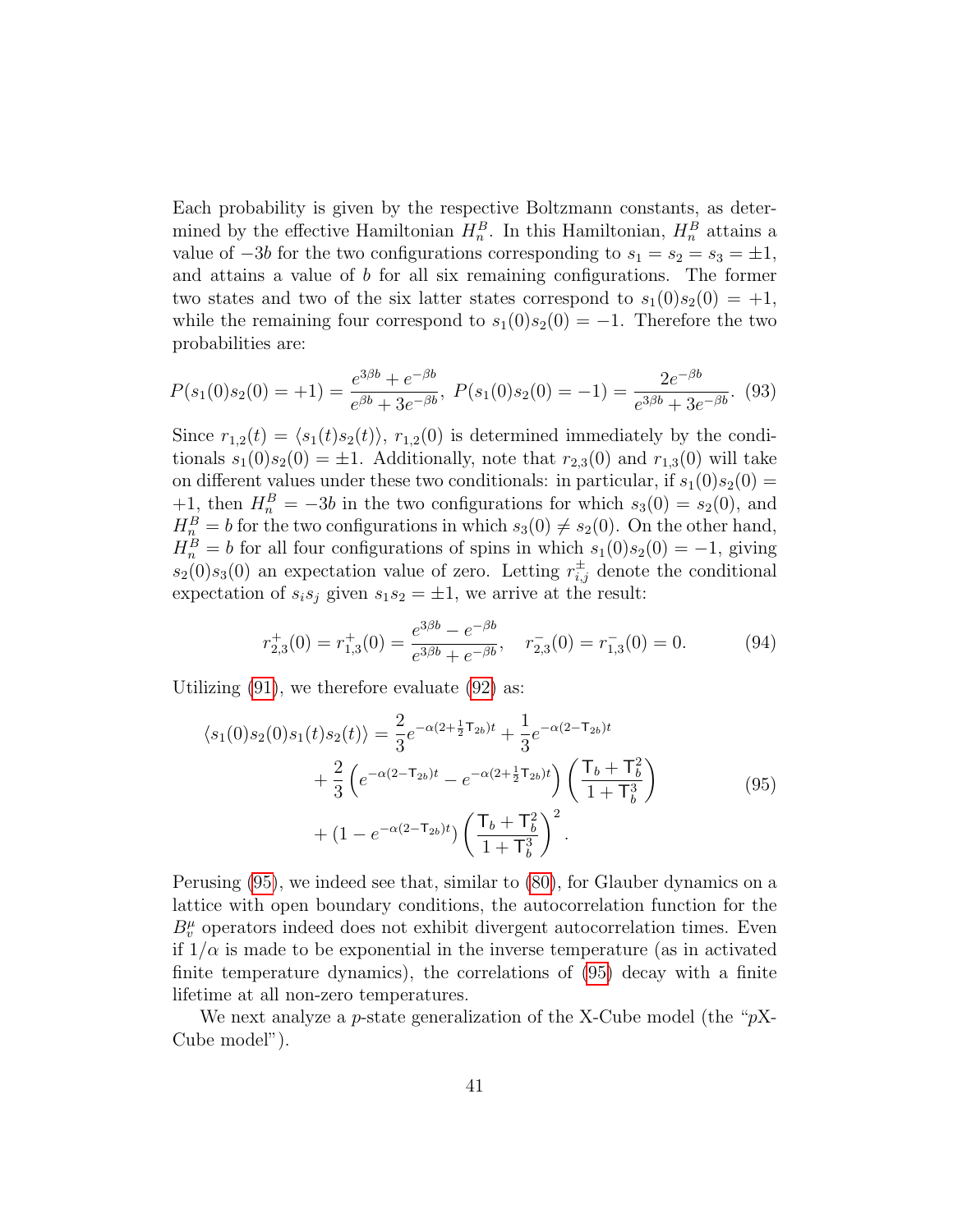# <span id="page-41-0"></span>9. Equilibrium Thermodynamics of the  $pX$ -Cube Model

We may easily generalize the preceding discussion of the ordinary X-Cube model to an X-Cube model built upon  $\mathbb{Z}_p$  clock and shift operators, see, e.g., [\[35,](#page-61-11) [76\]](#page-65-7). That is, rather than considering qubits at each edge of an  $L \times L \times L$ lattice, we consider p-qudits with associated p-dimensional Hilbert spaces  $\mathcal{H}_n$ , forming a total state space  $\bigotimes_{n=1}^{N} \mathcal{H}_n$ . In place of the ordinary Pauli operators  $\sigma_n^x$  and  $\sigma_n^z$  acting on each *n*th Hilbert space, following the quantum clock operators of [\[71\]](#page-65-2) (see also the subsequent work of [\[77\]](#page-65-8)), one may generalize the qubits of the X-Cube model to the *p*-clock operators  $X_n$  and  $Z_n$  (which are the V and U operators of Reference [\[71\]](#page-65-2), respectively). These are traceless operators with eigenvalues  $\omega^m$  for  $\omega = e^{2\pi i/p}$  and  $0 \le m \le p-1$ .  $X_n$  and  $Z_n$ are further defined by their relation:

<span id="page-41-1"></span>
$$
X_n Z_n = \omega Z_n X_n, \quad X_n Z_m = Z_m X_n \text{ for } n \neq m. \tag{96}
$$

Unlike the ordinary Pauli operators,  $X_n$  and  $Z_n$  are not Hermitian for  $p > 2$ . However, it is easy to verify that they are unitary: in a given  $\mathcal{H}_n$ , we may diagonalize either  $X_n$  or  $Z_n$  (but not both simultaneously) as  $diag(1, \omega, \ldots \omega^{p-1}),$ in which case  $X_n^{\dagger}$  or  $Z_n^{\dagger}$  is given by  $diag(1,\overline{\omega},\ldots \overline{\omega}^{p-1}),$  where the bar denotes complex conjugation. We therefore quickly see that  $X_n^{\dagger} X_n = Z_n^{\dagger} Z_n = 1$ . Using this result and [\(96\)](#page-41-1), we may also derive the relations:

$$
X_n X_n^{\dagger} Z_n = Z_n X_n X_n^{\dagger} = \overline{\omega} X_n Z_n X_n^{\dagger}, \quad X_n Z_n^{\dagger} Z_n = Z_n^{\dagger} Z_n X_n = \overline{\omega} Z_n^{\dagger} X_n Z_n. \tag{97}
$$

From above, and additionally Hermitian conjugating [\(96\)](#page-41-1), we find:

$$
X_n^{\dagger} Z_n = \overline{\omega} Z_n X_n^{\dagger}, \quad X_n Z_n^{\dagger} = \overline{\omega} Z_n^{\dagger} X_n, \quad X_n^{\dagger} Z_n^{\dagger} = \omega Z_n^{\dagger} X_n^{\dagger}.
$$
 (98)

Additionally, it can easily be verified that  $X_n Z_n$  is traceless by taking the trace of both sides of [\(96\)](#page-41-1), and both  $X_n^m$  and  $Z_n^m$  can be verified to be traceless for  $1 \leq m \leq p-1$  by computing in their respective diagonal bases.

To generalize our  $A_c$  and  $B_v^{\mu}$  operators to arbitrary dimension p, we construct the operators  $\mathcal{A}_c$  and  $\mathcal{B}_v^{\mu}$  as depicted in figure [10.](#page-42-0) Note that each  $\mathcal{A}_c$ and  $\mathcal{B}_{v}^{\mu}$  operator commutes: for any given cube c containing a vertex v,  $\mathcal{A}_{c}$ and any of  $\mathcal{B}_{v}^{\mu}$  share two common qudits. On one qudit,  $\mathcal{A}_{c}$  and  $\mathcal{B}_{v}^{\mu}$  utilize either  $X_n$  and  $Z_n$ , or  $X_n^{\dagger}$  and  $Z_n^{\dagger}$ . On the other qudit,  $\mathcal{A}_c$  and  $\mathcal{B}_v^{\mu}$  utilize either  $X_n$  and  $Z_n^{\dagger}$ , or  $X_n^{\dagger}$  and  $Z_n$ . When  $\mathcal{A}_c$  and  $\mathcal{B}_v^{\mu}$  are interchanged, the former will yield a factor of  $\omega$  while the latter will yield a factor of  $\overline{\omega}$ , yielding an overall factor of 1.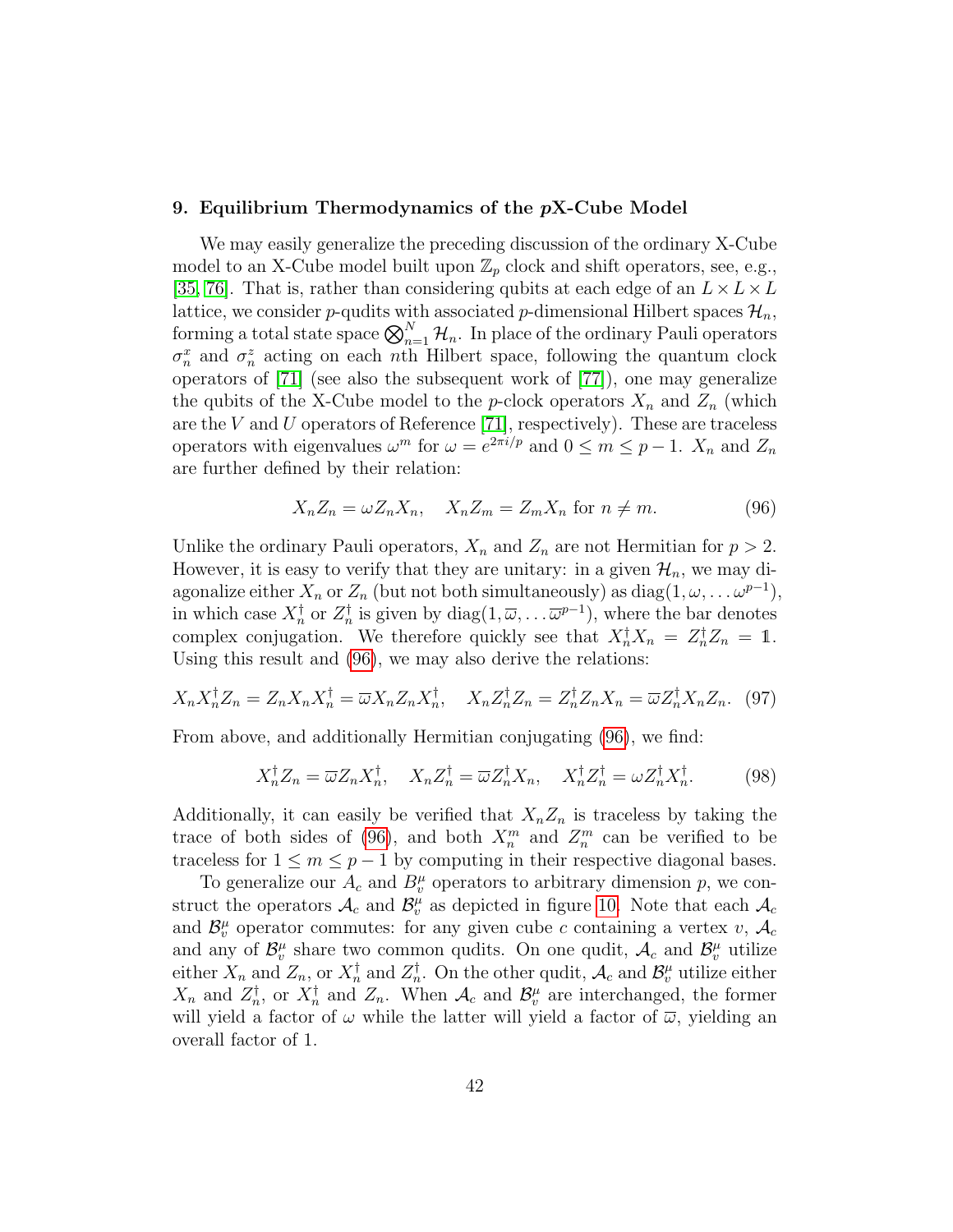

<span id="page-42-0"></span>Figure 10: p-qudits are marked as red bullets. a) A simple cube representing an  $A_c$ operator, with operators  $X_n$  used in constructing  $\mathcal{A}_c$ . b) The three  $\mathcal{B}_v^{\mu}$  operators associated with a given vertex, with the respective operators  $Z_n$  used in constructing each  $\mathcal{B}_v^{\mu}$ .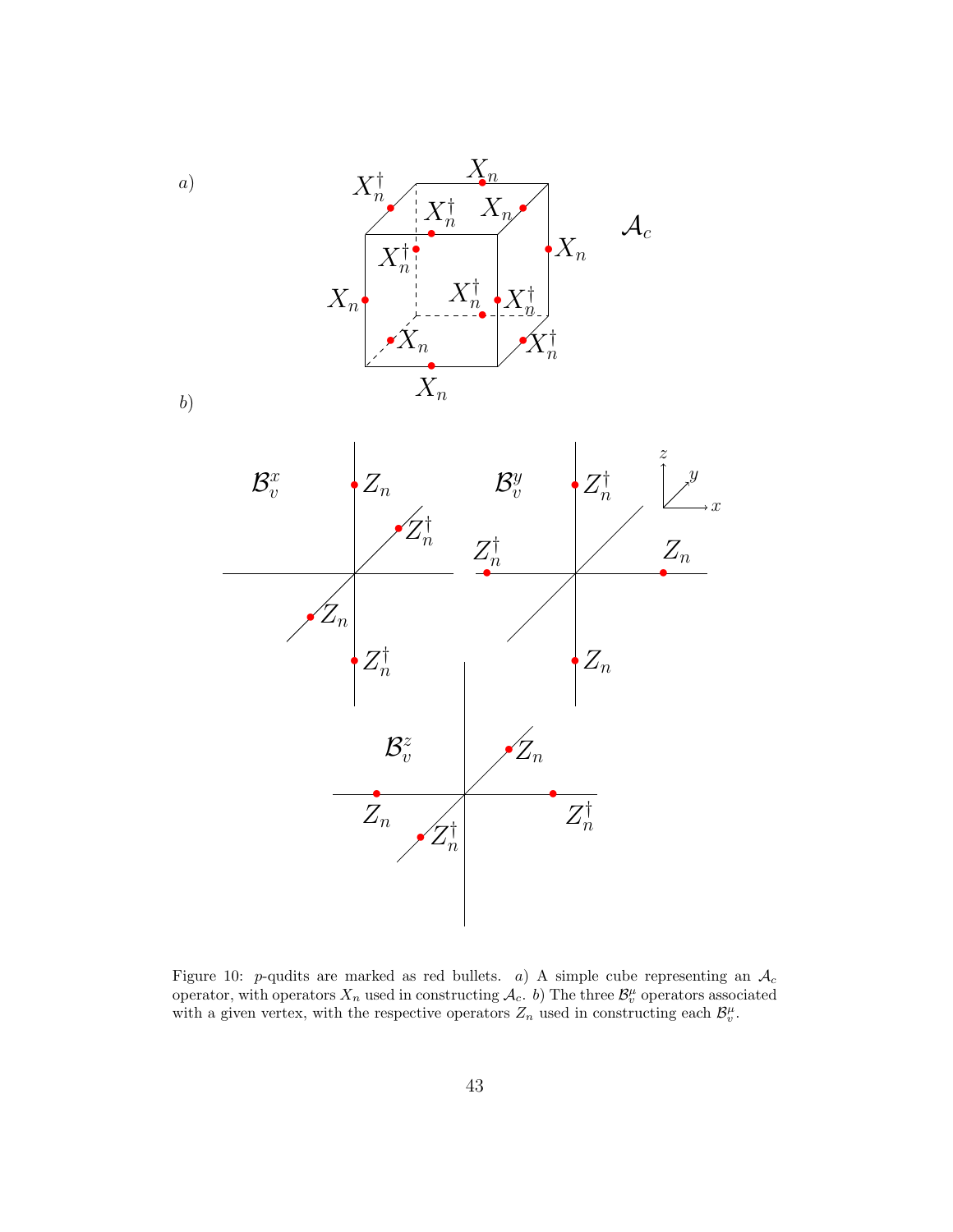Given these  $\mathcal{A}_c$  and  $\mathcal{B}_v^{\mu}$  operators, we define the corresponding p-clock X-Cube, or pX-Cube, Hamiltonian as:

<span id="page-43-0"></span>
$$
H_p = -a \sum_c (\mathcal{A}_c + \mathcal{A}_c^{\dagger}) - b \sum_{\mu, v} (\mathcal{B}_v^{\mu} + (\mathcal{B}_v^{\mu})^{\dagger}). \tag{99}
$$

As in  $(6)$ , the first sum is over each elementary cube c, while the second sum is over vertices v and cardinal directions  $\mu \in \{x, y, z\}$ . Note that  $\mathcal{A}_c^{\dagger}$  and  $(\mathcal{B}_{v}^{\mu})^{\dagger}$  are included in [\(99\)](#page-43-0) to ensure its Hermiticity. Since each operator in [\(99\)](#page-43-0) commutes, we may write the corresponding partition function as:

<span id="page-43-1"></span>
$$
\mathcal{Z}_p = \text{Tr}\left[\prod_c \left(\exp(\beta a \mathcal{A}_c)\right) \left(\exp(\beta a \mathcal{A}_c^{\dagger}) \prod_{\mu, v} \left(\exp(\beta b \mathcal{B}_v^{\mu})\right) \left(\exp(\beta b (\mathcal{B}_v^{\mu})^{\dagger})\right)\right].
$$
\n(100)

In the ordinary Pauli case of  $p = 2$ , we evaluated this sum by noting that  $e^{\beta \sigma} = 1 \cosh(\beta) + \sigma \sinh(\beta)$  for some operator  $\sigma$  with  $\sigma^2 = 1$ . Here, the case is not so simple: let  $\Sigma$  be an operator with  $\Sigma^p = \mathbb{1}$ . Then, we have:

$$
e^{\beta \Sigma} = \sum_{n=0}^{\infty} \frac{(\beta \Sigma)^n}{n!} = \sum_{m=0}^{p-1} \sum_{n=0}^{\infty} \Sigma^m \frac{\beta^{pn+m}}{(pn+m)!} = \sum_{m=0}^{p-1} \Sigma^m Q_m^p(\beta),
$$

where we have defined the functions  $Q_m^p$  via power series and in closed form:

<span id="page-43-3"></span>
$$
Q_m^p(x) = \sum_{n=0}^{\infty} \frac{x^{pn+m}}{(pn+m)!} = \frac{1}{p} \sum_{n=0}^{p-1} \exp\left[x \omega^n - i \frac{2\pi nm}{p}\right],\qquad(101)
$$

 $0 \leq m \leq p-1$ . These functions are natural generalizations of cosh and sinh: for  $p = 2$ ,  $Q_0^2$  is simply cosh and  $Q_1^2$  is sinh.

Using these results in [\(100\)](#page-43-1), we have:

<span id="page-43-2"></span>
$$
\mathcal{Z}_p = \text{Tr}\left[\prod_c \left(\sum_{m=0}^{p-1} \mathcal{A}_c^m Q_m^p(\beta a)\right) \left(\sum_{m=0}^{p-1} (\mathcal{A}_c^{\dagger})^m Q_m^p(\beta a)\right) \times \prod_{m=0}^{p-1} \left(\sum_{m=0}^{p-1} (\mathcal{B}_v^{\mu})^m Q_m^p(\beta b)\right) \left(\sum_{m=0}^{p-1} ((\mathcal{B}_v^{\mu})^{\dagger})^m Q_m^p(\beta b)\right)\right].
$$
\n(102)

We may simplify this expression further: since  $\mathcal{A}_c^p = \mathcal{A}_c \mathcal{A}_c^{p-1} = \mathbb{1}$ , we have that  $\mathcal{A}_c^{\dagger} = \mathcal{A}_c^{p-1}$ , and we can rewrite the first two summation products (and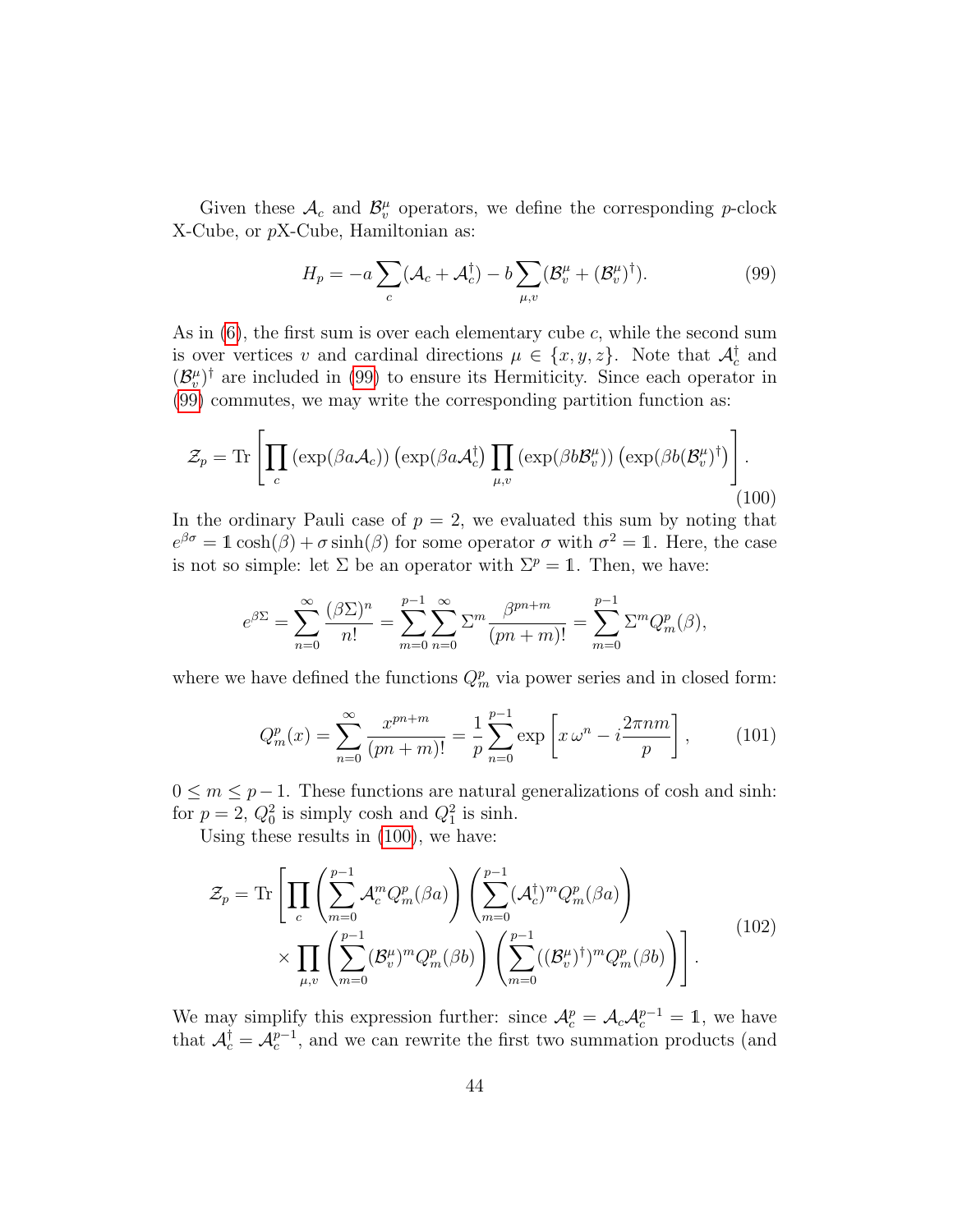the latter two similarly) as:

$$
\left(\sum_{m=0}^{p-1} \mathcal{A}_c^m Q_m^p(\beta a)\right) \left(\sum_{n=0}^{p-1} (\mathcal{A}_c^{\dagger})^n Q_n^p(\beta a)\right) = \sum_{m=0}^{p-1} \sum_{n=0}^{p-1} \mathcal{A}_c^{m-n} Q_m^p(\beta a) Q_n^p(\beta a). \tag{103}
$$

Because this sum includes negative powers of  $A_c$ , it contains redundancies:  $\mathcal{A}_c^{-n}$  is the same as  $\mathcal{A}_c^{p-n}$ . We therefore wish to rewrite this sum in terms of only positive powers of  $\mathcal{A}_c$ . Toward this end, we first split the sum into three components:

$$
\sum_{m=0}^{p-1} \sum_{n=0}^{p-1} \mathcal{A}_c^{m-n} Q_m^p(\beta a) Q_n^p(\beta a) = \sum_{m=1}^{p-1} \mathcal{A}_c^{-m} \sum_{n=0}^{p-1-m} Q_n^p(\beta a) Q_{m+n}^p(\beta a)
$$
  
+1
$$
\sum_{n=0}^{p-1} [Q_n^p(\beta a)]^2 + \sum_{m=1}^{p-1} \mathcal{A}_c^{m} \sum_{n=0}^{p-1-m} Q_{n+m}^p(\beta a) Q_n^p(\beta a).
$$
 (104)

Then, we rewrite the first sum as a sum over positive powers of  $A_c$ :

$$
\sum_{m=1}^{p-1} \mathcal{A}_c^{-m} \sum_{n=0}^{p-1-m} Q_n^p(\beta a) Q_{m+n}^p(\beta a) = \sum_{m=1}^{p-1} \mathcal{A}_c^m \sum_{n=0}^{m-1} Q_n^p(\beta a) Q_{p-m+n}^p(\beta a). \tag{105}
$$

Finally, we recombine powers of  $\mathcal{A}_c$ :

$$
\sum_{m=0}^{p-1} \sum_{n=0}^{p-1} \mathcal{A}_c^{m-n} Q_m^p(\beta a) Q_n^p(\beta a) = 1 \sum_{n=0}^{p-1} [Q_n^p(\beta a)]^2 + \sum_{m=1}^{p-1} \mathcal{A}_c^m \left[ \sum_{n=0}^{p-1-m} Q_{n+m}^p(\beta a) Q_n^p(\beta a) + \sum_{n=0}^{m-1} Q_n^p(\beta a) Q_{p-m+n}^p(\beta a) \right].
$$
\n(106)

In order to proceed, we once again introduce new functions to manage the algebra. Let  $R_m^p$  be defined by:

$$
R_m^p(x) = \begin{cases} \sum_{n=0}^{p-1} [Q_n^p(x)]^2, & m = 0\\ \sum_{n=0}^{p-1-m} Q_{n+m}^p(x) Q_n^p(x) + \sum_{n=0}^{m-1} Q_n^p(x) Q_{p-m+n}^p(x), & 1 \le m \le p-1\\ 107) \end{cases}
$$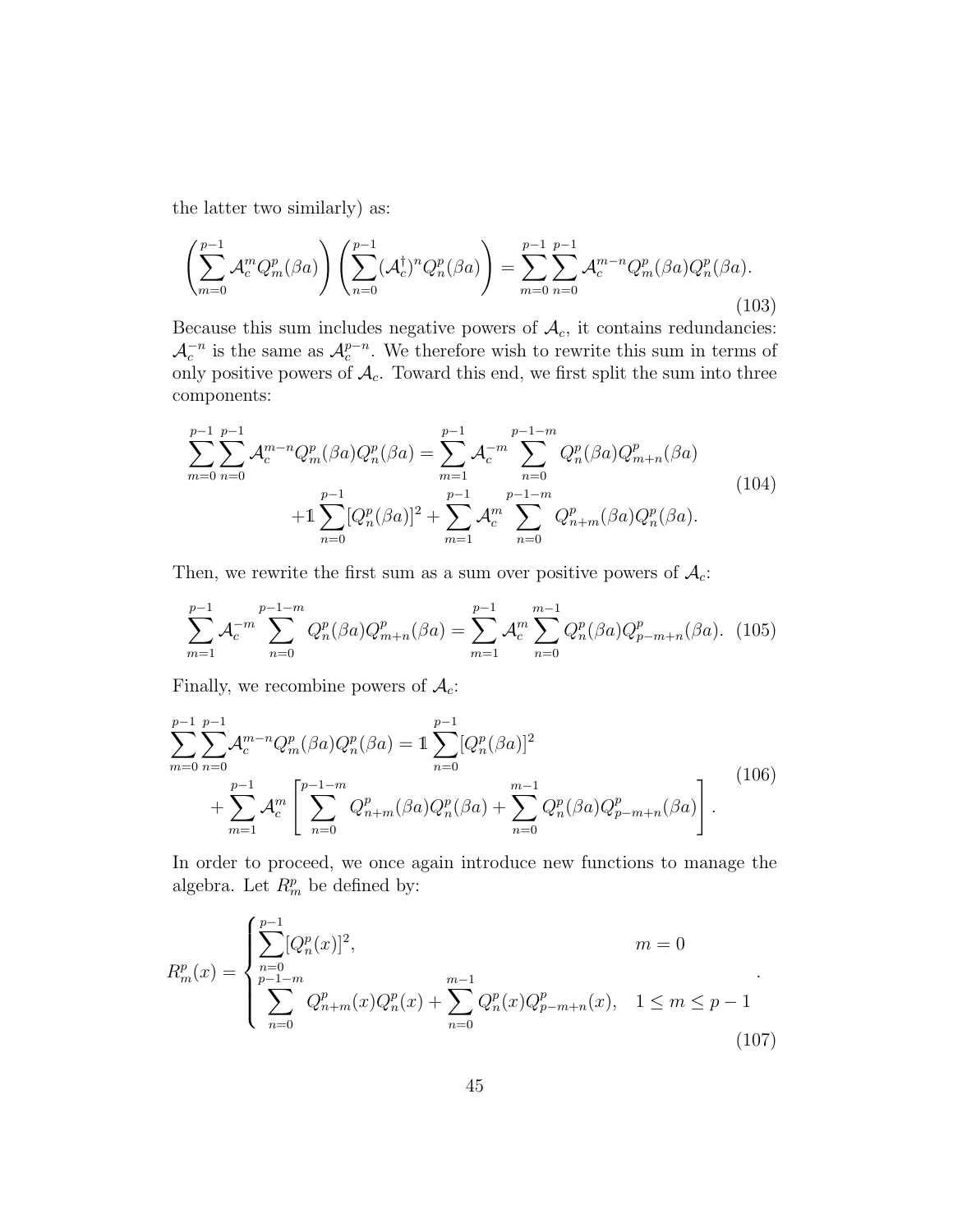We may then rewrite  $(102)$  as:

<span id="page-45-1"></span>
$$
\mathcal{Z}_p = \text{Tr}\left[\prod_{c,\mu,v} \left(\sum_{m=0}^{p-1} \mathcal{A}_c^m R_m^p(\beta a)\right) \left(\sum_{n=0}^{p-1} (\mathcal{B}_v^{\mu})^n R_n^p(\beta b)\right)\right].\tag{108}
$$

In defining the functions  $R_m^p$ , we have somewhat obscured the meaning of our calculation, but we have made the computation significantly easier by reducing the number of constraints needed to consider. As written in [\(108\)](#page-45-1), each product term for a given c or  $(\mu, v)$  contains a sum over all powers zero through  $p-1$  of the respective operator  $\mathcal{A}_c$  or  $\mathcal{B}_v^{\mu}$ . The total product expansion will therefore contain exactly one linear term for every possible combination of operators  $\mathcal{A}_c$  and  $\mathcal{B}_v^{\mu}$  with each operator raised to a power zero through  $p-1$ . All terms not proportional to the identity will be traceless. Had we attempted to expand directly from [\(102\)](#page-43-2), this product would also contain negative powers of  $\mathcal{A}_c$  and  $\mathcal{B}_v^{\mu}$ , and the number of possible product combinations proportional to the identity would be significantly larger. From here, the calculation will depend on the choice of boundary conditions.

#### <span id="page-45-0"></span>9.1. Open Boundary Conditions

Under open boundary conditions, no product of  $A_c$  operators can yield the identity. As can be seen in figure [10a](#page-42-0), each  $A_c$  can only be canceled by adjacent  $A_c$  operators. But for product of  $A_c$  operators forming a connected section of elementary cubes, the  $X_n$  operators lying at its boundary will appear in the product only once. We may therefore immediately reduce [\(108\)](#page-45-1) to the form:

$$
\mathcal{Z}_{p,\text{Open}} = \text{Tr}\left[\prod_{c,\mu,v} \left(\mathbb{1}R_0^p(\beta a)\right) \left(\sum_{n=0}^{p-1} (\mathcal{B}_v^{\mu})^n R_n^p(\beta b)\right)\right]
$$

$$
= [R_0^p(\beta a)]^{L^3} \text{Tr}\left[\prod_{\mu,v} \left(\sum_{n=0}^{p-1} (\mathcal{B}_v^{\mu})^n R_n^p(\beta b)\right)\right].
$$
(109)

<span id="page-45-3"></span>As in the  $p = 2$  case, the remaining sum is performed over only the  $(L-1)^3$ interior vertices of the system. Additionally, we see from figure [10](#page-42-0) that the constraint [\(3\)](#page-8-2) carries over to the general case. However, because each  $\mathcal{B}_{v}^{\mu}$ may now be raised to nontrivial powers, we have the more general condition:

<span id="page-45-2"></span>
$$
(\mathcal{B}_v^x)^m (\mathcal{B}_v^y)^m (\mathcal{B}_v^z)^m = 1, \quad 0 \le m \le p - 1.
$$
 (110)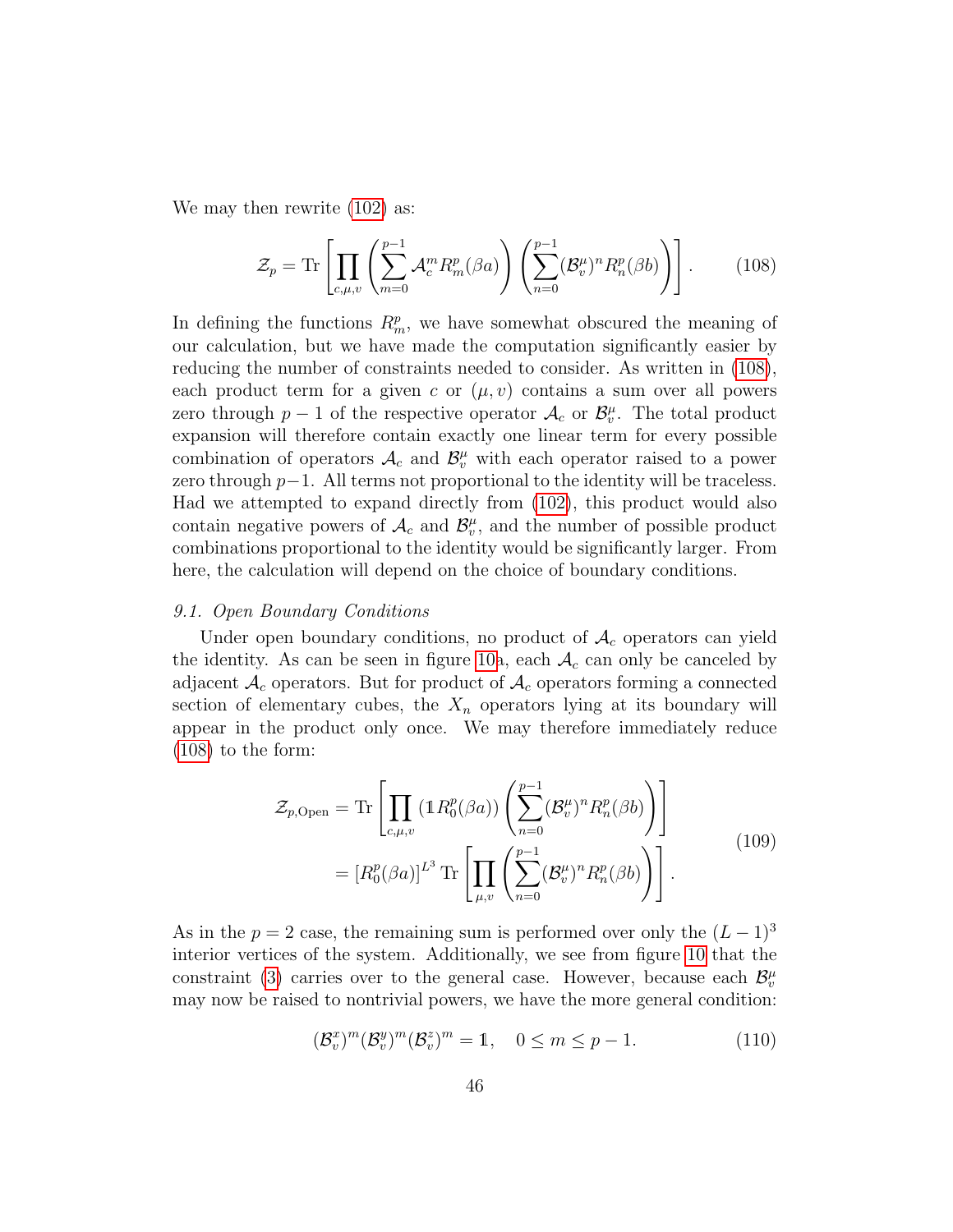Just as in the  $p = 2$  case, the only products of  $\mathcal{B}_{v}^{\mu}$  operators proportional to the identity are those satisfying [\(110\)](#page-45-2). Therefore, we obtain all terms proportional to the identity by choosing, for each of  $(L-1)^3$  vertices, the power to which [\(110\)](#page-45-2) is given. Each product of the form [\(110\)](#page-45-2) carries a factor of  $[R_m^p(\beta)]^3$ . Therefore, we may expand the remaining product as:

$$
\prod_{\mu,v} \left( \sum_{n=0}^{p-1} (\mathcal{B}_v^{\mu})^n R_n^p(\beta b) \right) = \left[ \sum_{n=0}^{p-1} [R_n^p(\beta b)]^3 \right]^{(L-1)^3} \mathbb{1} + \text{t.t..}
$$
 (111)

As before, the number N of p-qudits in our system is given by  $3L^3 + 6L^2 + 3L$ . Because Tr[1] is given by  $p^N$ , [\(109\)](#page-45-3) is finally given by:

<span id="page-46-1"></span>
$$
\mathcal{Z}_{p,\text{Open}} = p^{3L^3 + 6L^2 + 3L} [R_0^p(\beta a)]^{L^3} \left[ \sum_{n=0}^{p-1} [R_n^p(\beta b)]^3 \right]^{(L-1)^3}.
$$
 (112)

As before, we remark that the thermodynamic properties of the model captured by this partition function will accurately describe the bulk material in the thermodynamic limit of very large  $L$ , regardless of our choice of boundary conditions: any corrections due to constraints such as [\(58\)](#page-29-1) and [\(59\)](#page-29-2) will appear only at orders  $L^2$  and higher.

If  $p = 2$ , we expect this expression to yield the prior solution [\(17\)](#page-13-0). Indeed,  $Q_0^2(x)$  is simply  $\cosh(x)$  and  $Q_1^2(x)$  is  $\sinh(x)$ .  $R_0^2$  and  $R_1^2$  are therefore given by:

$$
R_0^2(x) = [\cosh(x)]^2 + [\sinh(x)]^2 = \cosh(2x),
$$
  
\n
$$
R_1^2(x) = \sinh(x)\cosh(x) + \cosh(x)\sinh(x) = \sinh(2x).
$$
\n(113)

<span id="page-46-3"></span>By substituting into [\(112\)](#page-46-1), we obtain:

$$
\mathcal{Z}_{p=2,\text{Open}} = 2^{3L^3 + 6L^2 + 3L} \mathsf{C}_{2a}^{L^3} \left[ \mathsf{C}_{2b}^3 + \mathsf{S}_{2b}^3 \right]^{(L-1)^3} . \tag{114}
$$

This matches exactly with our prior solution [\(17\)](#page-13-0): for  $p = 2$ , we have  $\mathcal{A}_c^{\dagger} = \mathcal{A}_c$ and  $(\mathcal{B}_{v}^{\mu})^{\dagger} = \mathcal{B}_{v}^{\mu}$ , so [\(99\)](#page-43-0) is identical to [\(6\)](#page-8-1) with  $a \to 2a$  and  $b \to 2b$ .

#### <span id="page-46-0"></span>9.2. Cylindrical Boundary Conditions

Just as in the  $p = 2$  case, we gain two additional constraints by imposing cylindrical boundary conditions: letting our system become periodic in the  $y$  and  $z$  directions, we find:

<span id="page-46-2"></span>
$$
\prod_{c \in P_i^x} \mathcal{A}_c^m = 1, \quad \prod_{v \in \bar{P}_i^x} (\mathcal{B}_v^x)^m = 1, \quad 0 \le m \le p - 1,
$$
 (115)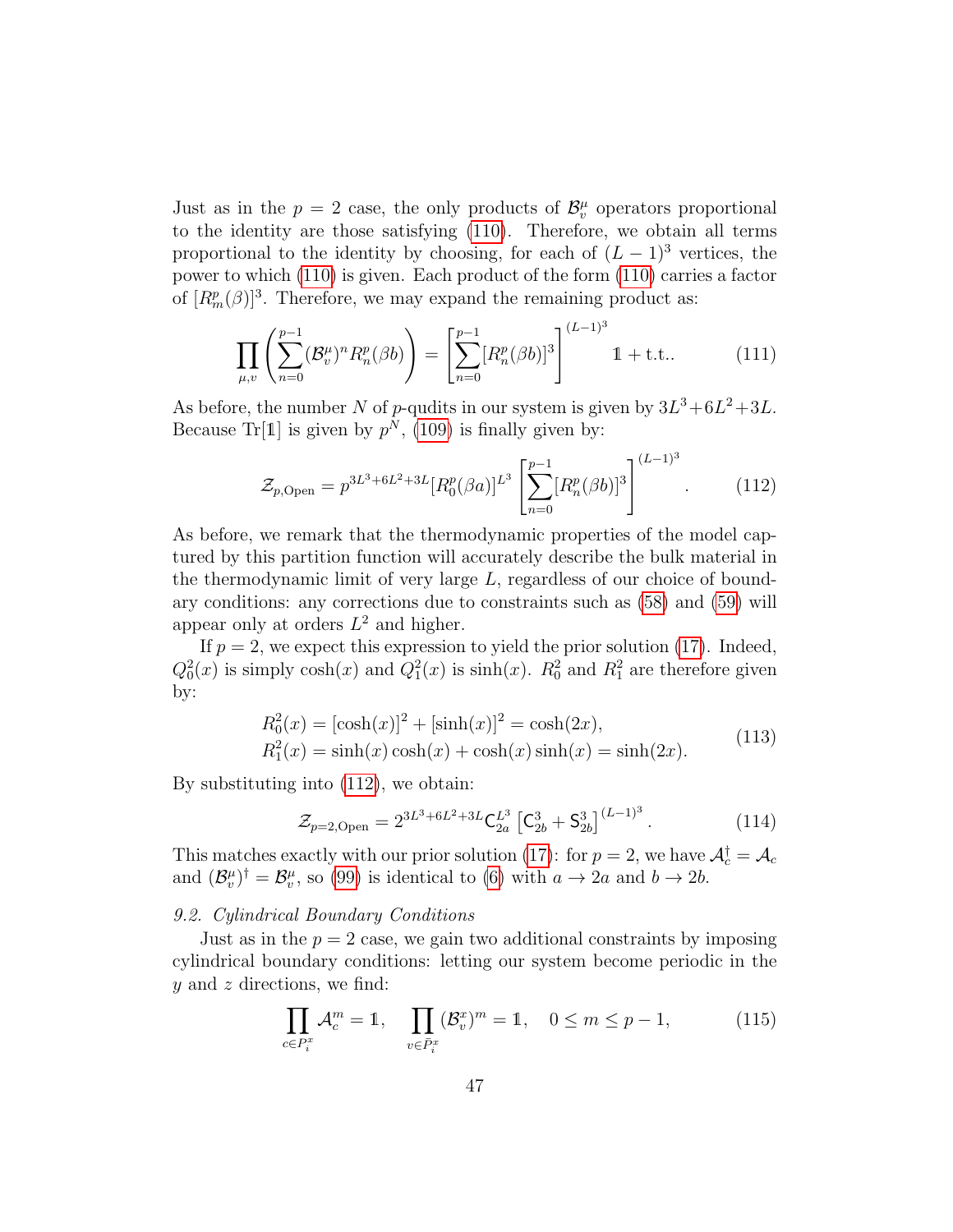where  $P_i^x$  refers to a plane of elementary cubes perpendicular to the xdirection in the first equality, and  $\bar{P}_i^x$  refers to a plane of vertices perpendicular to the x-direction in the second equality. Once again, the only products of  $\mathcal{A}_c$  and  $\mathcal{B}_v^{\mu}$  operators proportional to the identity are those satisfying [\(110\)](#page-45-2) and/or [\(115\)](#page-46-2). Therefore, the products of  $\mathcal{A}_c$  operators in [\(108\)](#page-45-1) proportional to the identity are found by choosing, for each of  $L$  x-planes, the multiplicity m of the entire plane included in the product:

$$
\prod_{c} \left( \sum_{m=0}^{p-1} \mathcal{A}_c^m R_m^p(\beta a) \right) = \left[ \sum_{m=0}^{p-1} [R_m^p(\beta a)]^{L^2} \right]^L 1 + \text{t.t..}
$$
 (116)

Handling the  $\mathcal{B}_{v}^{\mu}$  operators is slightly more complex: first, for any x-plane of vertices not satisfying [\(115\)](#page-46-2), we must choose for each vertex to satisfy [\(110\)](#page-45-2) for  $0 \le m \le p-1$ . Second, for any vertex on an x-plane satisfying [\(115\)](#page-46-2), we may choose to replace  $(\mathcal{B}_v^x)^m$  with  $(\mathcal{B}_v^y \mathcal{B}_v^z)^{p-m}$ . We therefore construct each  $\mathcal{B}_{v}^{\mu}$  product proportional to the identity as follows: first, for each of  $L-1$ x-planes, we choose the degree m with  $0 \leq m \leq p-1$  with which a given x-plane satisfies [\(115\)](#page-46-2). Then, if  $m = 0$  for a given plane, we choose for each vertex on that plane to include a factor of  $[R_n^p(\beta b)]^3$  with  $0 \le n \le p-1$  in order to satisfy [\(110\)](#page-45-2). Next, if  $m \geq 1$ , we pick for each vertex on the plane to include either a factor of  $R_m^p(\beta b)[R_0^p]$  $\mathbb{P}^p_0(\beta b)]^2$  corresponding to the use of  $(\mathcal{B}_v^x)^m$ for that vertex or a factor of  $R_0^p$  $p_0^p(\beta b)[R_{p-m}^p(\beta b)]^2$  corresponding to the use of  $(\mathcal{B}_{v}^{y} \mathcal{B}_{v}^{z})^{p-m}$  for the vertex. This gives the following product expansion:

$$
\prod_{\mu,v} \left( \sum_{n=0}^{p-1} (\mathcal{B}_v^{\mu})^n R_n^p(\beta b) \right) = \left[ \left[ \sum_{n=0}^{p-1} [R_n^p(\beta b)]^3 \right]^{L^2} + \sum_{m=1}^{p-1} [R_m^p(\beta b) [R_0^p(\beta b)]^2 + R_0^p(\beta b) [R_{p-m}^p(\beta b)]^2 \right]^{L^2} \right]^{L-1} + \text{t.t..}
$$
\n(117)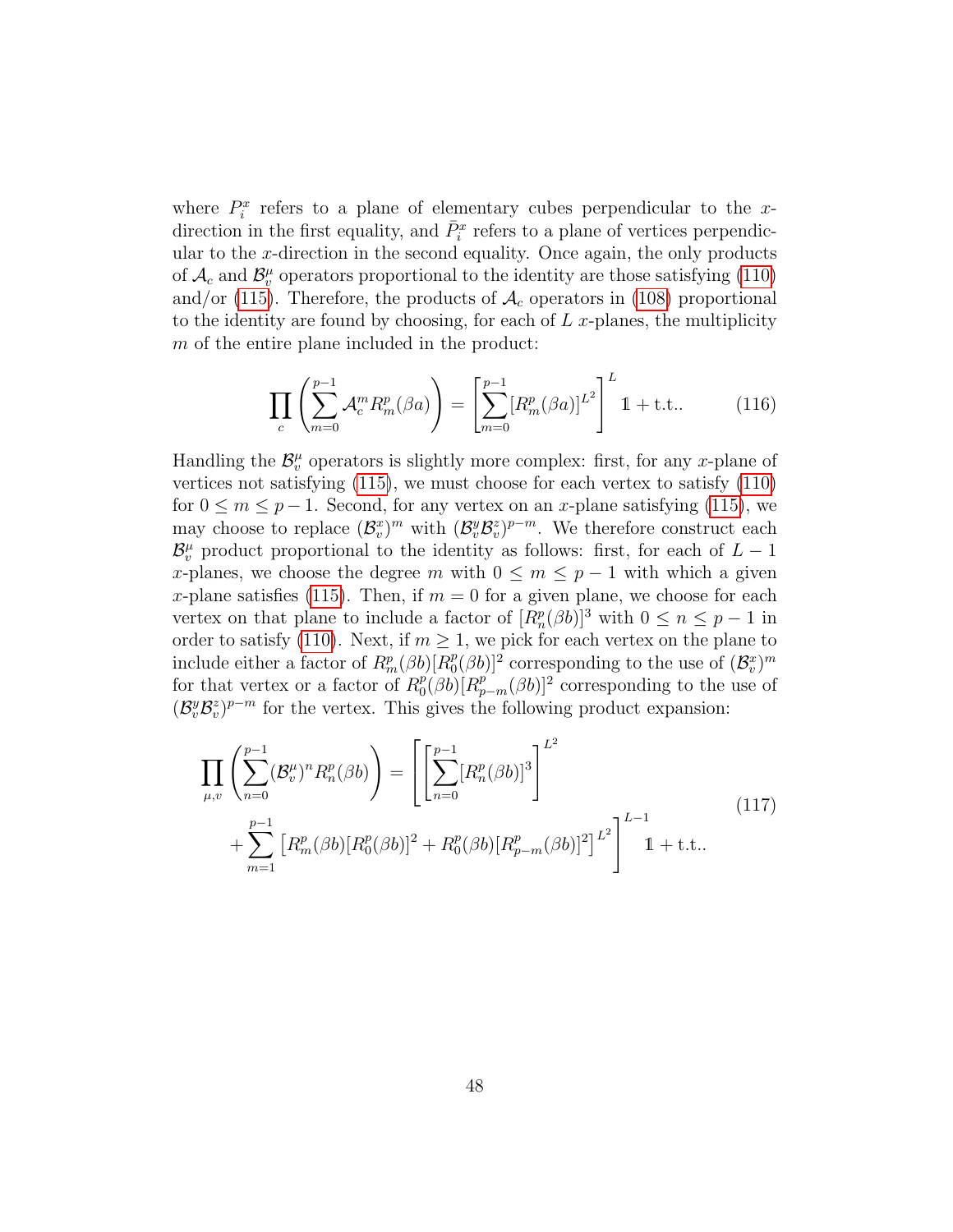Finally, since the number  $N$  of  $p$ -qudits in our system under cylindrical boundary conditions is  $3L^3 + 2L^2$ , the final partition function is given by:

$$
\mathcal{Z}_{p,\text{Cylindrical}} = p^{3L^3 + 2L^2} \left[ \sum_{m=0}^{p-1} [R_m^p(\beta a)]^{L^2} \right]^L
$$
  
 
$$
\times \left[ \left[ \sum_{m=0}^{p-1} [R_m^p(\beta b)]^3 \right]^{L^2} + \sum_{m=1}^{p-1} [R_m^p(\beta b)[R_0^p(\beta b)]^2 + R_0^p(\beta b)[R_{p-m}^p(\beta b)]^2 \right]^{L^2} \right]^{L-1}.
$$
(118)

Once again, we check the  $p = 2$  case to ensure it matches [\(39\)](#page-22-0). Using [\(113\)](#page-46-3), we have:

$$
\mathcal{Z}_{2,\text{Cylindrical}} = 2^{3L^3 + 2L^2} \left[ C_{2a}^{L^2} + S_{2a}^{L^2} \right]^L
$$
\n
$$
\times \left[ \left[ C_{2b}^3 + S_{2b}^3 \right]^{L^2} + \left[ S_{2b} C_{2b}^2 + C_{2b} S_{2b}^2 \right]^{L^2} \right]^{L-1} . \tag{119}
$$

This is exactly the solution we previously derived, after rescaling  $a \to 2a$  and  $b \rightarrow 2b$ .

# <span id="page-48-0"></span>9.3. Large-p Limit

Another limit of particular interest is when  $p$  becomes very large. In this case, the  $\mathbb{Z}_p$  theory becomes approximated by a  $U(1)$  theory (see, e.g., [\[71\]](#page-65-2) for a discussion of clock models). Let  $Q_m^{\infty}$  and  $R_m^{\infty}$  denote the limits as p goes to infinity of  $Q_m^p$  and  $R_m^p$ , respectively. From its power series representation in [\(101\)](#page-43-3), it can easily be seen that  $Q_m^{\infty}$  is simply given by the mth term of the exponential power series:

$$
Q_m^{\infty}(x) = \frac{x^m}{m!}.
$$
\n(120)

Then, each  $R_m^{\infty}$  can quickly be verified to be given by modified Bessel functions by comparing Taylor series:

$$
R_m^{\infty}(x) = I_m(2x). \tag{121}
$$

That  $R_0^{\infty}$  becomes the 0th modified Bessel function may not be surprising – since the eigenvalues of  $\mathcal{A}_c$  and  $\mathcal{A}_c^{\dagger}$  are given respectively by  $\omega^m$  and  $\overline{\omega}^m$ , we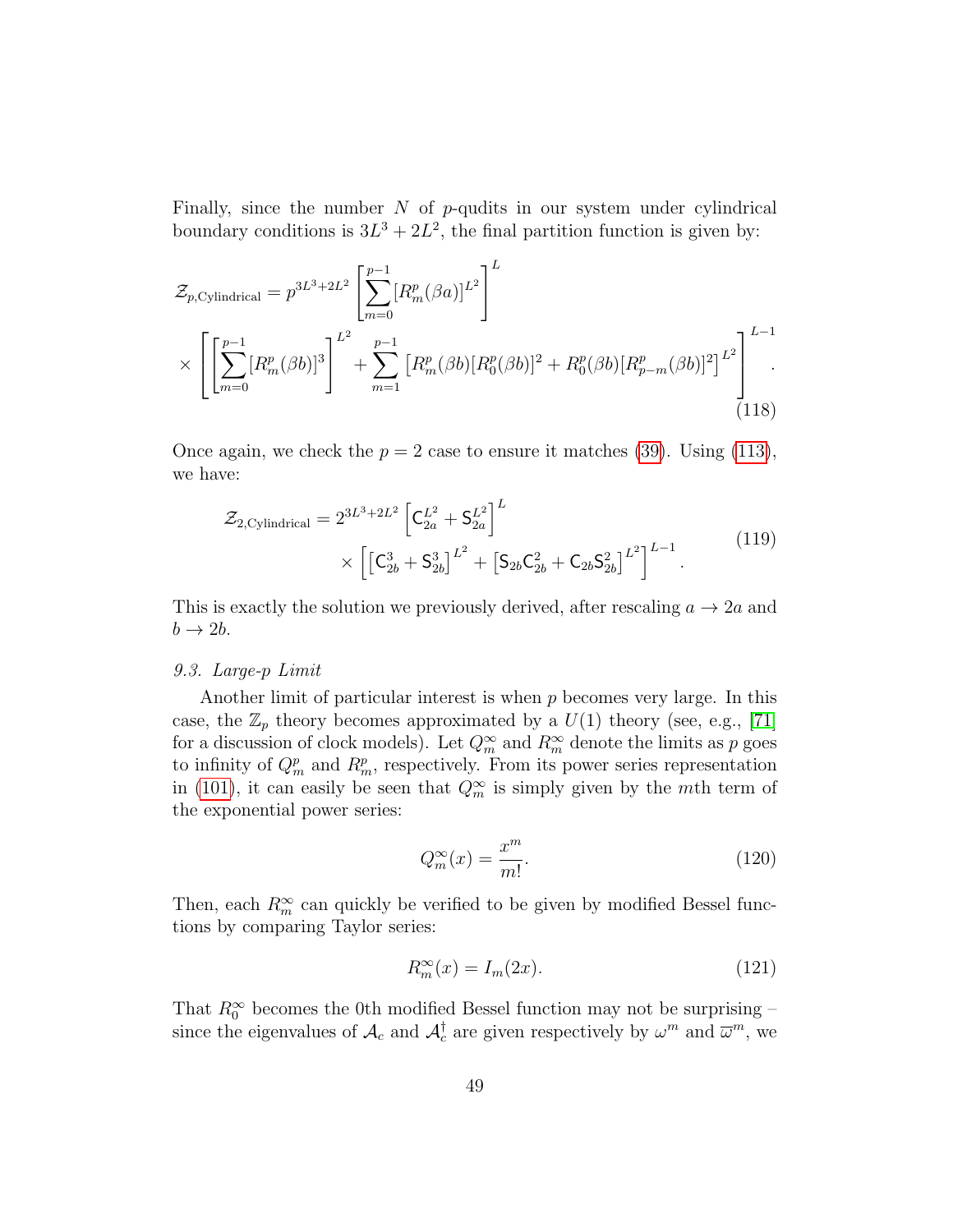may evaluate the partition function of a single elementary cube via:

$$
\operatorname{Tr}\left[\exp[\beta a(\mathcal{A}_c + \mathcal{A}_c^\dagger)]\right] = \sum_{m=0}^{p-1} e^{2\beta a \cos(2\pi m/p)}.\tag{122}
$$

In the large  $p$  limit, we may approximate this sum by an integral, in which the above sum is interpreted as a left-handed Riemann sum [\[71\]](#page-65-2):

$$
\operatorname{Tr}\left[\exp[\beta a(\mathcal{A}_c + \mathcal{A}_c^{\dagger})]\right] \to p \int_0^1 dx \, e^{2\beta a \cos(2\pi x)} = pI_0(2\beta a). \tag{123}
$$

This result appears in particular in [\(112\)](#page-46-1), in which the first nontrivial factor is simply the product of  $L^3$  such Bessel functions in the large  $p$  limit.

# <span id="page-49-0"></span>10. Implications of Dualities on the Nature of Fracton Excitations

It has been well appreciated, for some time by now, that the low energy excitations of the X-Cube model may propagate in a correlated manner in order to avoid further energy penalties. This intriguing feature raised the possibility of glassy dynamics and associated "protection" of quantum information that may be coded in the low energy states of this model [\[21,](#page-60-9) [23,](#page-60-11) [36,](#page-62-0) [37\]](#page-62-1). Given the results of our duality mappings, we now revisit these notions and point to a simple consequence of our dualities. As we demonstrated in section [8,](#page-34-0) our dualities imply that with (dual) thermal baths, no excessively long time autocorrelations may persist at positive temperatures. That is, the finite temperature autocorrelations display, at low energies (or, equivalently, low temperatures), the hallmarks of conventional activated dynamics. Our computed results do not feature any indications of exotic behaviors or particularly slow constrained dynamics. We caution anew that our results, invoking dualities, relate to (generally non-local) duals of Glauber thermal baths. Thus, the Glauber dynamics that we derived in section [8](#page-34-0) might differ from those for other baths. However, if the baths are relatively featureless (as typical thermal baths are) then duality transformations might not be expected to alter the system dynamics. Additionally, it is sometimes possible to explicitly construct dualities for which local heat baths in the original model are mapped to local heat baths in the dual model. For a demonstration using the 2D toric code, see the supplementary material of Ref. [\[78\]](#page-65-9).

The low energy dynamics are rooted in the character of the corresponding excitations. With that in mind, we wish to stress a simple conceptual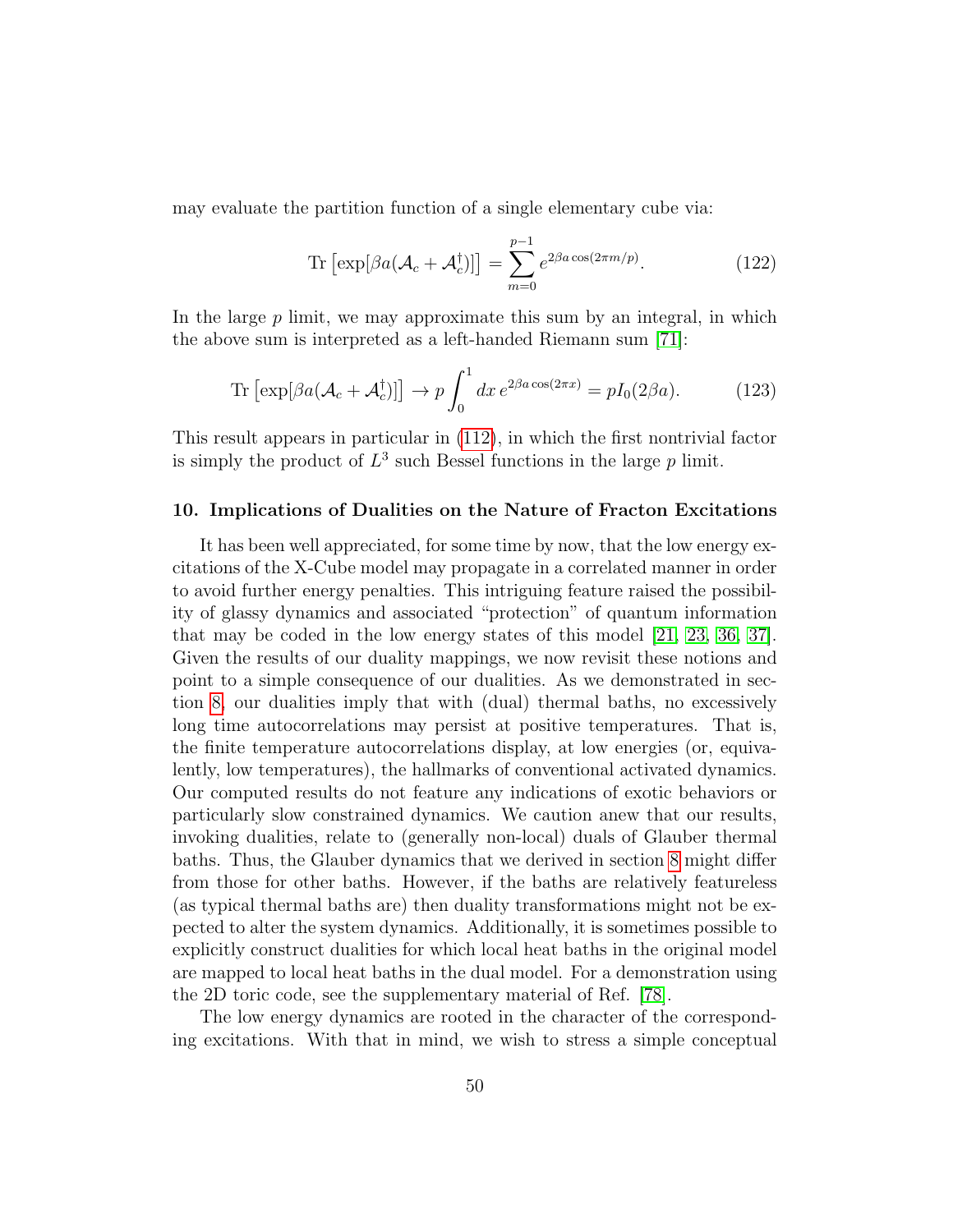point. Our duality mappings establish that the spectra of the X-Cube model and those of Ising chains are *identical*. Stated more precisely, the dualities [\(21\)](#page-15-2) and [\(45\)](#page-23-3) imply that for open and cylindrical boundary conditions, the X-Cube model has a spectrum which is none other than that of Ising chains, with degeneracies that differ only by a global power of two (as is also confirmed by our high temperature series results of [\(19\)](#page-14-1) and [\(39\)](#page-22-0)). All exact dualities are unitary maps that preserve the spectrum [\[69,](#page-65-0) [70\]](#page-65-1). Equivalently, the equivalence of the partition function,

$$
\mathcal{Z}(\beta) = \sum_{n=0}^{N_{\text{max}}} g(E_n) e^{-\beta E_n}, \qquad (124)
$$

of two dual models implies that the spectra of the dual models is the same [\[2,](#page-59-1) [69,](#page-65-0) [70\]](#page-65-1). Here,  $g(E_n)$  denotes the degeneracy of each energy  $E_n$ . Thus, for both cylindrical and open boundary conditions, the spectrum of the X-Cube model including the degeneracy (modulo a global power of two) of all its low energy excitations is precisely the same as that of Ising chains. (From our results in section [7,](#page-28-0) the same holds true only in an asymptotic sense for the X-Cube model with periodic boundary conditions.)

Thus, if the arguments concerning immobility of low energy excitations do not involve the boundaries, one might expect that since the excitations map in a one-to-one manner between the dual models, the *energetics of* defects in the X-Cube model in the system bulk (including arguments favoring low energy dynamics of one type or another) will have exact counterparts for the classical Ising chains that are dual to the X-Cube model. However, because defects in standard classical Ising chains (i.e., domain walls) do not feature unusual dynamics, the same may be expected for their exact X-Cube duals. Dualities are, generally, non-local unitary transformations. Thus, a priori, one might anticipate that a sequence of states in which the energy is progressively altered or remains the same as defects locally move in a given system may involve, in its dual counterpart, a very different sequence of (non-local) moves for the corresponding defects in the dual system. With this in mind, we remark that Lieb-Robinson (LR) bound [\[79\]](#page-65-10) type arguments (that fundamentally restrict the propagation of correlations) are suggestive of local defect motion in two systems that are dual to each other, so long as these systems exhibit local interactions and local operators may be used to define/measure the defects [\[80\]](#page-66-0). Thus, any local dynamics of defects in a given system (with this locality also required by the LR bounds) that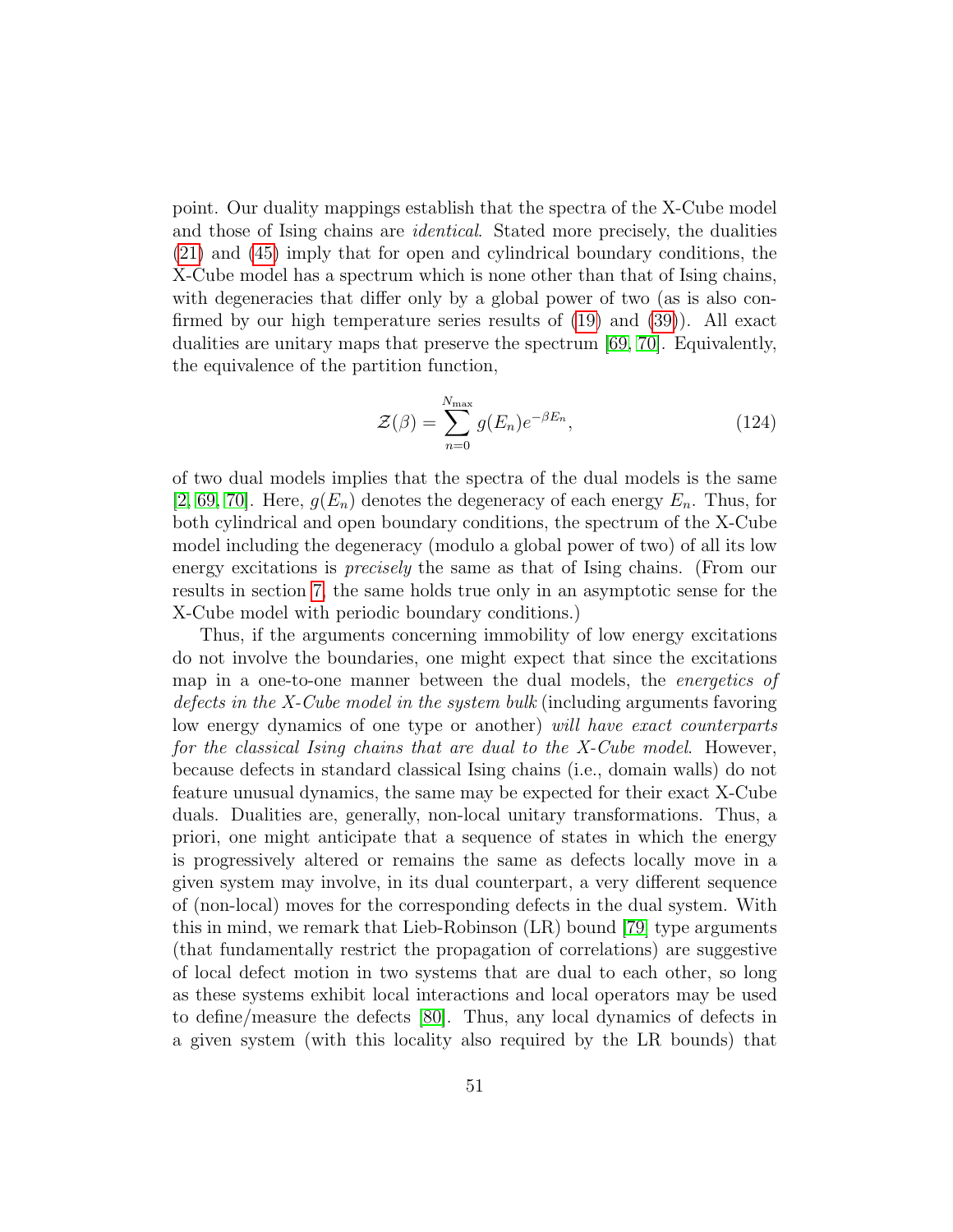change the energy in some way mandate the corresponding existence of local dynamics of any locally discernible defects in the dual model. By the unitary character of the duality transformation, the dynamics of the defects in the dual model alter the energy by exactly the same amount. In the Appendix, we very qualitatively discuss in some more detail several aspects of low energy excitations of the X-Cube model. Unlike the calculations in our work thus far, the arguments in that Appendix and in the current Section are by no means rigorous, and are only suggestive.

# <span id="page-51-0"></span>11. Conclusion and Outlook

In this paper, we investigated a prototypical fractonic model, the X-Cube model and its p-state generalizations, at finite temperature. We computed the partition function of the models in closed form for open and cylindrical boundary conditions, and we showed that these partition functions agree in the thermodynamic limit and agree with that for periodic boundary conditions. These calculations provide compelling evidence that the X-Cube models have a straightforward thermodynamic limit, insensitive to boundary conditions as one usually assumes in elementary statistical mechanics. Moreover, we find the absence of finite temperature phase transitions and thermal fragility in these models  $[39, 40, 41, 49, 50, 51, 52, 53]$  $[39, 40, 41, 49, 50, 51, 52, 53]$  $[39, 40, 41, 49, 50, 51, 52, 53]$  $[39, 40, 41, 49, 50, 51, 52, 53]$  $[39, 40, 41, 49, 50, 51, 52, 53]$  $[39, 40, 41, 49, 50, 51, 52, 53]$  $[39, 40, 41, 49, 50, 51, 52, 53]$  $[39, 40, 41, 49, 50, 51, 52, 53]$ . From a dynamical point of view, the elementary excitations of the X-Cube model display highly constrained mobility. Thus, one may hope that the approach to equilibrium might be extraordinarily slow ("glassy behavior"). To explore this possibility, we leveraged a duality transformation to set up a simple Glauber model of equilibration for the X-Cube model, and found that conventional activated dynamics may appear, as opposed to glassy dynamics. It is possible that the Glauber dynamics that we study are not generic, but they suffice to demonstrate as a proof of principle that glassy dynamics are not mandatory for fractonic matter.

Why is fractonic matter susceptible to thermal fragility? At the most basic level, the problem is that all the efforts in designing fracton models go into engineering the energy barrier for low-lying excitations (as in, for example, this type of excitation can only be created in quartets), but the issue at finite temperature is, of course, the free energy. To design matter at finite temperature, one must keep track of both the energy and the entropy, or, microscopically, the energy levels and the density of states. Now, more concretely, thermal fragility in numerous models stems from the same specific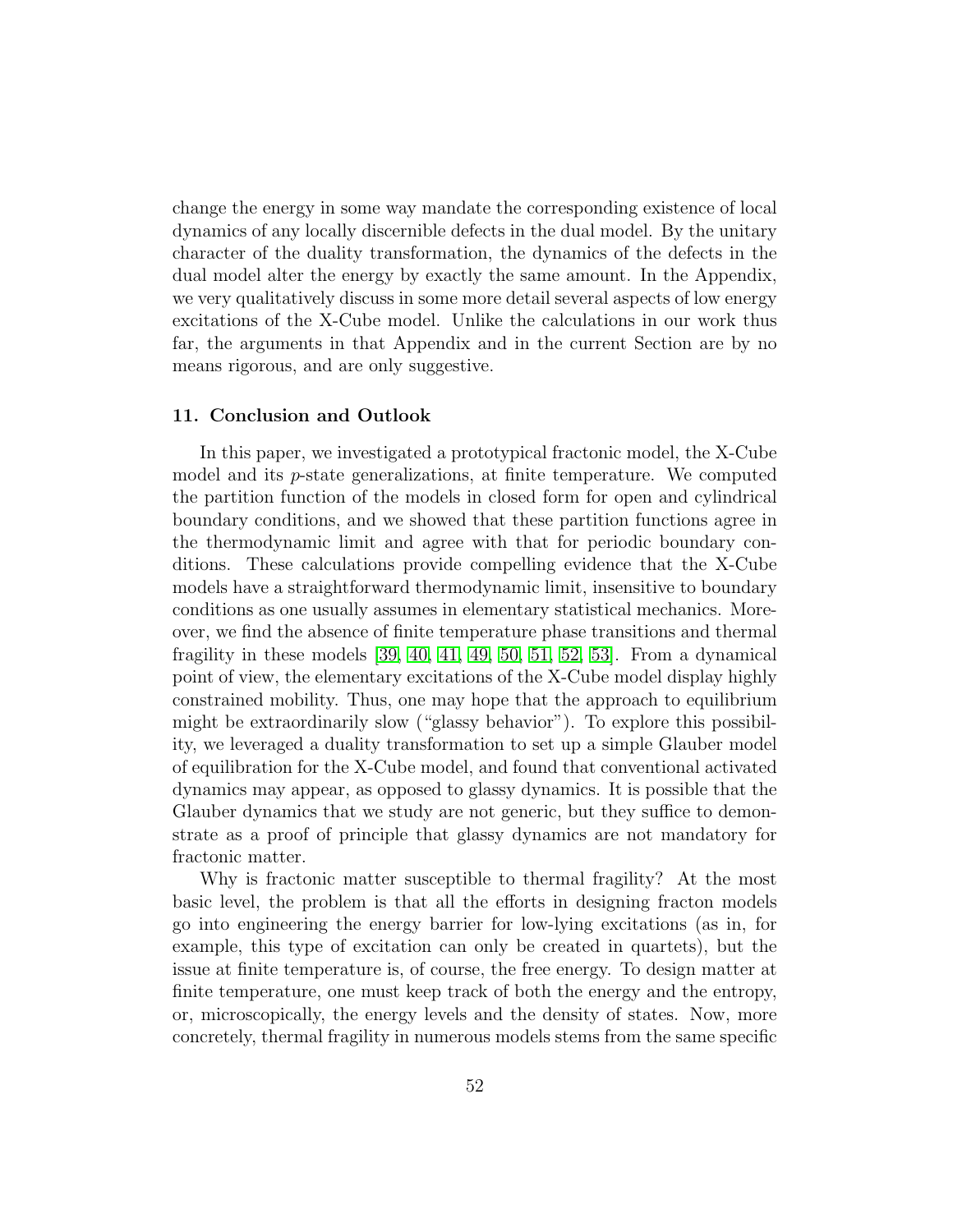source - that of *dimensional reduction*. Entropic effects prohibit stable finite temperature order in conventional low dimensional systems. In a similar manner, thermal fluctuations eradicate stable orders in models dual to these low dimensional systems. This underscores the importance of entropic effects in this family of models of topological quantum matter. We are currently further investigating the notion of effective dimensionality and encoding from the point of view of bond algebras; we reserve further remarks for a future publication.

Looking forward, we believe that our results highlight the need for an extended set of designing principles towards topological quantum memories.

# <span id="page-52-0"></span>12. Acknowledgments

This research was largely supported by NSF Grant 1411229 (CMMT). We also gratefully acknowledge NSF PHY-1607611 for work at the Aspen Center for Physics and grant NSF PHY-1748958 for work at the Kavli Institute for Theoretical Physics (KITP).

# <span id="page-52-1"></span>Appendix A.

# Ground States and Low Energy Excitations: A Review and General Remarks

In this Appendix, we review and further discuss the ground states of the X-Cube model and their low energy excitations. The aim of this Appendix is to ground the general considerations of section [10.](#page-49-0) Unlike most other sections of this paper, the following discussion is largely qualitative.

The X-Cube model Hamiltonian of [\(6\)](#page-8-1) is a sum of commuting terms (socalled "stabilizers"). Any ground state  $|\psi_0\rangle$  of the X-Cube model satisfies the "frustration free" condition,

<span id="page-52-2"></span>
$$
A_c|\psi_0\rangle = B_v^{\mu}|\psi_0\rangle = |\psi_0\rangle, \quad \forall c, \mu, v.
$$
 (A.1)

From [\(6\)](#page-8-1),  $|\psi_0\rangle$  clearly has the lowest possible energy of the system. A ground state is given by

$$
|\psi_0\rangle = \mathcal{N}_0 \prod_c \frac{1}{2} (1 + A_c)|0\rangle, \tag{A.2}
$$

where  $\mathcal{N}_0$  is a normalization factor and  $|0\rangle$  is a simultaneous  $(+1)$   $\sigma^z$  eigenstate of each link. The state  $|0\rangle$  is a trivial eigenstate of all  $B_v^{\mu}$  operators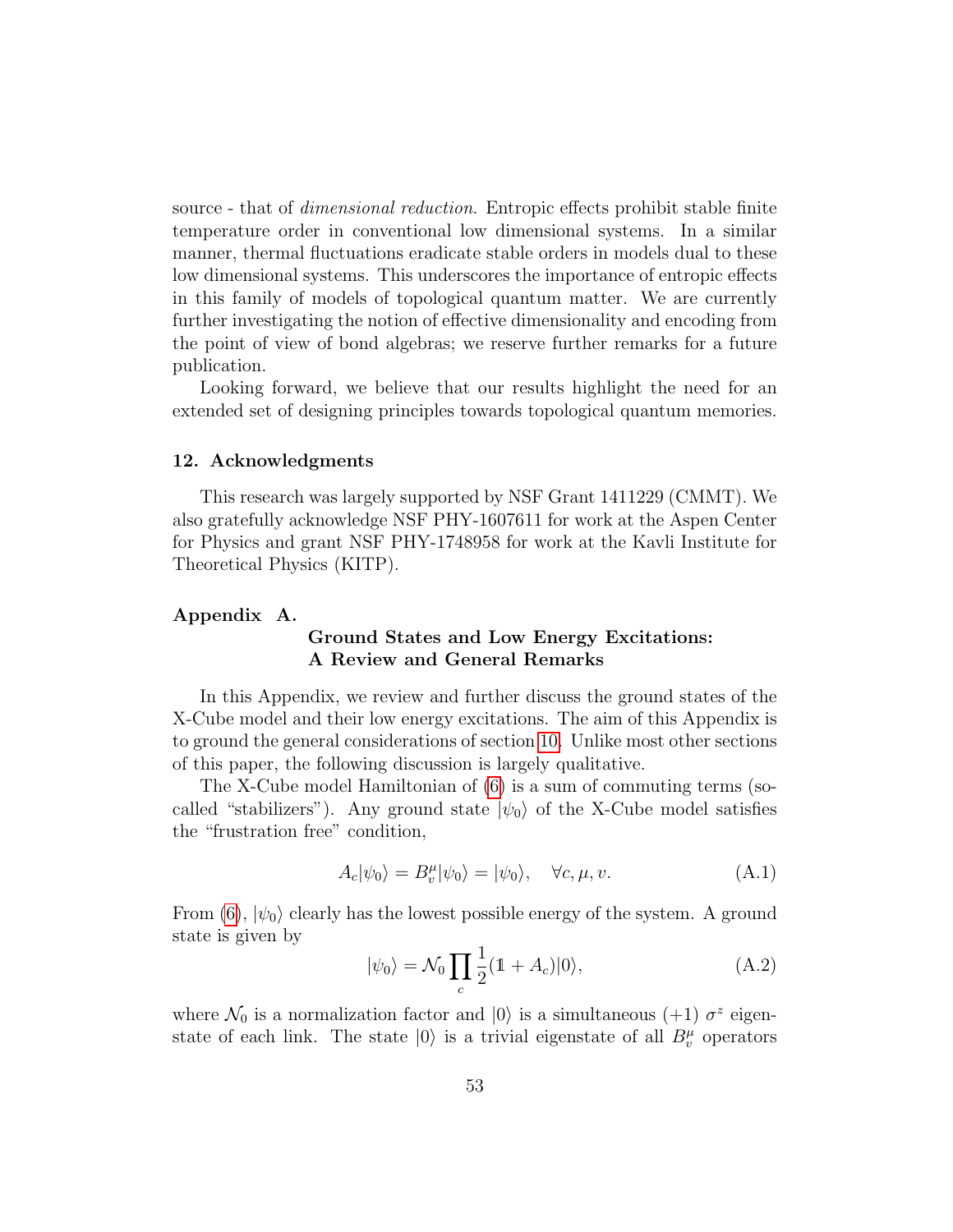

<span id="page-53-0"></span>Figure A.11: A cross-section displaying a "membrane" of  $\sigma^z$  operators used to construct four cubic excitations at the corners of the membrane  $\mathcal{M}$ . The  $\sigma^z$  operators are included on the perpendicular outgoing edges at each red dot, and the excitations are shaded red.

with eigenvalue +1 and the commuting projectors  $\frac{1}{2}(\mathbb{1}+A_c)$  ensure that  $|\psi_0\rangle$ is an eigenstate of  $A_c$  (with eigenvalue +1) for all cubes c. Thus, Eq. [\(A.1\)](#page-52-2) is satisfied. The X-Cube model exhibits an exponential (in system length  $L$ ) degeneracy. Notice that such an exponentially large degeneracy may appear in classical models that do not display topological order [\[56,](#page-63-8) [81\]](#page-66-1).

We may construct particular excited states by applying  $\sigma_n^z$  to  $|\psi_0\rangle$ . The operator  $\sigma_n^z$  commutes with all but four  $A_c$  operators. Thus,  $\sigma_n^z|\psi_0\rangle$  remains an eigenstate of these operators (with eigenvalue  $+1$ ). However,  $\sigma_n^z$  will anticommute with the four  $A_c$  operators containing  $\sigma_n^x$ . Thus,

$$
A_c(\sigma_n^z|\psi_0\rangle) = -\sigma_n^z A_c|\psi_0\rangle = -\sigma_n^z|\psi_0\rangle \quad \text{for } n \in \partial c. \tag{A.3}
$$

It follows that  $\sigma_n^z$  flips the eigenvalues of  $A_c$  for each cube connected to the nth qubit. This can be expanded by instead considering a "membrane" of  $\sigma_n^z$ operators as in figure [A.11,](#page-53-0) flipping the eigenvalues of the four cubes at the corners of the membrane. The energy cost of creating these four excitations is 8a, from flipping the eigenvalue of four  $aA_c$  terms in [\(6\)](#page-8-1) from  $-a$  to  $+a$ .

Three of these excitations can be moved "off to infinity" by increasing the size of the membrane operator at no additional energy cost. A single localized excitation cannot move freely by application of a local operator. However, such an excitation can move while creating two additional excitations as in figure [A.12,](#page-54-0) at an energy cost of 4a. Note that a pair of excitations can move freely in two dimensions, as shown in figure [A.13,](#page-55-0) but not all three. In addition, a quartet of excitations is fully mobile in all three dimensions via applications of appropriate  $\sigma^z$  operators.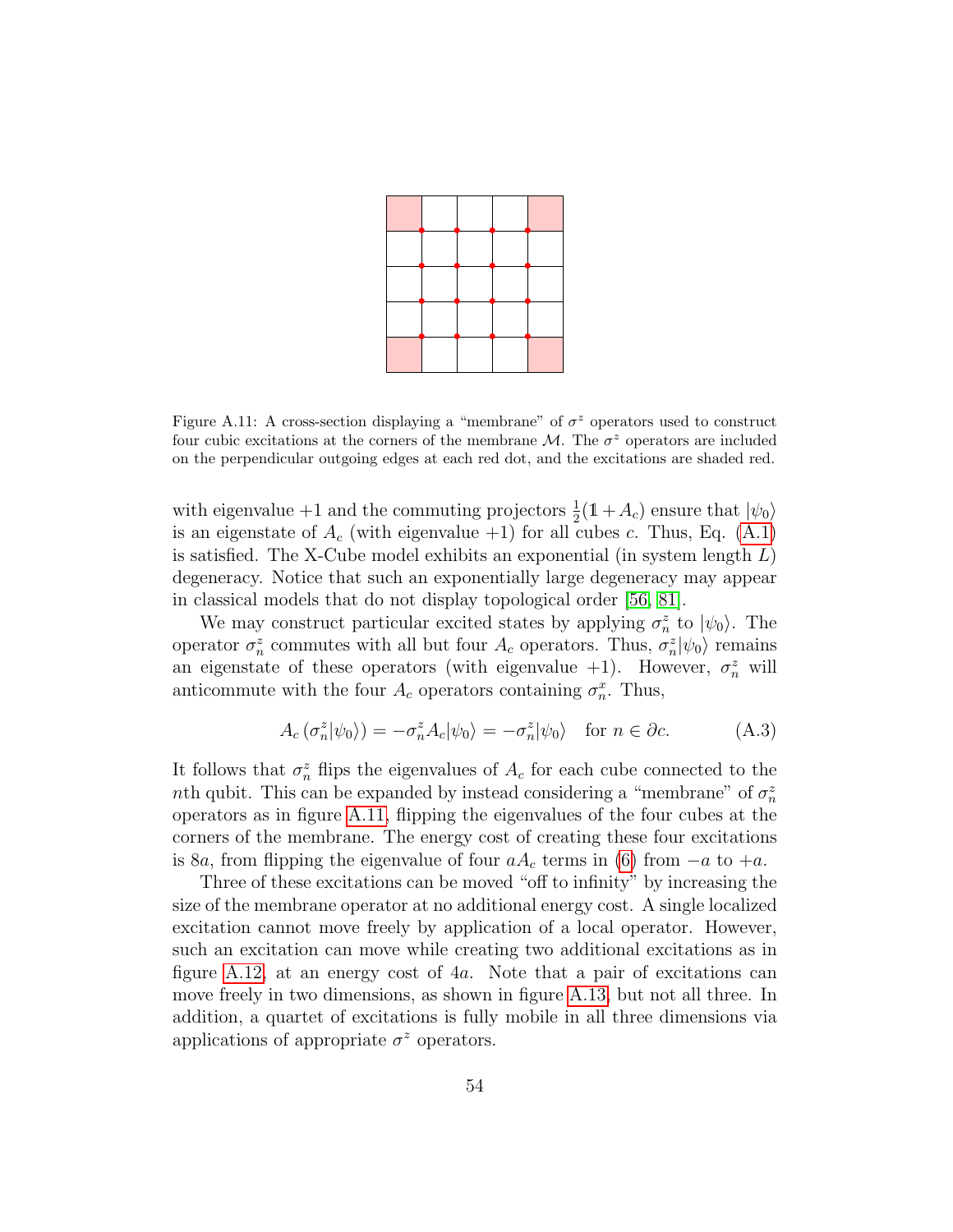

<span id="page-54-0"></span>Figure A.12: A cross-section displaying a single excitation moved by the creation of an excitation pair, which can be freely moved "off to infinity".  $\sigma^z$  operators are included on the perpendicular edges at each red dot. The excitations are shaded red.

As argued in section [10,](#page-49-0) we can construct spectra for the open and cylindrical X-Cube models identical to those of their classical duals using nonlocal membrane operators.

First, consider the case of open boundary conditions. The mapping [\(21\)](#page-15-2) identifies each cubic operator  $A_c$  with a bond variable  $r_m$  of an  $L^3 + 1$  site open Ising chain. The duality suggests that the spectra of  $A_c$  operators in the open X-Cube model ought to be identical to that of the open Ising chain, in which each nth energy level can be achieved by choosing any arbitrary arrangement of n "bad bonds" corresponding to  $r_m = -1$  (see figure [A.14\)](#page-56-0). In particular, the duality implies that the excitations of the  $A_c$  operators in the open X-Cube model are given not by four-fold excitations at the corners of a membrane operator, but by any arbitrary arrangement of excitations corresponding to  $A_c|\psi\rangle = -|\psi\rangle$ .

Indeed, we can explicitly construct each of these excited states using nonlocal membrane operators: to place a lone excitation in any particular cubic location, start with the ground state  $|\psi_0\rangle$ , and apply the membrane operator  $M$  described in figure [A.11](#page-53-0) with one corner at the desired locaton.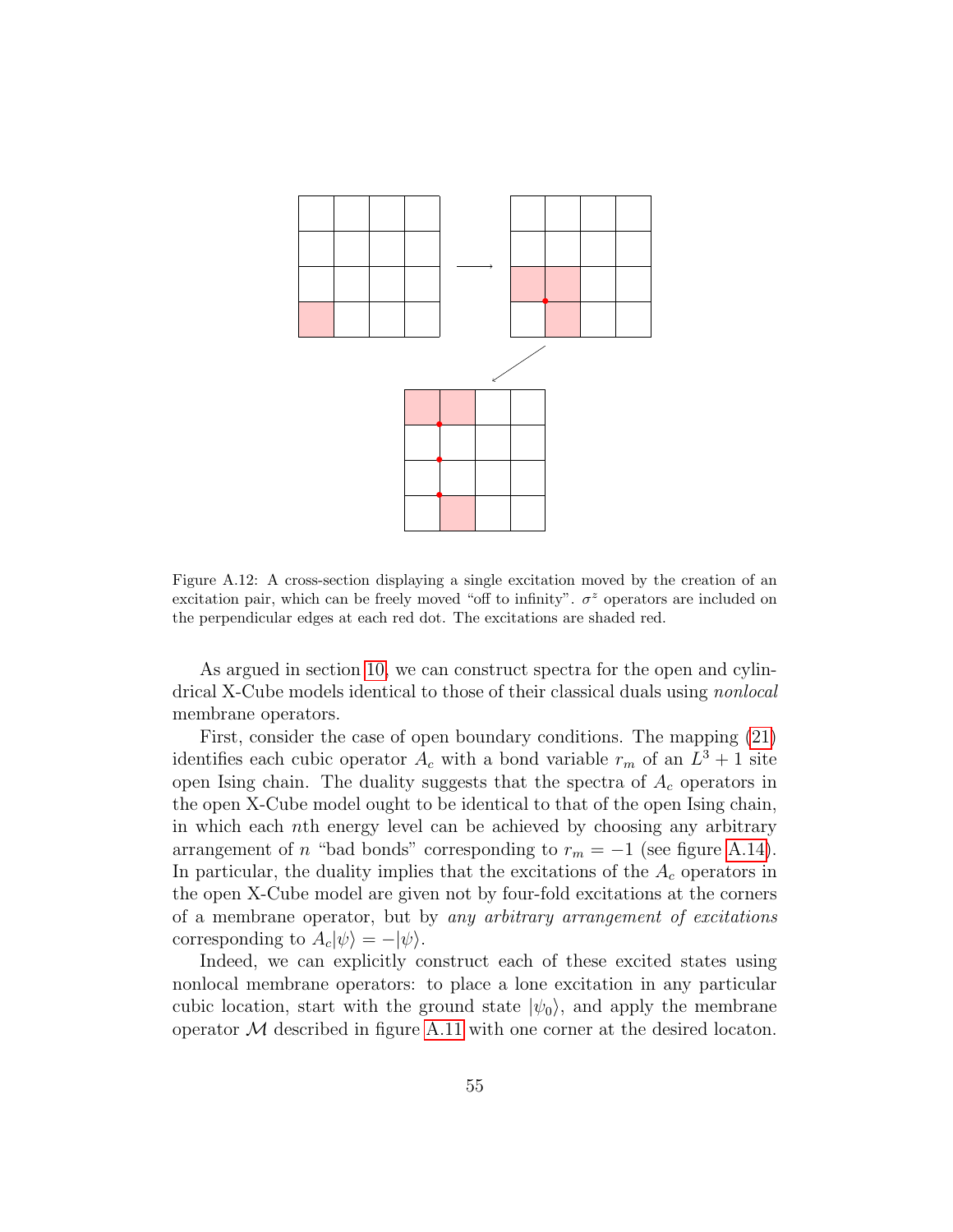

<span id="page-55-0"></span>Figure A.13: An excitation pair, shaded red, can move ("glide") freely in the z-plane by the application of  $\sigma^z$  operators corresponding to the qubits at the dashed red edges. Motion along the z-direction ("climb") costs energy.

Then, expand  $\mathcal M$  to move the three extraneous excitations to the boundaries, as in figure [A.15.](#page-57-0) With  $M$  extending to the boundaries at all but one corner, only one excitation remains. By overlaying multiple such operators, we may place any number of excitations in any possible arrangement: for instance, we can create four excitations in a non-rectangular arrangement (figure [A.16\)](#page-57-1), or we can move a single excitation at no energy cost (figure [A.17\)](#page-58-0).

The case of cylindrical boundary conditions is not as simple. The mapping  $(45)$  identifies each plane of cubic operators with an  $L<sup>2</sup>$  site periodic Ising chain, with each given  $A_c$  mapped to a single bond  $r_m^i r_{m+1}^i$ . Excitations in the bonds of a periodic Ising chain come in multiples of two: any domain wall must be accompanied by another domain wall to return to the original spin direction. The duality implies that the excitations of the cylindrical X-Cube model are also given by arbitrary arrangements of excitations, so long as each  $x$ -plane has excitations in multiples of two. We may construct such excited states using two nonlocal membrane operators: first, to construct two cubic excitations in the same x-plane and lying along a line, simply apply to the ground state a membrane operator M perpendicular to the y or z direction, with two corners of the membrane lying in the desired plane and the other two corners extending to the open  $x$  boundary. Then, to create two excitations in any location within the same  $x$ -plane, simply multiply two such perpendicular membrane operators sharing a common corner, as in figure [A.18.](#page-58-1) This procedure may be continued to construct arbitrary multiple-oftwo arrangements of excitations within each x-plane of the lattice.

We have previously shown that the free energy density of the X-Cube model is independent of any choice in boundary conditions in the thermo-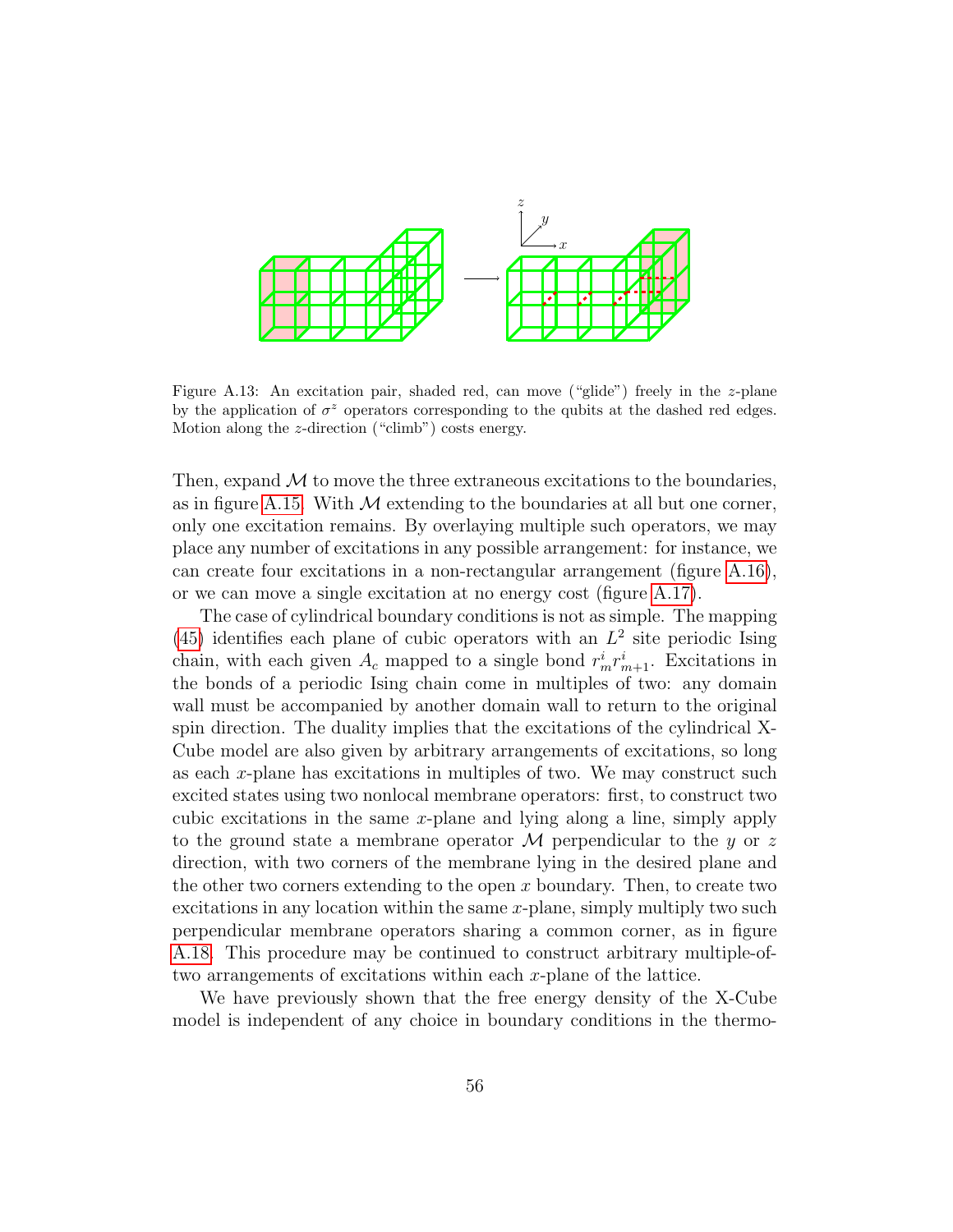

<span id="page-56-0"></span>Figure A.14: Under open boundary conditions, the  $L^3$  cubic operators of the X-Cube model are dual to the bonds of an open Ising chain of length  $L^3 + 1$ . In both models, the nth energy level above the ground state is given by choosing any n excitations out of  $L^3$ possible defects, modulo internal symmetries which do not change the excitations. Each cubic excitation corresponds to a given domain wall in the Ising chain. Here,  $L = 2$  and  $n=3$ .

dynamic limit. However, this does not explicitly mean that the spectrum is independent of our choice in boundary conditions: indeed, just as the open and periodic one-dimensional Ising chain have different spectra, the open and cylindrical X-Cube models also do not have the same spectra. For this reason, we do not suggest that the periodic X-Cube spectra is the same as that of the open or cylindrical models — in fact, under fully periodic boundary conditions, there exists no operator (local or nonlocal) which can create a single cubic excitation in a ground-state wavefunction [\[22\]](#page-60-10). That said, the spectra of the open and cylindrical systems do suggest that we must be careful when discussing the nature of excitations in the X-Cube and other similar models. In particular, while the above depiction of fractons in the model discusses creation and mobility of fractons using local operators, the results of this paper suggest that it may not be sufficient to consider local operators alone. Once nonlocal operators are considered, it's perfectly clear that the open boundary X-Cube model has no special thermodynamics or constrained mobility: all cubic excitations are completely decoupled from one another, and any combination of cubic excitations may be realized from any other via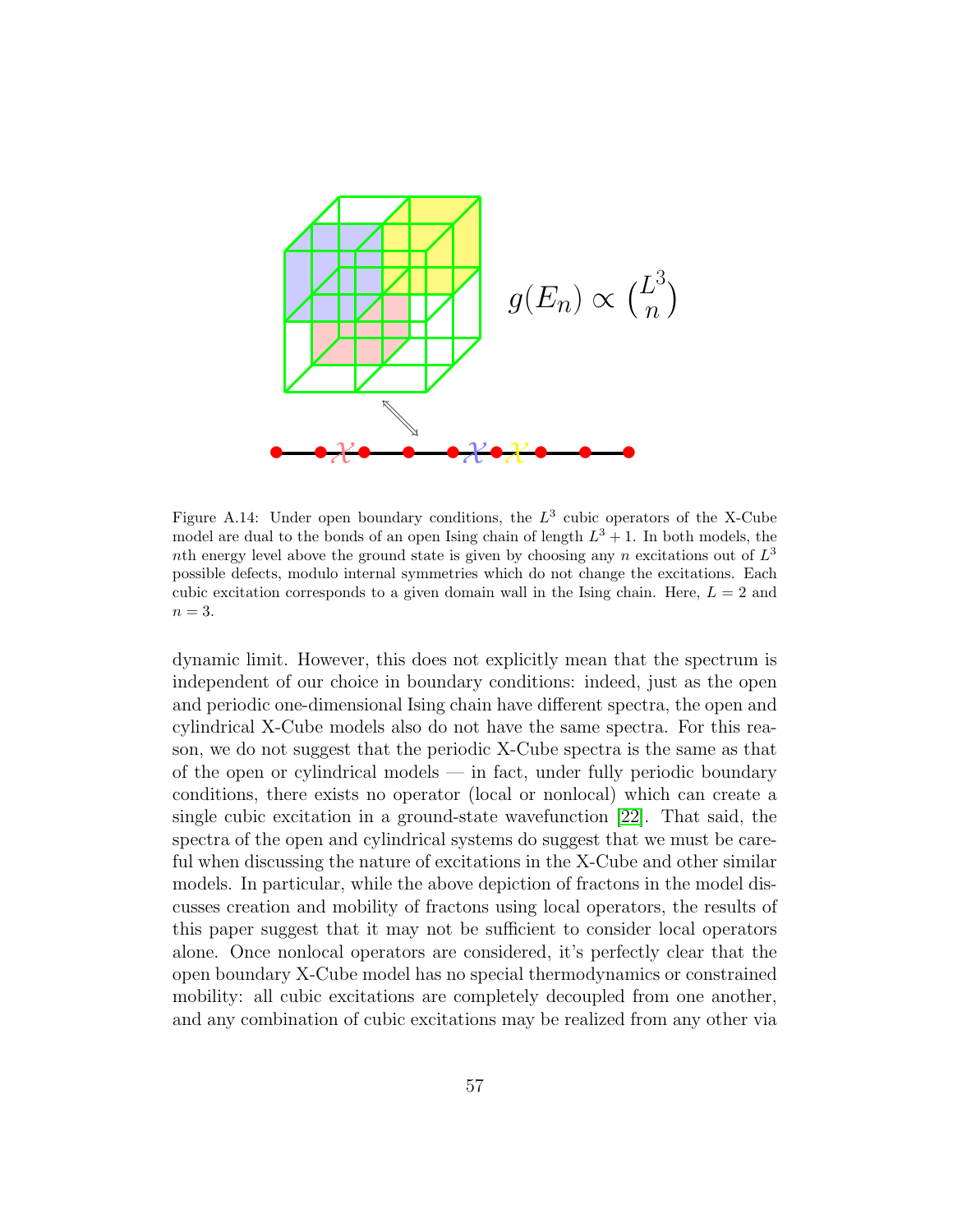

<span id="page-57-0"></span>Figure A.15: A cross-section displaying the membrane operator  $\mathcal M$  used to construct a single cubic excitation under open boundary conditions.  $\sigma^z$  operators are included on the edges at each red dot, and the excitation is shaded red.



<span id="page-57-1"></span>Figure A.16: In the open boundary X-Cube model, with the use of nonlocal membrane operators, we may construct any arbitrary arrangement of cubic excitations in the lattice.

some combination of nonlocal membrane operators. The same is true of the cylindrical X-Cube model: while the additional constraints [\(33\)](#page-19-2) introduce some correlation among  $A_c$  expectation values within a given x-plane, these correlations vanish in the thermodynamic limit, in the same way as the bond variables of the periodic Ising chains to which the cylindrical X-Cube model is dual.

While we cannot provide a closed form partition function, spectrum, or free energy of the periodic X-Cube model at finite L, the results for open and cylindrical boundary conditions at least indicate that we must be careful with how we discuss excited states and their dynamics under periodic boundary conditions as well. The lack of finite temperature phase transitions in all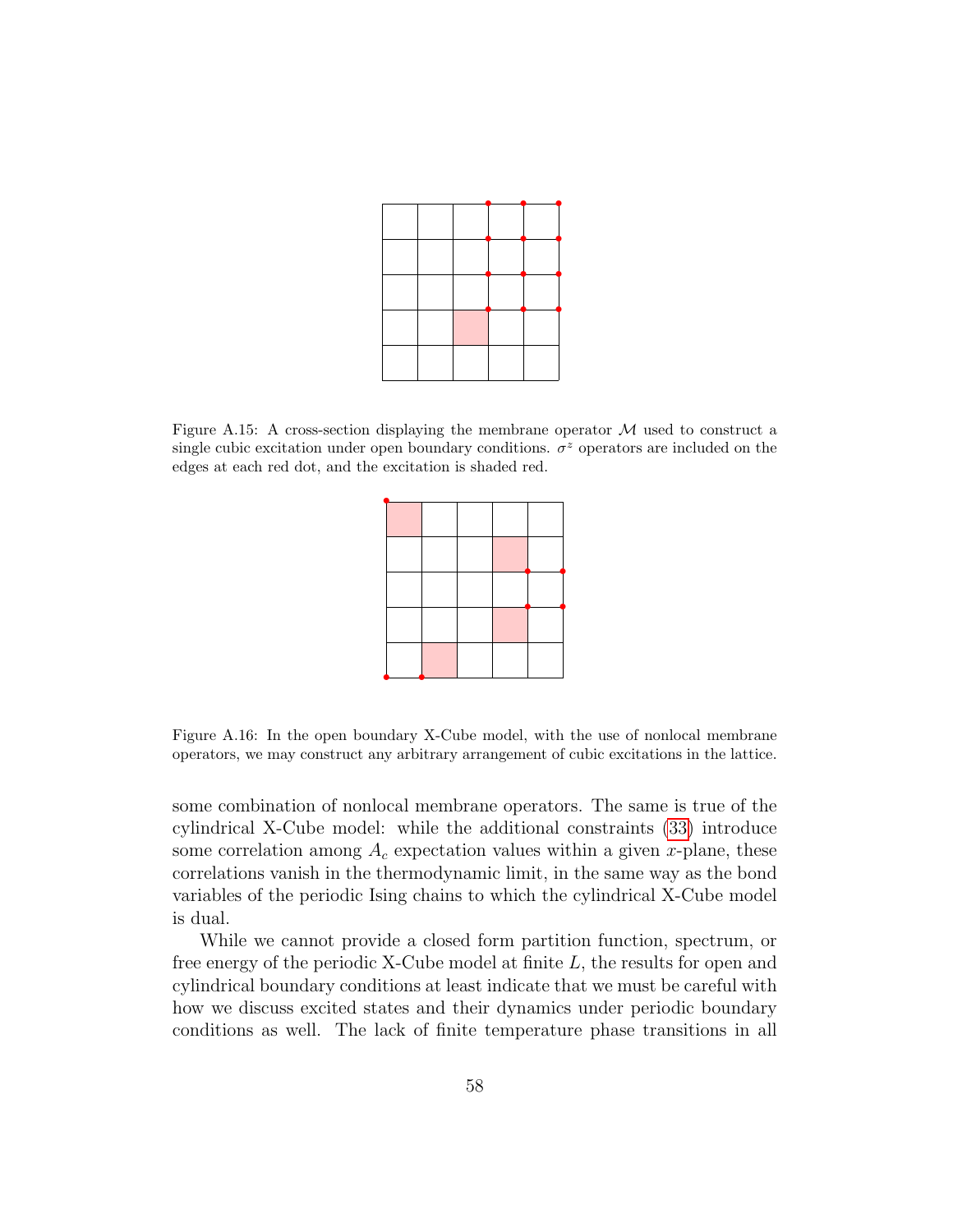

<span id="page-58-0"></span>Figure A.17: In the open boundary X-Cube model, with the use of nonlocal membrane operators, we may move a single excitation in any direction at no additional energy cost.

<span id="page-58-1"></span>Figure A.18: Under cylindrical boundary conditions, two excitations may be placed in any desired locations within an x-plane (marked in red and blue) by multiplying two membrane operators overlapping at a common corner (marked in purple). Red dots indicate locations of  $\sigma^z$  operators within this cross-section of the lattice.

models, as well as the seeming irrelevance of order  $L^2$  constraints such as [\(33\)](#page-19-2), [\(34\)](#page-19-3), [\(58\)](#page-29-1), and [\(59\)](#page-29-2) in the thermodynamic limit, suggest that the dynamics and equilibrium thermodynamics of the periodic X-Cube model may be simpler than originally thought. An earlier analysis [\[21\]](#page-60-9) found that "when a zero temperature type I fracton model is placed in contact with a finite temperature heat bath, the approach to equilibrium is a logarithmic function of time over an exponentially wide window of time scales." By contrast, the results of section 8 for the open X-Cube model with Glauber dynamics suggest, instead, an exponential decay at all times.

What's more, if the physical motivation for studying the X-Cube model is as a stabilizer code with a robust quantum memory, then it's likely that a physical realization of the X-Cube model has boundary conditions closer to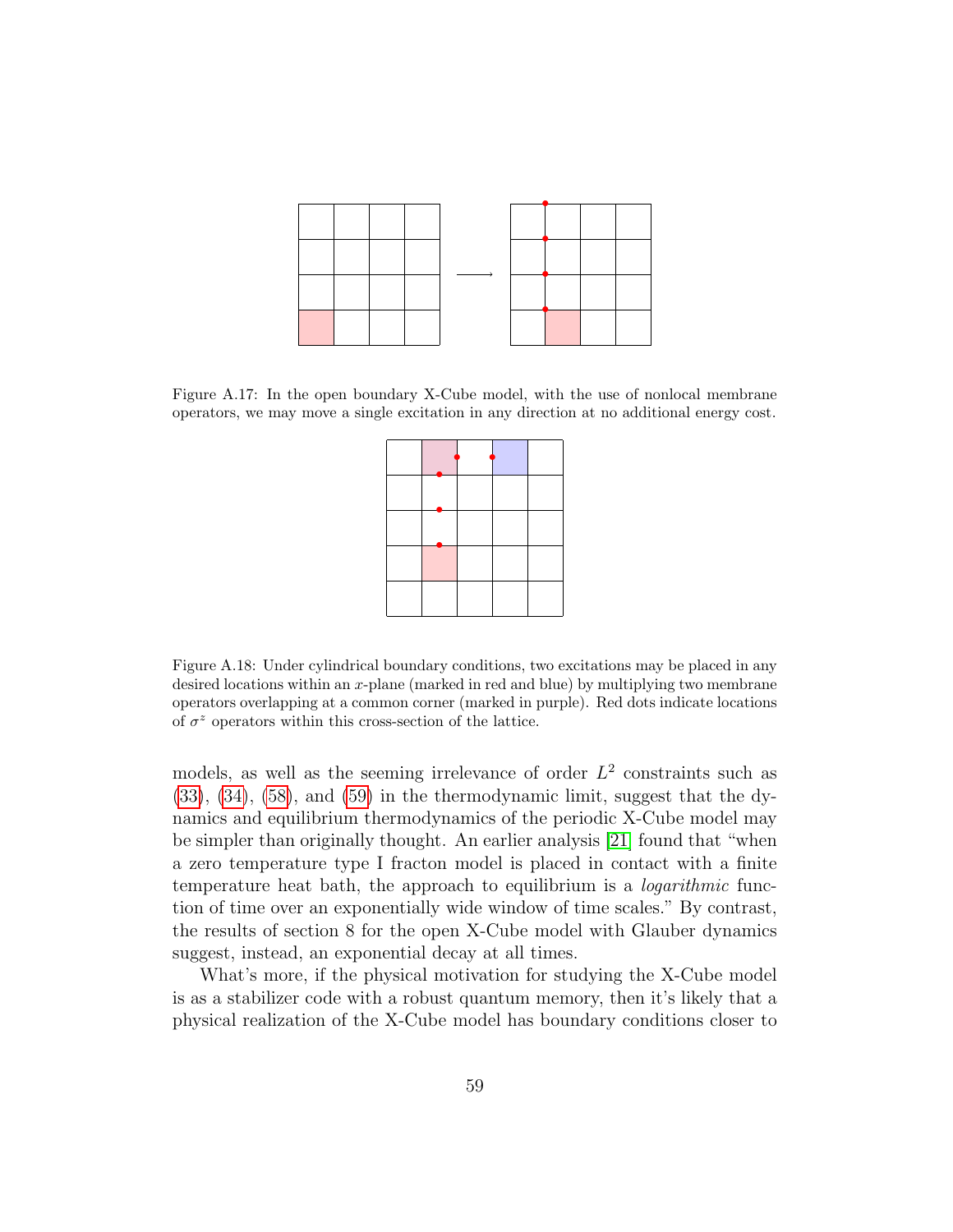the open boundary conditions discussed in section [5](#page-11-0) than the fully periodic boundary conditions discussed in section [7.](#page-28-0) In this case, our results suggest that such a physical system may be subject to the same thermal fragility as the Kitaev model [\[49\]](#page-63-1).

# References

- <span id="page-59-0"></span>[1] L. D. Landau, On the theory of phase transitions, Zh. Eksp. Teor. Fiz. 7 (1937) 19.
- <span id="page-59-1"></span>[2] H. Nishimori, G. Ortiz, Elements of Phase Transitions and Critical Phenomena, Oxford University Press, Oxford, 2011.
- <span id="page-59-2"></span>[3] S. Elitzur, Impossibility of spontaneously breaking local symmetries, Phys. Rev. D 12 (1975) 3978.
- <span id="page-59-3"></span>[4] C. D. Batista, Z. Nussinov, Generalized elitzur's theorem and dimensional reductions, Physical Review B 72 (2005) 045137.
- <span id="page-59-4"></span>[5] F. J. Wegner, Duality in generalized ising models and phase transitions without local order parameters, Journal of Mathematical Physics 12 (1971) 2259.
- <span id="page-59-5"></span>[6] K. G. Wilson, Confinement of quarks, Phys. Rev. D 10 (1974) 2445.
- <span id="page-59-6"></span>[7] J. B. Kogut, An introduction to lattice gauge theories and spin systems, Reviews of Modern Physics 51 (1979) 659.
- <span id="page-59-7"></span>[8] V. L. Brezinskii, Destruction of long-range order in one-dimensional and two-dimensional systems having a continuous symmetry group i. classical systems, Zh. Eksp. Teor. Fiz. 59 (1970) 907.
- <span id="page-59-8"></span>[9] J. M. Kosterlitz, D. J. Thouless, Ordering, metastability and phase transitions in two-dimensional systems, J. Phys. C: Solid State Phys. 6 (1973) 1180.
- <span id="page-59-9"></span>[10] D. J. Thouless, M. Kohmoto, M. P. Nightingale, M. den Nijs, Quantized hall conductance in a two-dimensional periodic potential, Phys. Rev. Lett. 49 (1982) 405.
- <span id="page-59-10"></span>[11] P. W. Anderson, Resonating valence bonds" a new kind of insulator?, Mater. Res. Bull. 8 (1973) 153.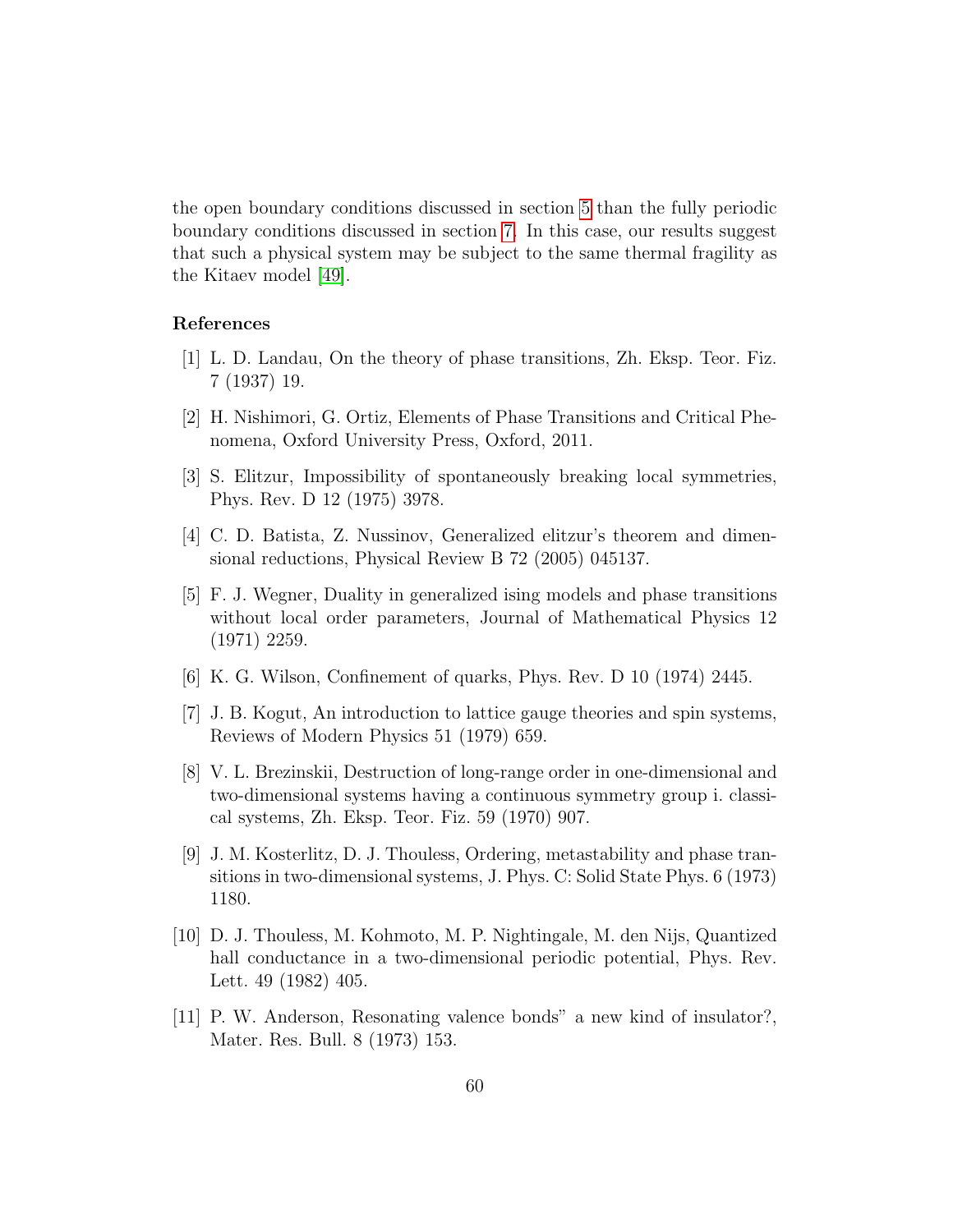- <span id="page-60-0"></span>[12] V. Kalmeyer, R. B. Laughlin, Equivalence of the resonating-valencebond and fractional quantum hall states, Phys. Rev. Lett. 59 (1987) 2095.
- <span id="page-60-1"></span>[13] X.-G. Wen, Quantum orders in an exact soluble model, Physical Review Letters 90 (2003) 016803.
- <span id="page-60-2"></span>[14] X.-G. Wen, Quantum Field Theory of Many-Body Systems, Oxford University Press, Oxford, 2004.
- <span id="page-60-3"></span>[15] A. Kitaev, Fault-tolerant quantum computation by anyons, Ann. Phys. 303 (2003) 2.
- <span id="page-60-4"></span>[16] A. Kitaev, Anyons in an exactly solved model and beyond, Ann. Phys. 321 (2006) 2.
- <span id="page-60-5"></span>[17] A. Y. Kitaev, Unpaired majorana fermions in quantum wires, Physics-Uspekhi 44 (2001) 131.
- <span id="page-60-6"></span>[18] D. Poulin, Stabilizer formalism for operator quantum error correction, Physical Review Letters 95 (2006) 052333.
- <span id="page-60-7"></span>[19] J. Preskill, Battling decoherence: The fault tolerant quantum computer, Physics Today 52 (1999) 24.
- <span id="page-60-8"></span>[20] M. Z. Hasan, C. L. Kane, Colloquium: Topological insulators, Reviews of Modern Physics 82 (2010) 3045.
- <span id="page-60-9"></span>[21] A. Prem, J. Haah, R. Nandkishore, [Glassy quantum dynamics in](https://link.aps.org/doi/10.1103/PhysRevB.95.155133) [translation invariant fracton models,](https://link.aps.org/doi/10.1103/PhysRevB.95.155133) Phys. Rev. B 95 (2017) 155133. [doi:10.1103/PhysRevB.95.155133](http://dx.doi.org/10.1103/PhysRevB.95.155133). URL <https://link.aps.org/doi/10.1103/PhysRevB.95.155133>
- <span id="page-60-10"></span>[22] S. Vijay, J. Haah, L. Fu, [Fracton topological order, generalized lattice](https://link.aps.org/doi/10.1103/PhysRevB.94.235157) [gauge theory, and duality,](https://link.aps.org/doi/10.1103/PhysRevB.94.235157) Phys. Rev. B  $94$  (2016) 235157. [doi:10.](http://dx.doi.org/10.1103/PhysRevB.94.235157) [1103/PhysRevB.94.235157](http://dx.doi.org/10.1103/PhysRevB.94.235157). URL <https://link.aps.org/doi/10.1103/PhysRevB.94.235157>
- <span id="page-60-11"></span>[23] R. M. Nandkishore, M. Hermele, Fractons, ArXiv e-prints[arXiv:1803.](http://arxiv.org/abs/1803.11196) [11196](http://arxiv.org/abs/1803.11196).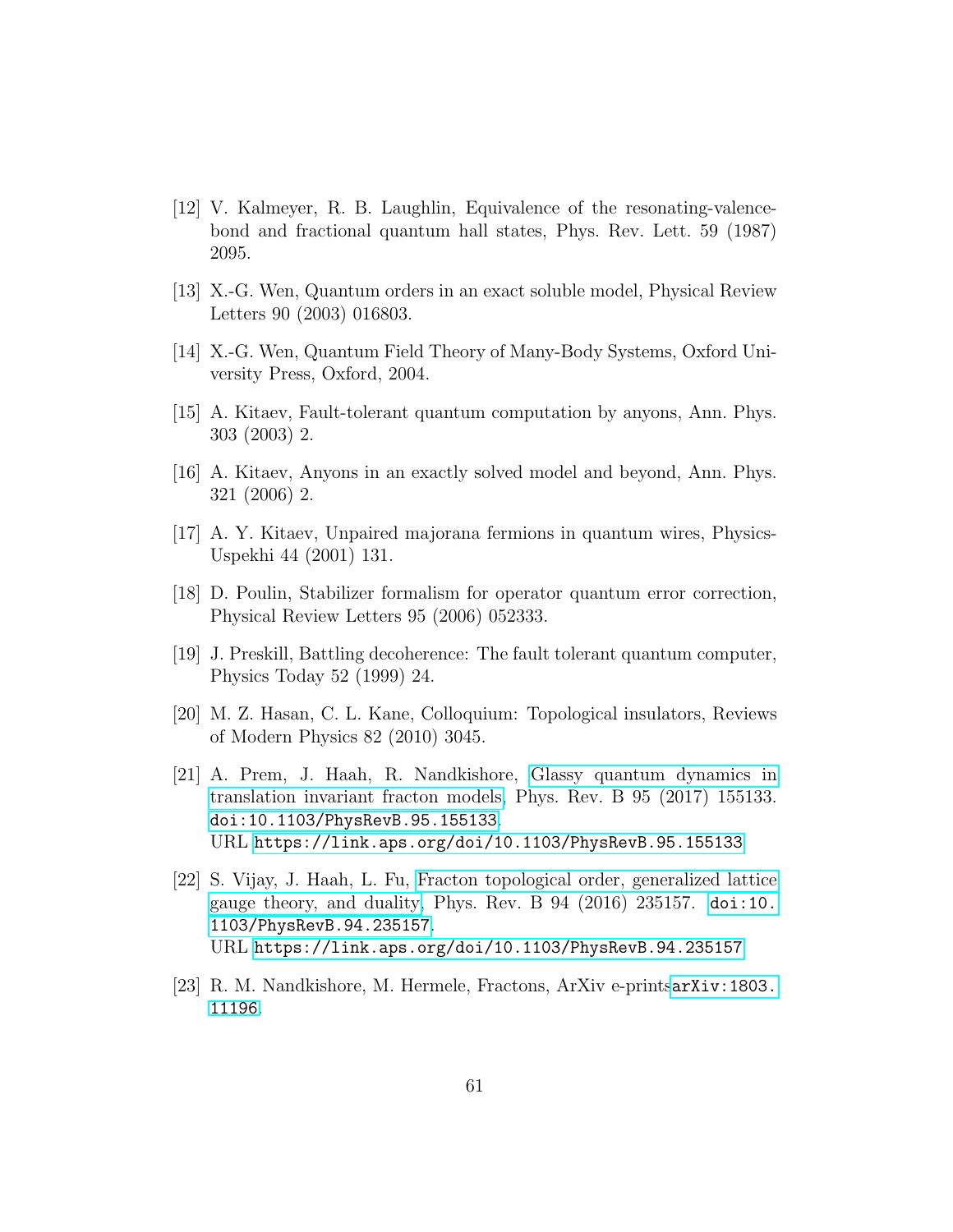- <span id="page-61-0"></span>[24] G. B. Halasz, T. H. Hsieh, L. Balents, Fracton topological phases from strongly coupled spin chains, Physical Review Letters 119 (2017) 257202.
- <span id="page-61-1"></span>[25] W. Shirley, K. Slagle, X. Chen, Foliated fracton order in the checkerboard model, ArXiv e-prints[arXiv:1806.08633](http://arxiv.org/abs/1806.08633).
- <span id="page-61-2"></span>[26] W. Shirley, K. Slagle, X. Chen, Fractional excitations in foliated fracton phases, ArXiv e-prints[arXiv:1806.08625](http://arxiv.org/abs/1806.08625).
- <span id="page-61-3"></span>[27] W. Shirley, K. Slagle, X. Chen, Foliated fracton order from gauging subsystem symmetries, ArXiv e-prints[arXiv:1806.08679](http://arxiv.org/abs/1806.08679).
- <span id="page-61-4"></span>[28] W. Shirley, K. Slagle, Z. Wang, X. Chen, Fracton models on general three-dimensional manifolds, Phys. Rev. X 8 (2018) 031051.
- <span id="page-61-5"></span>[29] W. Shirley, K. Slagle, X. Chen, [Universal entanglement signatures of](https://arxiv.org/pdf/1803.10426.pdf) [foliated fracton phases,](https://arxiv.org/pdf/1803.10426.pdf) arXiv e-print. URL <https://arxiv.org/pdf/1803.10426.pdf>
- <span id="page-61-6"></span>[30] K. Slagle, Y. B. Kim, [X-cube model on generic lattices: Fracton phases](https://link.aps.org/doi/10.1103/PhysRevB.97.165106) [and geometric order,](https://link.aps.org/doi/10.1103/PhysRevB.97.165106) Phys. Rev. B 97 (2018) 165106. [doi:10.1103/](http://dx.doi.org/10.1103/PhysRevB.97.165106) [PhysRevB.97.165106](http://dx.doi.org/10.1103/PhysRevB.97.165106). URL <https://link.aps.org/doi/10.1103/PhysRevB.97.165106>
- <span id="page-61-7"></span>[31] M. Pretko, L. Radzihovsky, Fracton-elasticity duality, Physical Review Letters 120 (2018) 195301.
- <span id="page-61-8"></span>[32] T. Devakul, S. A. Parameswaran, S. L. Sondhi, Correlation function diagnostics for type-i fracton phases, Phys. Rev. B 97 (2018) 041110.
- <span id="page-61-9"></span>[33] Y. You, T. Devakul, F. J. Burnell, S. L. Sondhi, Subsystem symmetry protected topological order, Physical Review B 98 (2018) 035112.
- <span id="page-61-10"></span>[34] H. Ma, S. A. Parameswaran, M. Hermele, R. M. Nandkishore, Topological entanglement entropy of fracton stabilizer codes, Physical Review B 97 (2018) 125101.
- <span id="page-61-11"></span>[35] K. Slagle, Y.-B. Kim, Quantum field thoery of x-cube fracton topological order and robust degeneracy from geometry, Physical Review B 96 (2017) 195139.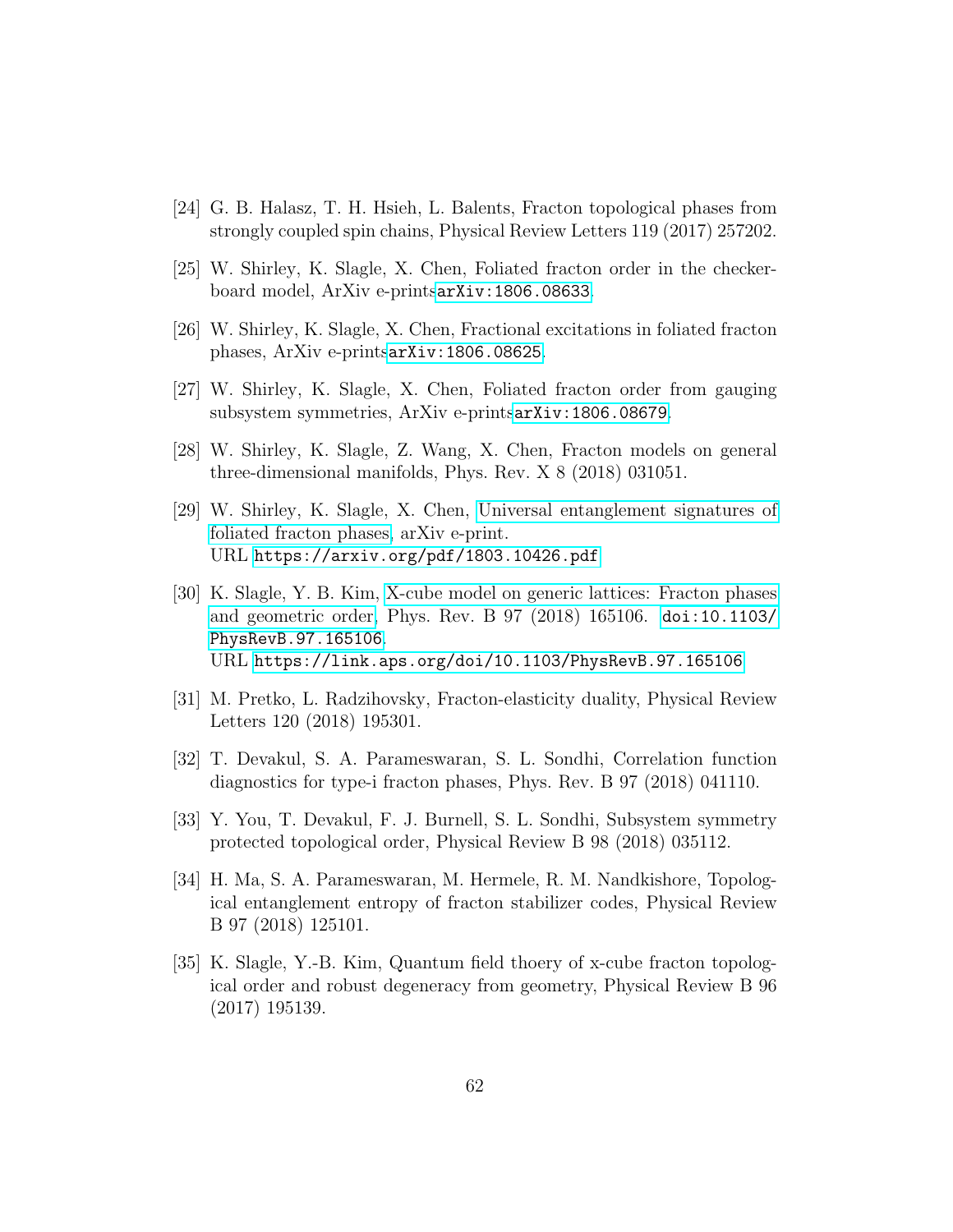- <span id="page-62-0"></span>[36] J. Haah, Local stabilizer codes in three dimensions without string logical operators, Phys. Rev. A 83 (2011) 042330.
- <span id="page-62-1"></span>[37] S. Bravyi, B. Leemhuis, B. M. Terhal, Topological order in an exactly solvable 3d spin model, Annals of Physics 326 (2011) 839.
- <span id="page-62-2"></span>[38] S. A. Parameswaran, R. Vasseur, Many-body localization, symmetry, and topology, Rep. Prog. Phys. 81 (2018) 082501.
- <span id="page-62-3"></span>[39] Z. Nussinov, G. Ortiz, A symmetry principle for topological quantum order, Annals of Physics 324 (2008) 977.
- <span id="page-62-4"></span>[40] Z. Nussinov, G. Ortiz, Sufficient symmetry conditions for topological quantum order, Proceedings of the National Academy of Sciences 106 (2009) 16944.
- <span id="page-62-5"></span>[41] Z. Nussinov, G. Ortiz, E. Cobanera, Effective and exact holographies from symmetries and dualities in quantum systems, Annals of Physics 327 (2012) 2491.
- <span id="page-62-6"></span>[42] D. Gaiotto, A. Kapustin, N. Seiberg, B. Willett, Generalized global symmetries, J. High Energy Phys. 2015 (2015) 172.
- <span id="page-62-7"></span>[43] E. Lake, [Higher-form symmetries and spontaneous symmetry breaking,](https://arxiv.org/pdf/1802.07747.pdf) Arxiv e-print. URL <https://arxiv.org/pdf/1802.07747.pdf>
- <span id="page-62-8"></span>[44] D. J. Williamson, A. Dua, M. Cheng, [Spurious topological entanglement](https://arxiv.org/pdf/1808.05221.pdf) [entropy from subsystem symmetries,](https://arxiv.org/pdf/1808.05221.pdf) Arxiv e-print. URL <https://arxiv.org/pdf/1808.05221.pdf>
- <span id="page-62-9"></span>[45] T. Devakul, D. J. Williamson, Y. You, [Strong equivalence and classifica](https://arxiv.org/pdf/1808.05300.pdf)[tion of subsystem symmetry-protected topological phases,](https://arxiv.org/pdf/1808.05300.pdf) Arxiv e-print. URL <https://arxiv.org/pdf/1808.05300.pdf>
- <span id="page-62-10"></span>[46] S. Grozdanov, D. M. Hofman, N. Iqbal, Generalized global symmetries and dissipative magnetohydrodynamics, Physical Review D 95 (2017) 096003.
- <span id="page-62-11"></span>[47] P. Glorioso, D. T. Son, [Effective field theory of magnetohydrodynamics](https://arxiv.org/pdf/1811.04879.pdf) [from generalized global symmetries,](https://arxiv.org/pdf/1811.04879.pdf) Arxiv e-print. URL <https://arxiv.org/pdf/1811.04879.pdf>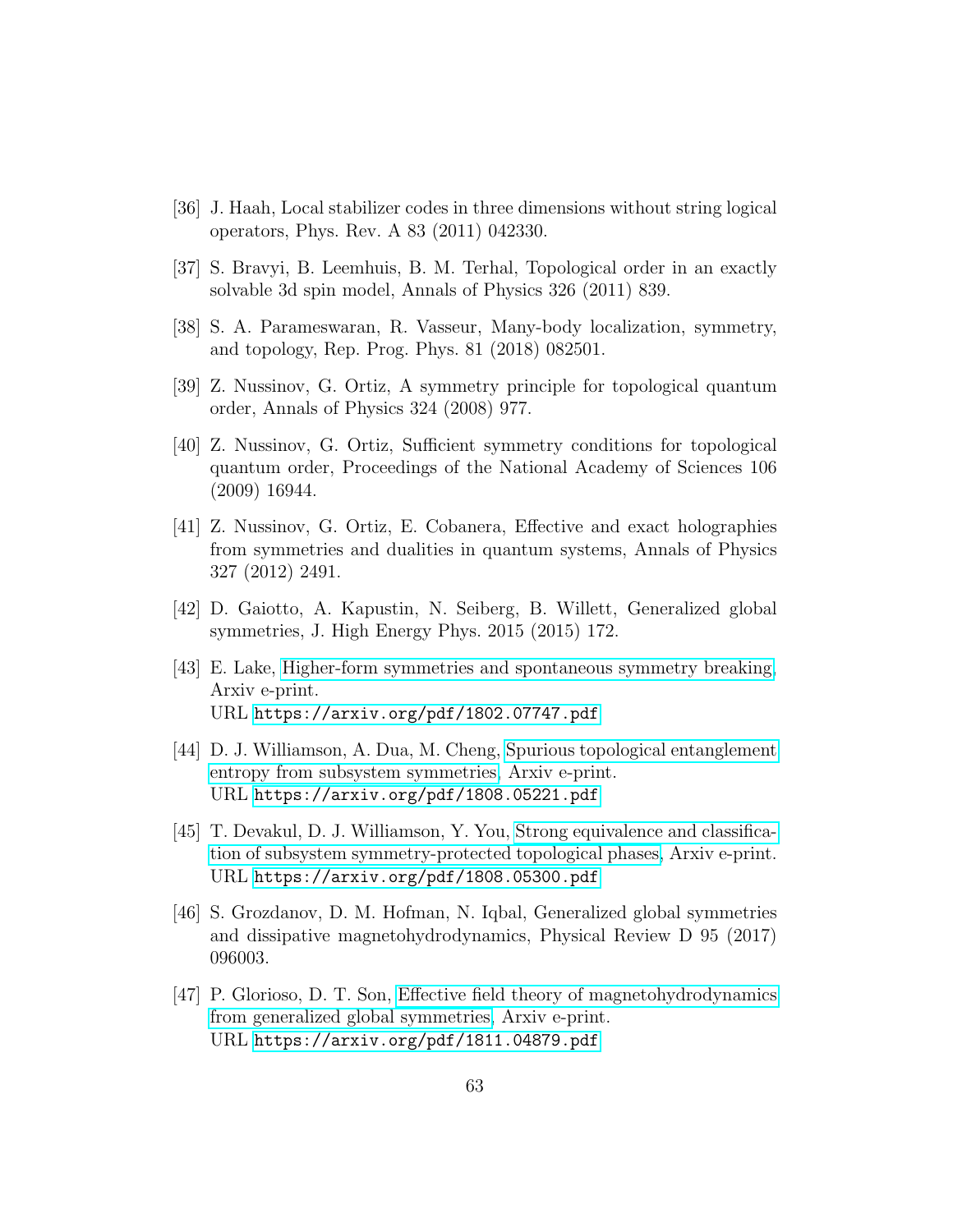- <span id="page-63-0"></span>[48] X.-G. Wen, [Emergent \(anomalous\) higher symmetries from topological](https://arxiv.org/pdf/1812.02517.pdf) [orders and from dynamical electromagnetic field in condensed matter](https://arxiv.org/pdf/1812.02517.pdf) [systems,](https://arxiv.org/pdf/1812.02517.pdf) ArXiv e-print. URL <https://arxiv.org/pdf/1812.02517.pdf>
- <span id="page-63-1"></span>[49] Z. Nussinov, G. Ortiz, Autocorrelations and thermal fragility of anyonic loops in topologically quantum ordered systems, Phys. Rev. B 77 (2008) 064302.
- <span id="page-63-2"></span>[50] A. Kay, R. Colbeck, [Quantum self-correcting stabilizer codes,](https://arxiv.org/pdf/0810.3557.pdf) Arxiv eprint. URL <https://arxiv.org/pdf/0810.3557.pdf>
- <span id="page-63-3"></span>[51] R. Alicki, M. Fannes, M. Horodecki, On thermalization in kitaev's 2d model, Journal of Physics A 42 (2009) 065303.
- <span id="page-63-4"></span>[52] S. Bravyi, B. Terhal, A no-go theorem for a two-dimensional selfcorrecting quantum memory based on stabilizer codes, New Journal of Physics 11.
- <span id="page-63-5"></span>[53] B. J. Brown, D. Loss, J. K. Pachos, C. N. Self, J. R. Wooton, Quantum memories at finite temperature, Reviews of Modern Physics 88 (2016) 045005.
- <span id="page-63-6"></span>[54] C. Castelnovo, C. Chamon, Topological order in a 3d toric code at finite temperature, Physical Review B 78 (2008) 155120.
- <span id="page-63-7"></span>[55] Z. Nussinov, M. Biskup, L. Chayes, J. van den Brink, Orbital order in classical models of transition-metal compounds, Europhysics Letters 67 (2004) 990.
- <span id="page-63-8"></span>[56] Z. Nussinov, J. van den Brink, Compass models: Theory and physical motivations, Reviews of Modern Physics 87 (2015) 1.
- <span id="page-63-9"></span>[57] D. Bacon, Operator quantum error correcting subsystems for selfcorrecting quantum memories, Physical Review A 73 (2006) 012340.
- <span id="page-63-10"></span>[58] B. M. Terhal, Quantum error correction for topological memories, Reviews of Modern Physics 87 (2015) 307.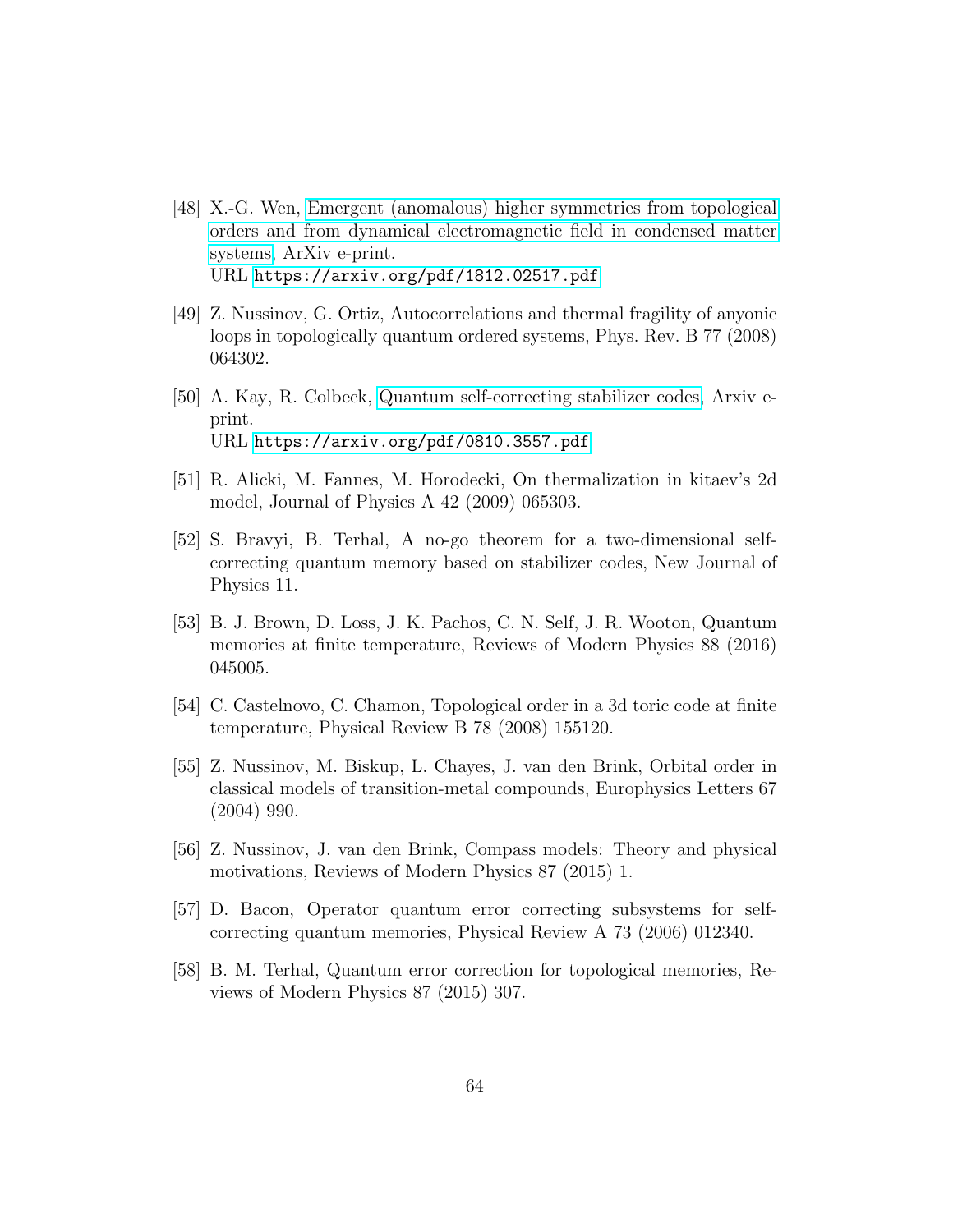- <span id="page-64-0"></span>[59] M. Hermele, M. P. A. Fisher, L. Balents, [Pyrochlore photons: The U \( 1](https://link.aps.org/doi/10.1103/PhysRevB.69.064404) ) spin liquid in a  $S = 12$  three-dimensional frustrated magnet, Physical Review B 69 (6) (2004) 064404. [doi:10.1103/PhysRevB.69.064404](http://dx.doi.org/10.1103/PhysRevB.69.064404). URL <https://link.aps.org/doi/10.1103/PhysRevB.69.064404>
- <span id="page-64-1"></span>[60] Z. Nussinov, C. D. Batista, B. Normand, S. A. Trugman, [High](https://link.aps.org/doi/10.1103/PhysRevB.75.094411)[dimensional fractionalization and spinon deconfinement in pyrochlore](https://link.aps.org/doi/10.1103/PhysRevB.75.094411) [antiferromagnets,](https://link.aps.org/doi/10.1103/PhysRevB.75.094411) Physical Review B 75 (9) (2007) 094411. [doi:](http://dx.doi.org/10.1103/PhysRevB.75.094411) [10.1103/PhysRevB.75.094411](http://dx.doi.org/10.1103/PhysRevB.75.094411). URL <https://link.aps.org/doi/10.1103/PhysRevB.75.094411>
- <span id="page-64-2"></span>[61] C. Castelnovo, R. Moessner, S. L. Sondhi, [Magnetic monopoles in spin](http://www.nature.com/articles/nature06433) [ice,](http://www.nature.com/articles/nature06433) Nature 451 (7174) (2008) 42–45. [doi:10.1038/nature06433](http://dx.doi.org/10.1038/nature06433). URL <http://www.nature.com/articles/nature06433>
- <span id="page-64-3"></span>[62] J. Zaanen, Z. Nussinov, S. I. Mukhin, Duality in  $2 + 1d$  quantum elasticity: superconductivity and quantum nematic order, Annals of Physics 310 (2004) 181.
- <span id="page-64-4"></span>[63] V. Cvetkovic, Z. Nussinov, J. Zaanen, Topological kinematic constraints: dislocations and the glide principle, Philosophical Magazine 86.
- <span id="page-64-5"></span>[64] A. J. Beekman, J. Nissien, K. Wu, R.-J. Slager, Z. Nussinov, V. Cvetkovic, J. Zaanen, Dual gauge field theory of quantum liquid crystals in two dimensions, Physics Reports 683 (2017) 1. [doi:](http://dx.doi.org/10.1016/j.physrep.2017.03.004) [10.1016/j.physrep.2017.03.004](http://dx.doi.org/10.1016/j.physrep.2017.03.004).
- <span id="page-64-6"></span>[65] S. Pai, M. Pretko, Fractonic line excitations: An inroad from threedimensional elasticity theory, Physical Review B 97 (2018) 235102.
- <span id="page-64-7"></span>[66] C. Chamon, Quantum glassiness in strongly correlated clean systems: An example of topological overprotection, Physical Review Letters 94 (2005) 040402.
- <span id="page-64-8"></span>[67] Z. Nussinov, G. Ortiz, Orbital order driven quantum criticality, Europhysics Letters 84 (2008) 36005.
- <span id="page-64-9"></span>[68] Z. Nussinov, G. Ortiz, Bond algebras and exact solvability of hamiltonians, spin  $s = 1/2$  multi-layer systems, Phys. Rev. B 79 (2009) 214440.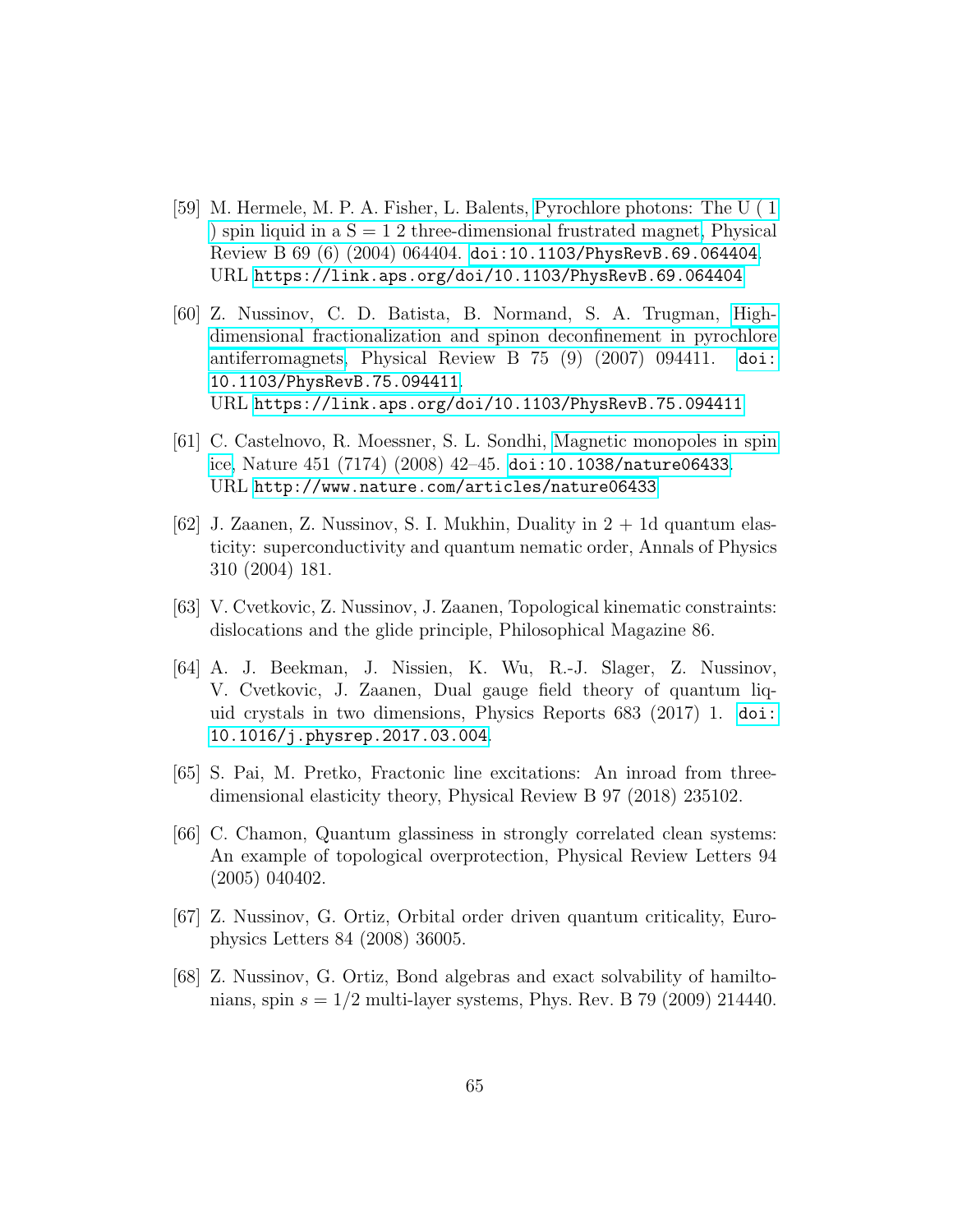- <span id="page-65-0"></span>[69] E. Cobanera, G. Ortiz, Z. Nussinov, Unified approach to quantum and classical dualities, Physical Review Letters 104 (2010) 020402.
- <span id="page-65-1"></span>[70] E. Cobanera, G. Ortiz, Z. Nussinov, The bond-algebraic approach to dualities, Advances in Physics 60 (2011) 679.
- <span id="page-65-2"></span>[71] G. Ortiz, E. Cobanera, Z. Nussinov, Dualities and the phase diagram of the p-clock model, Nuclear Physics B 854 (2011) 780.
- <span id="page-65-3"></span>[72] Z. Nussinov, G. Ortiz, E. Cobanera, Arbitrary dimensional majorana dualities and network architectures for topological matter, Physical Review B 86 (2012) 085415.
- <span id="page-65-4"></span>[73] E. Cobanera, G. Ortiz, Z. Nussinov, Holographic symmetries and generalized order parameters for topological matter, Physical Review B (Rapid Communication) 87 (2013) 041105.
- <span id="page-65-5"></span>[74] J. Haah, [Lattice quantum codes and exotic topological phases of matter,](http://arxiv.org/abs/1305.6973) arXiv:1305.6973 [quant-ph]ArXiv: 1305.6973. URL <http://arxiv.org/abs/1305.6973>
- <span id="page-65-6"></span>[75] R. J. Glauber, [Time-dependent statistics of the ising model,](https://doi.org/10.1063/1.1703954) Journal of Mathematical Physics 4 (2) (1963) 294–307. [arXiv:https://doi.org/](http://arxiv.org/abs/https://doi.org/10.1063/1.1703954) [10.1063/1.1703954](http://arxiv.org/abs/https://doi.org/10.1063/1.1703954), [doi:10.1063/1.1703954](http://dx.doi.org/10.1063/1.1703954). URL <https://doi.org/10.1063/1.1703954>
- <span id="page-65-7"></span>[76] S. Vijay, [Isotropic Layer Construction and Phase Diagram for Fracton](http://arxiv.org/abs/1701.00762) [Topological Phases,](http://arxiv.org/abs/1701.00762) arXiv:1701.00762 [cond-mat]ArXiv: 1701.00762. URL <http://arxiv.org/abs/1701.00762>
- <span id="page-65-8"></span>[77] P. Fendley, Parafermionic edge zero modes in  $z_n$ -invariant spin chains, Journal of Statistical Mechanics: Theory and Experiment 11 (2012) 11020.
- <span id="page-65-9"></span>[78] Z. Weinstein, G. Ortiz, Z. Nussinov, [Universality Classes of Stabi](http://arxiv.org/abs/1907.04180)[lizer Code Hamiltonians,](http://arxiv.org/abs/1907.04180) arXiv:1907.04180 [cond-mat, physics:quantph]ArXiv: 1907.04180. URL <http://arxiv.org/abs/1907.04180>
- <span id="page-65-10"></span>[79] E. H. Lieb, D. W. Robinson, The finite group velocity of quantum spin systems, Communications in Mathematical Physics 28 (1972) 251.